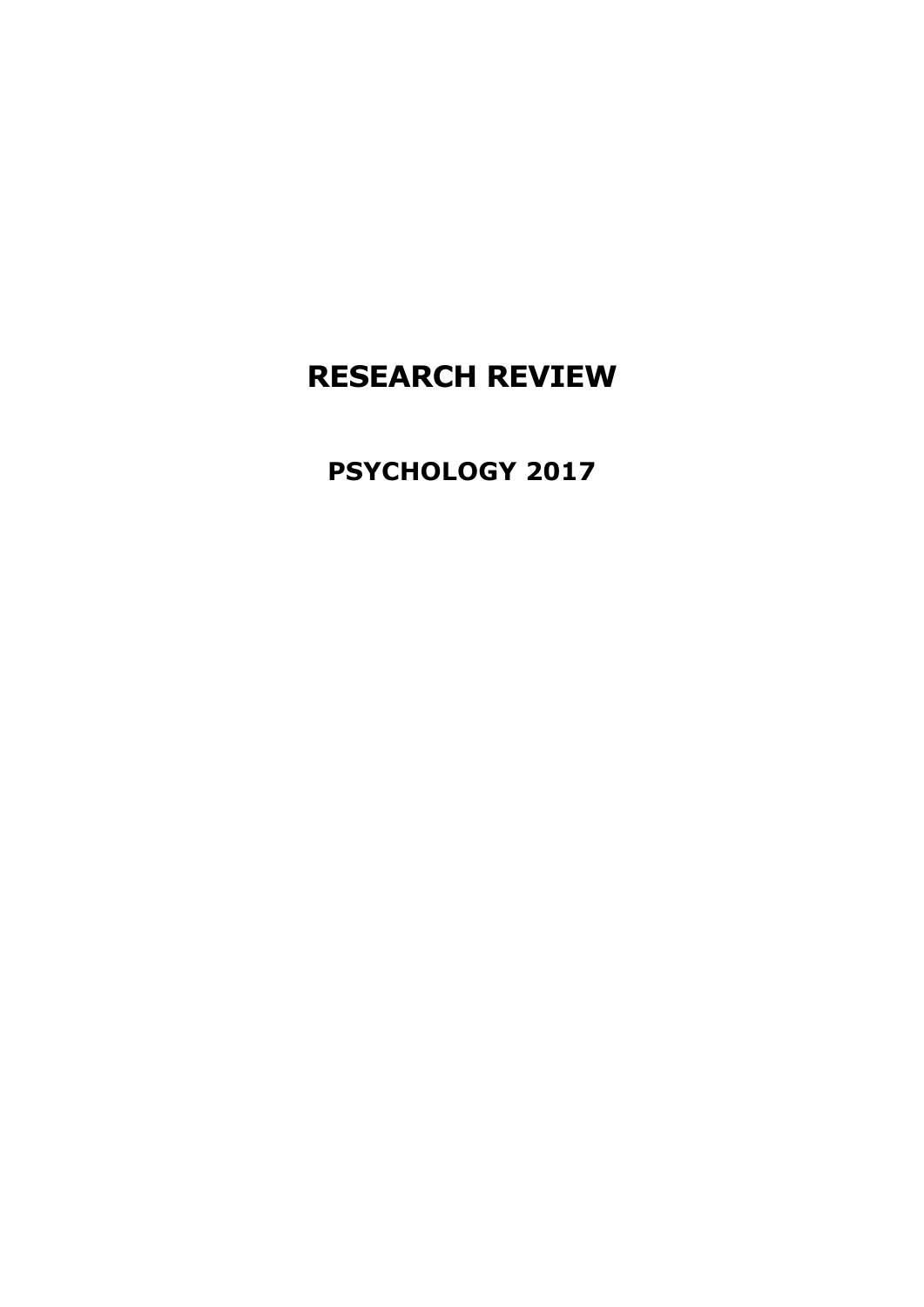QANU Catharijnesingel 56 PO Box 8035 3503 RA Utrecht The Netherlands

Phone: +31 (0) 30 230 3100 E-mail: support@qanu.nl Internet: www.qanu.nl

Project: 0642

# © 2017 QANU

Text and numerical material from this publication may be reproduced in print, by photocopying or by any other means with the permission of QANU if the source is mentioned.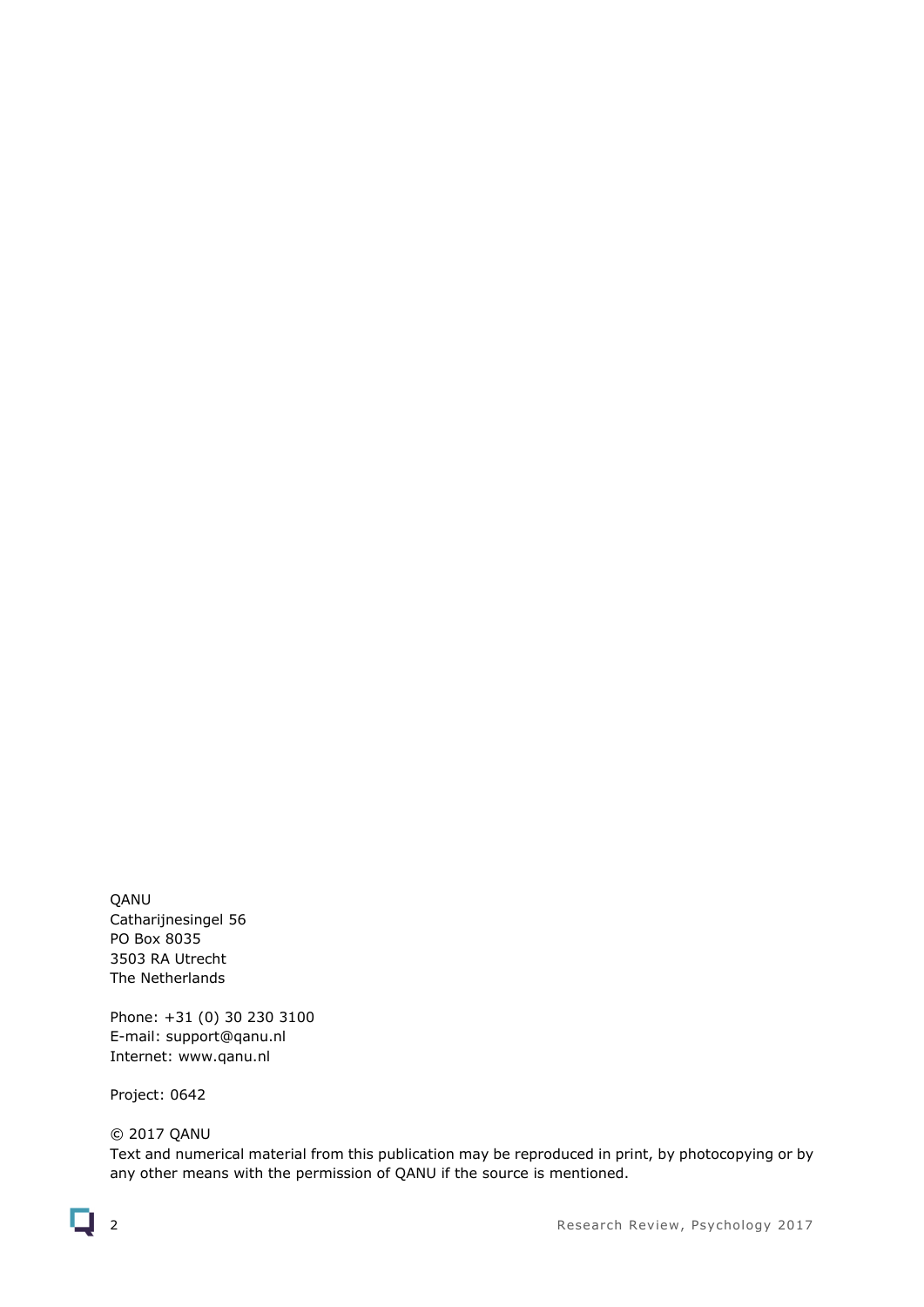# REPORT ON THE RESEARCH REVIEW OF PSYCHOLOGY OF NINE UNIVERSITIES IN THE NETHERLANDS

| REPORT ON THE RESEARCH REVIEW OF PSYCHOLOGY OF NINE UNIVERSITIES IN THE         |
|---------------------------------------------------------------------------------|
|                                                                                 |
|                                                                                 |
|                                                                                 |
|                                                                                 |
|                                                                                 |
|                                                                                 |
|                                                                                 |
| 3.2. Differentiation and multi-, inter- and cross-disciplinary research 13      |
|                                                                                 |
|                                                                                 |
|                                                                                 |
|                                                                                 |
|                                                                                 |
| 3.8. Scientific integrity: transparency, replicability and reproducibility 17   |
| 4. RESEARCH REVIEW OF THE INSTITUTE OF PSYCHOLOGY OF THE ERASMUS UNIVERSITY     |
|                                                                                 |
|                                                                                 |
|                                                                                 |
|                                                                                 |
|                                                                                 |
|                                                                                 |
|                                                                                 |
|                                                                                 |
| 4.10. Overview of the quantitative assessment of the research unit 22           |
| 5. RESEARCH REVIEW OF THE LEIDEN INSTITUTE OF PSYCHOLOGY OF LEIDEN UNIVERSITY23 |
|                                                                                 |
|                                                                                 |
|                                                                                 |
|                                                                                 |
|                                                                                 |
|                                                                                 |
|                                                                                 |
|                                                                                 |
| 5.10. Overview of the quantitative assessment of the research unit 27           |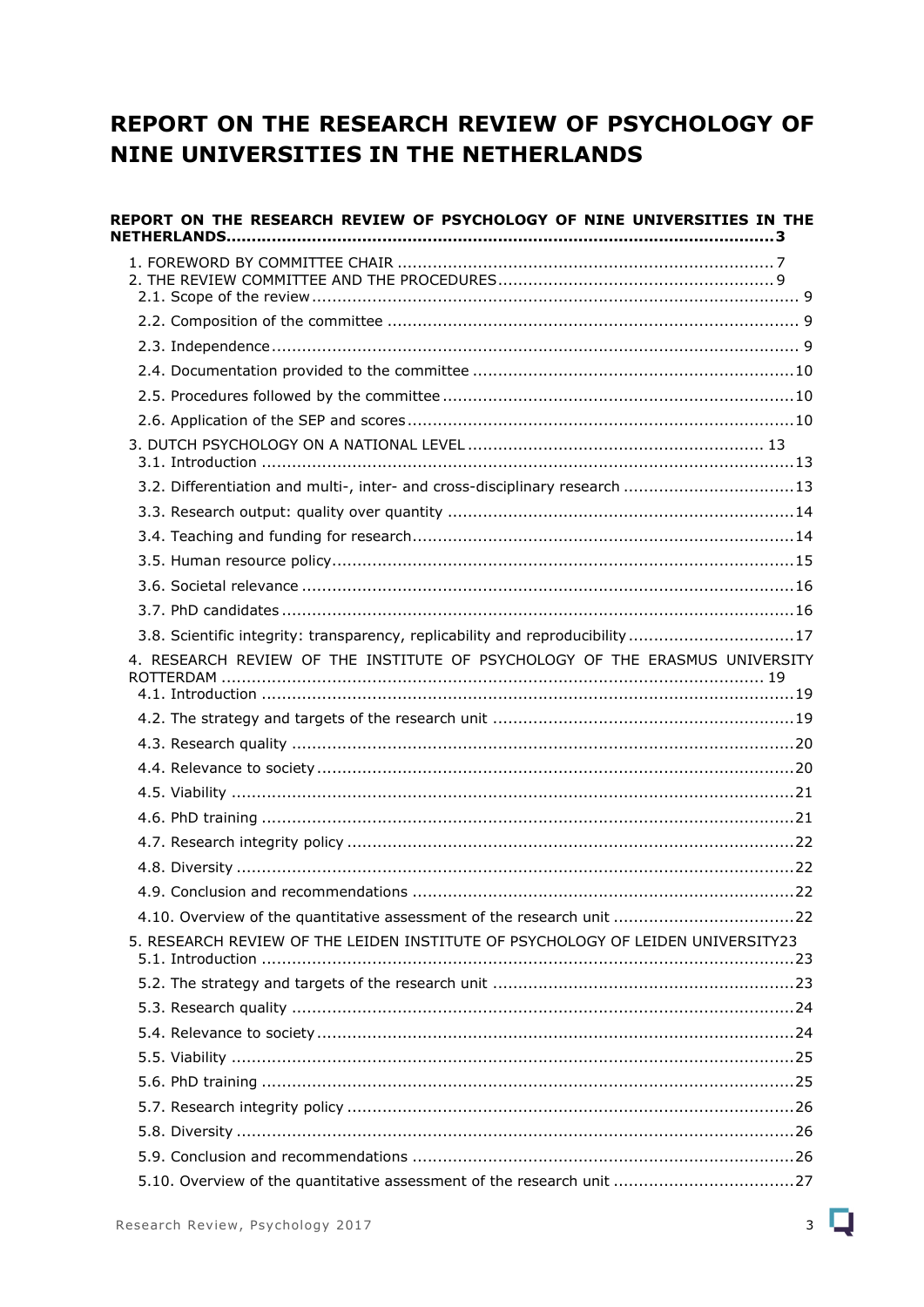| 6. RESEARCH REVIEW OF THE DEPARTMENT OF PSYCHOLOGY OF THE OPEN UNIVERSITY OF THE |  |
|----------------------------------------------------------------------------------|--|
|                                                                                  |  |
|                                                                                  |  |
|                                                                                  |  |
|                                                                                  |  |
|                                                                                  |  |
|                                                                                  |  |
|                                                                                  |  |
|                                                                                  |  |
|                                                                                  |  |
| 6.10. Overview of the quantitative assessment of the research unit 32            |  |
| 7. RESEARCH REVIEW OF THE PSYCHOLOGY RESEARCH INSTITUTE OF THE UNIVERSITY OF     |  |
|                                                                                  |  |
|                                                                                  |  |
|                                                                                  |  |
|                                                                                  |  |
|                                                                                  |  |
|                                                                                  |  |
|                                                                                  |  |
|                                                                                  |  |
|                                                                                  |  |
| 7.10. Overview of the quantitative assessment of the research unit 37            |  |
| 8. RESEARCH REVIEW OF THE HEYMANS INSTITUTE FOR PSYCHOLOGICAL RESEARCH OF THE    |  |
|                                                                                  |  |
|                                                                                  |  |
|                                                                                  |  |
|                                                                                  |  |
|                                                                                  |  |
|                                                                                  |  |
|                                                                                  |  |
|                                                                                  |  |
|                                                                                  |  |
|                                                                                  |  |
| 9. RESEARCH REVIEW OF THE FACULTY OF PSYCHOLOGY AND NEUROSCIENCE OF MAASTRICHT   |  |
|                                                                                  |  |
|                                                                                  |  |
|                                                                                  |  |
|                                                                                  |  |
|                                                                                  |  |
|                                                                                  |  |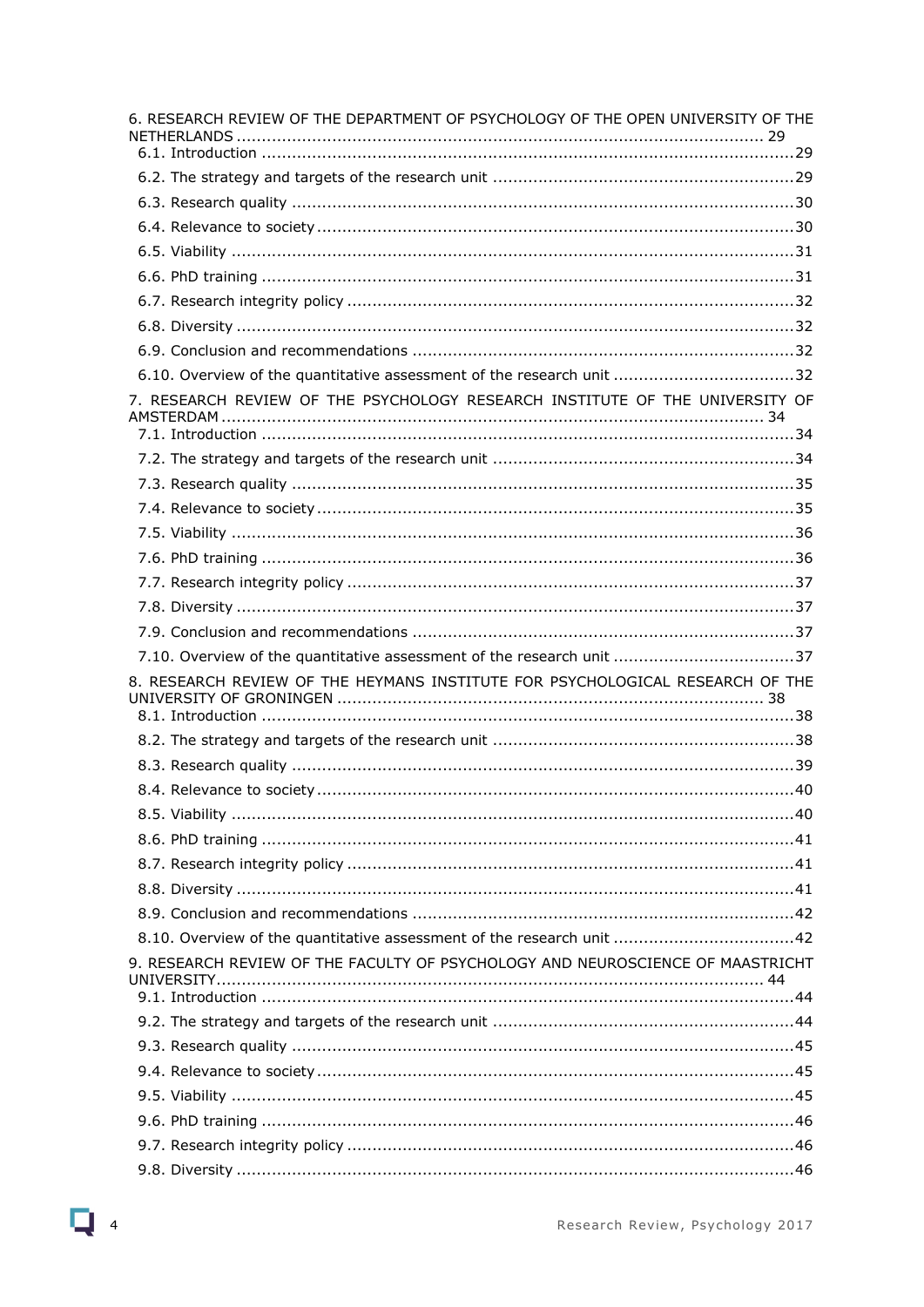| 9.10. Overview of the quantitative assessment of the research unit 47          |  |
|--------------------------------------------------------------------------------|--|
| 10. RESEARCH REVIEW OF THE TILBURG SCHOOL OF SOCIAL AND BEHAVIORAL SCIENCES OF |  |
|                                                                                |  |
|                                                                                |  |
|                                                                                |  |
|                                                                                |  |
|                                                                                |  |
|                                                                                |  |
|                                                                                |  |
|                                                                                |  |
| 10.10. Overview of the quantitative assessment of the research unit 52         |  |
| 11. RESEARCH REVIEW OF THE PSYCHOLOGY DEPARTMENTS OF UTRECHT UNIVERSITY  54    |  |
|                                                                                |  |
|                                                                                |  |
|                                                                                |  |
|                                                                                |  |
|                                                                                |  |
|                                                                                |  |
|                                                                                |  |
|                                                                                |  |
| 11.10. Overview of the quantitative assessment of the research unit 57         |  |
| 12. RESEARCH REVIEW OF THE PSYCHOLOGY DEPARTMENTS OF THE VRIJE UNIVERSITEIT    |  |
|                                                                                |  |
|                                                                                |  |
|                                                                                |  |
|                                                                                |  |
|                                                                                |  |
|                                                                                |  |
|                                                                                |  |
|                                                                                |  |
|                                                                                |  |
|                                                                                |  |
|                                                                                |  |
|                                                                                |  |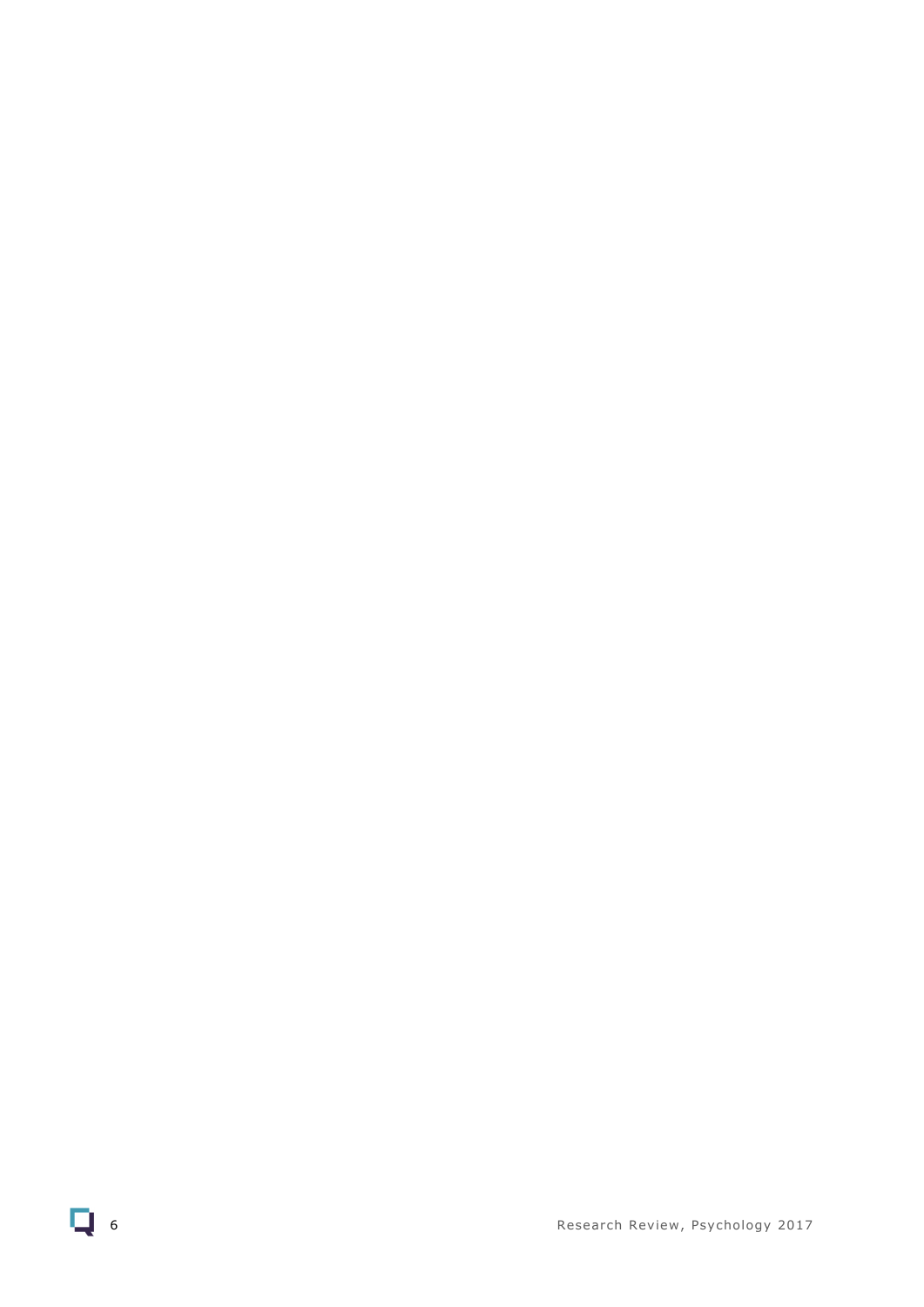# 1. FOREWORD BY COMMITTEE CHAIR

The report before you presents the outcome of the review of the research in Psychology at nine Dutch universities, according to the Standard Evaluation Protocol 2015-2021 adopted by the KNAW, the VSNU and NWO. As prescribed by the protocol the evaluation committee, consisting of a chairman and six other foreign members (for its task assisted by two secretaries of QANU), performed an evaluation of the overall strategy and targets, the quality of the research and its societal relevance as well as the viability of the research Institutes. In addition, the committee also looked at the quality of the PhD training programs and at the Institutes' diversity and research integrity policies. Importantly, the evaluations concerned the research of the Institutes as a whole and not that of the constituent research groups within the Institutes.

Information about how the committee went about its task can be found in section two of this report, which is then followed by an overall evaluation of Dutch Psychology research in general (section three). The remaining sections express the committee's evaluation of each of the nine research Institutes separately.

On behalf of the entire committee and in my personal name I want to express our gratitude to the nine Institutes for having made our task quite manageable. The self-assessments were all very well written, transparent, to the point and informative. We experienced the interviews with the management, with delegations of the researchers and with groups of PhD candidates as very open and candid. Moreover, the cordial atmosphere in which the interviews took place more than compensated for the – admittedly - time and energy consuming task the committee was confronting.

A very special word of thanks should go towards the two secretaries who assisted the committee, Meg Van Bogaert and Anna Sparreboom. Their pre-evaluation briefings, their guidance throughout the entire week of the visit, not only in terms of our actual evaluation task, but also in terms of taking great care of us in other respects, allowed us to concentrate fully on the task before us. Moreover, their ever present good mood was much appreciated.

Within the context of the SEP the committee attempted to be as constructive and as fair as possible in writing down its evaluations. I can speak for the entire committee in stating that we were very impressed with the high quality of Psychology research in the Netherlands and its reaching out towards society. The committee is also convinced that all the Institutes reviewed have a viable future ahead of them. When we felt that a recommendation was in order, we did formulate it, in a spirit of modesty, knowing very well that not every dream can be fulfilled.

We wish you all a bright future!

Eddy Van Avermaet Chair of the committee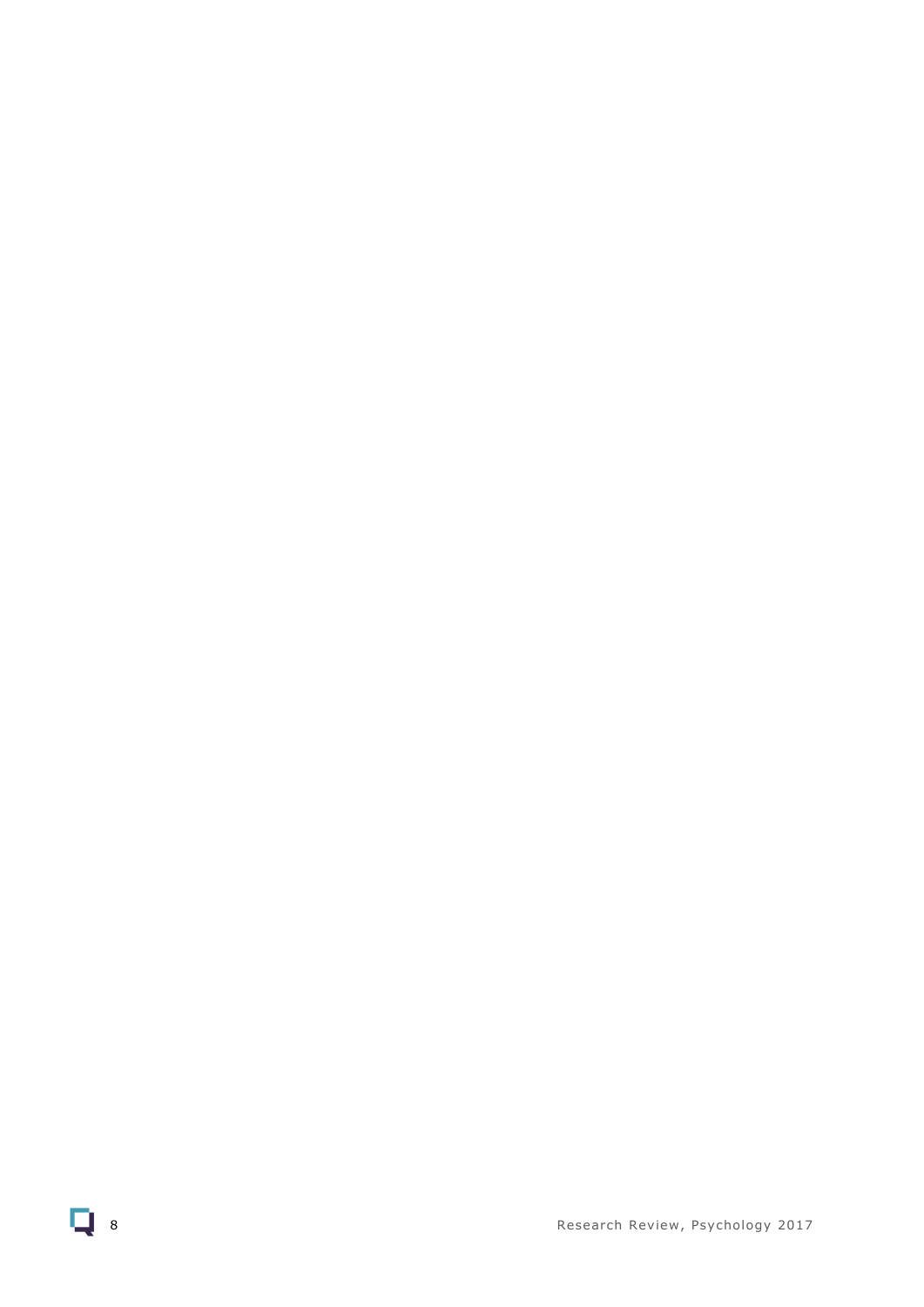# 2. THE REVIEW COMMITTEE AND THE PROCEDURES

# 2.1. Scope of the review

The review committee has been asked to perform a review of the research in Psychology at nine universities in the Netherlands. For each participating University the research in Psychology is reviewed as one research unit. The review in this report includes the following research units:

- Institute of Psychology (IOP), Department of Psychology, Education & Child studies (DPECS), Erasmus University Rotterdam (EUR);
- Leiden University Institute of Psychology, Leiden University (UL);
- Department of Psychology, Open University of the Netherlands (OU);
- Psychology Research Institute Amsterdam, University of Amsterdam (UvA);
- Heymans Institute for Psychological Research, University of Groningen (UG);
- Faculty of Psychology and Neuroscience, Maastricht University (MU);
- Tilburg School of Social and Behavioral Sciences (TSB), Tilburg University (TiU);
- Programme *Navigating a Complex World: Perception, Identity, and Self-Regulation*, Faculty of Social and Behavioral Sciences, Utrecht University (UU);
- Psychology departments of the Faculty of Behavioural and Movement Science, Vrije Universiteit Amsterdam (VU).

In accordance with the Standard Evaluation Protocol 2015-2021 (SEP) for research reviews in the Netherlands, the committee's tasks were to assess for each research unit the scientific quality, the relevance to society and the viability of the research as well as the strategic targets and the extent to which the research unit is equipped to achieve these targets. Furthermore, a qualitative review of the PhD training programmes, research integrity policies and diversity policies were part of the committee's assignment. In addition, the nine research Institutes of Psychology asked the committee to assess the performance of Dutch Psychology on a national level, compared to international trends.

#### 2.2. Composition of the committee

The composition of the committee was as follows:

- professor emeritus Eddy Van Avermaet (chair), KU Leuven, Belgium;
- professor Marcel Brass, Ghent University, Belgium;
- professor emerita Elizabeth Kuipers, King's College London, United Kingdom;
- professor Patrick Onghena, KU Leuven, Belgium;
- professor emerita Lea Pulkkinen, University of Jyväskylä, Finland;
- professor Bas Verplanken, University of Bath, United Kingdom;
- professor Jan Wacker, University of Hamburg, Germany.

The curricula vitae of the committee members are included in Appendix 2.

The committee was supported by Dr. Meg van Bogaert and Dr. Anna Sparreboom, who acted as secretaries on behalf of QANU.

#### 2.3. Independence

All members of the committee signed a statement of independence to safeguard that they would assess the quality of the Psychology Institutes in an unbiased and independent way. Any existing personal or professional relationships between committee members and the research unit(s) under review were reported and discussed in the first committee meeting. The committee concluded that there were no unacceptable relations or dependencies and that there was no specific risk in terms of bias or undue influence.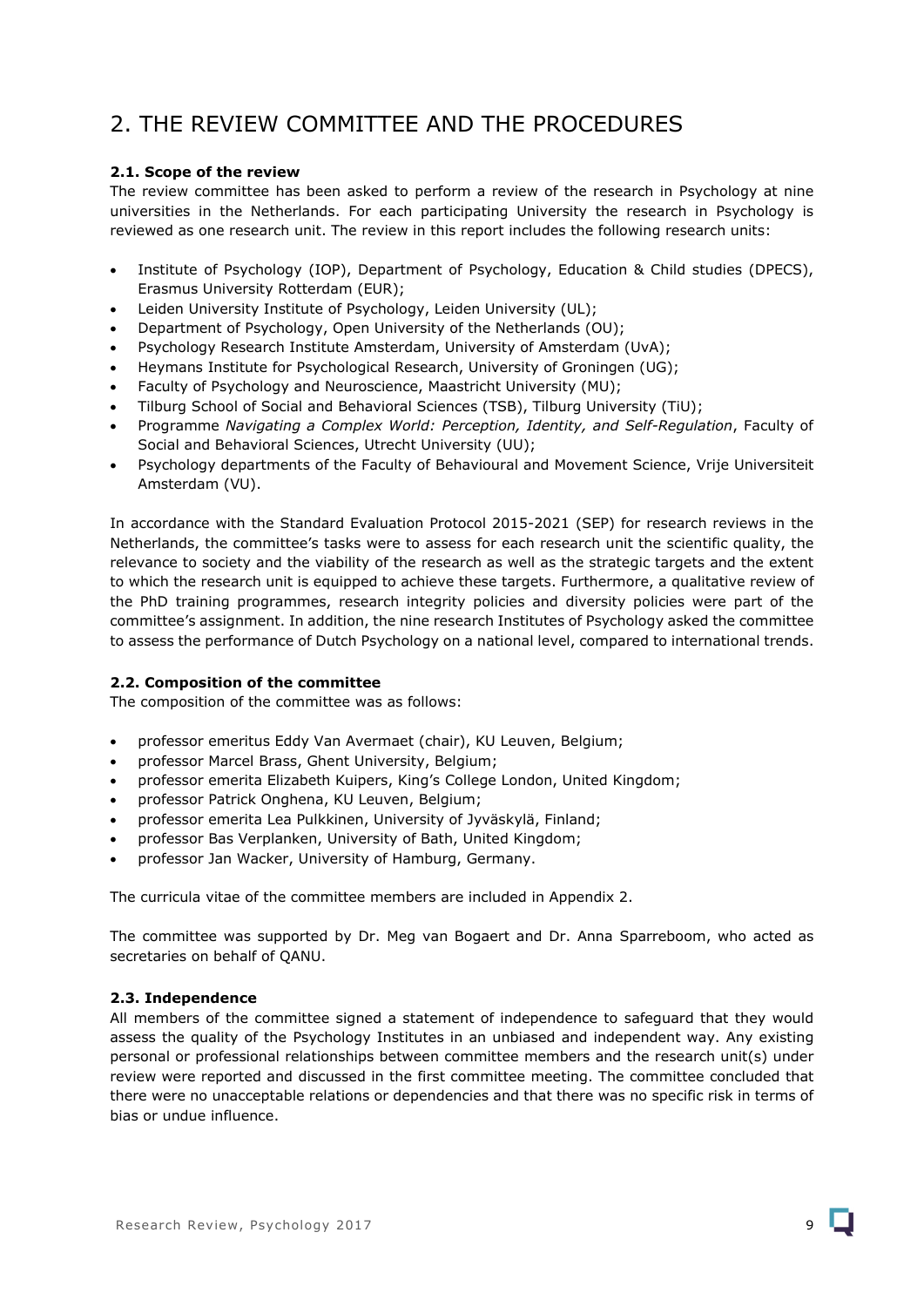# 2.4. Documentation provided to the committee

The committee received the self-evaluation report from the research Institutes under review, including all the information required by the SEP. The committee also received the following documents:

- The Terms of Reference;
- The SEP 2015-2021;
- Previous reports of research reviews in Psychology;
- General introduction to the Evaluation of Dutch Psychology, by the nine participating research Institutes.

# 2.5. Procedures followed by the committee

The committee proceeded according to the SEP 2015-2021. Prior to the site visit, all committee members were requested to independently formulate a preliminary assessment concerning the research unit(s) under review, based on the written information that was provided. To limit the workload for the committee members and to ensure that all research Institutes receive equal attention, each committee member was dedicated to four research Institutes. Nevertheless, all committee members read all self-evaluation reports and were jointly responsible for the review, scoring and report of all nine Institutes.

The final report is based on the documentation provided by the research units, but it also includes the information gathered during the interviews with management and representatives of the research units. The interviews took place from 17 – 22 September 2017 in Utrecht.

Preceding the interviews, the committee was briefed by QANU about research reviews according to the SEP and was provided with information regarding specifics about Dutch research (e.g. funding and position of PhD candidates). It also discussed the preliminary findings, decided upon a number of comments and questions, and agreed upon procedural matters and aspects of the review.

After the interviews, the committee discussed its findings and comments, allowing the secretaries to draft a first version of the review report. The draft was based on the discussions during the site visit and a written one-page review by the committee members. The draft report was verified and added to by the committee before being presented to the research units concerned for factual corrections and comments. The comments were reviewed by the secretary and incorporated in the final report in close consultation with the chair and other committee members. The final report was presented to the Board of the Universities and to the management of the research units.

#### 2.6. Application of the SEP and scores

The committee used the criteria and categories of the Standard Evaluation Protocol 2015-2021 (SEP), for more information see Appendix 1. The committee would like to make a number of remarks with respect to using the SEP scores that should be taken into careful consideration when comparing the outcomes of this review with any other research review according to the SEP. The committee is of the opinion that the scores in this report cannot be compared to the scores in the previous report.

The committee agreed that for a score 1 (excellent) the committee had to be unanimous that the major part of the work of the research unit deserved the judgement: "one of the few leading groups worldwide" (in line with the present and previous SEP definition). As to the other categories, it should be remarked that the remaining present SEP scores range between 2 (very good), 3 (good) and 4 (unsatisfactory), while those of the previous SEP ranged between 4 (very good), 3 (good), 2 (satisfactory) and 1 (unsatisfactory). Because, as prescribed by SEP, the committee could only use whole numbers and no intermediate categories, such as 1.5 o 2.5, it follows that the present category 'very good' covers a broader range than its predecessor in the previous SEP. In line with this remark the committee decided to use the score 2 (very good) for research quality and relevance to society rather broadly, meaning that the range of this score runs from 'superior to good' to 'close to excellent'. It should therefore also be interpreted in close connection with the qualitative comments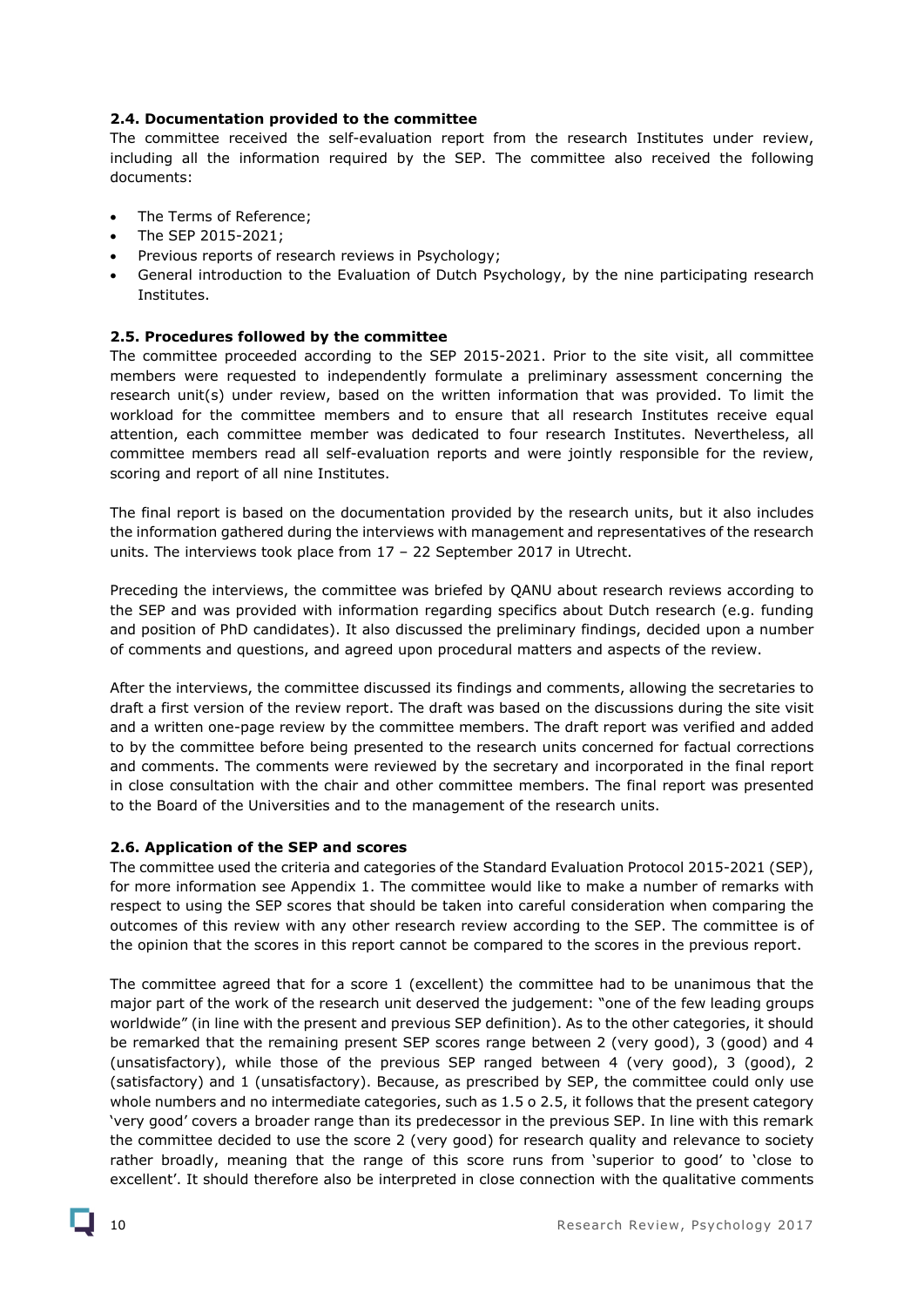in the text. Finally, within each research unit a number of research groups are combined, each with its own quality, relevance and viability. The committee combined the work of all research groups into its findings and scores, also including the interaction between the research groups and the overarching findings at the level of the research unit. This obviously led to an "average" score, which – again - cannot be compared with those of previous reviews without reading the qualitative comments in the text.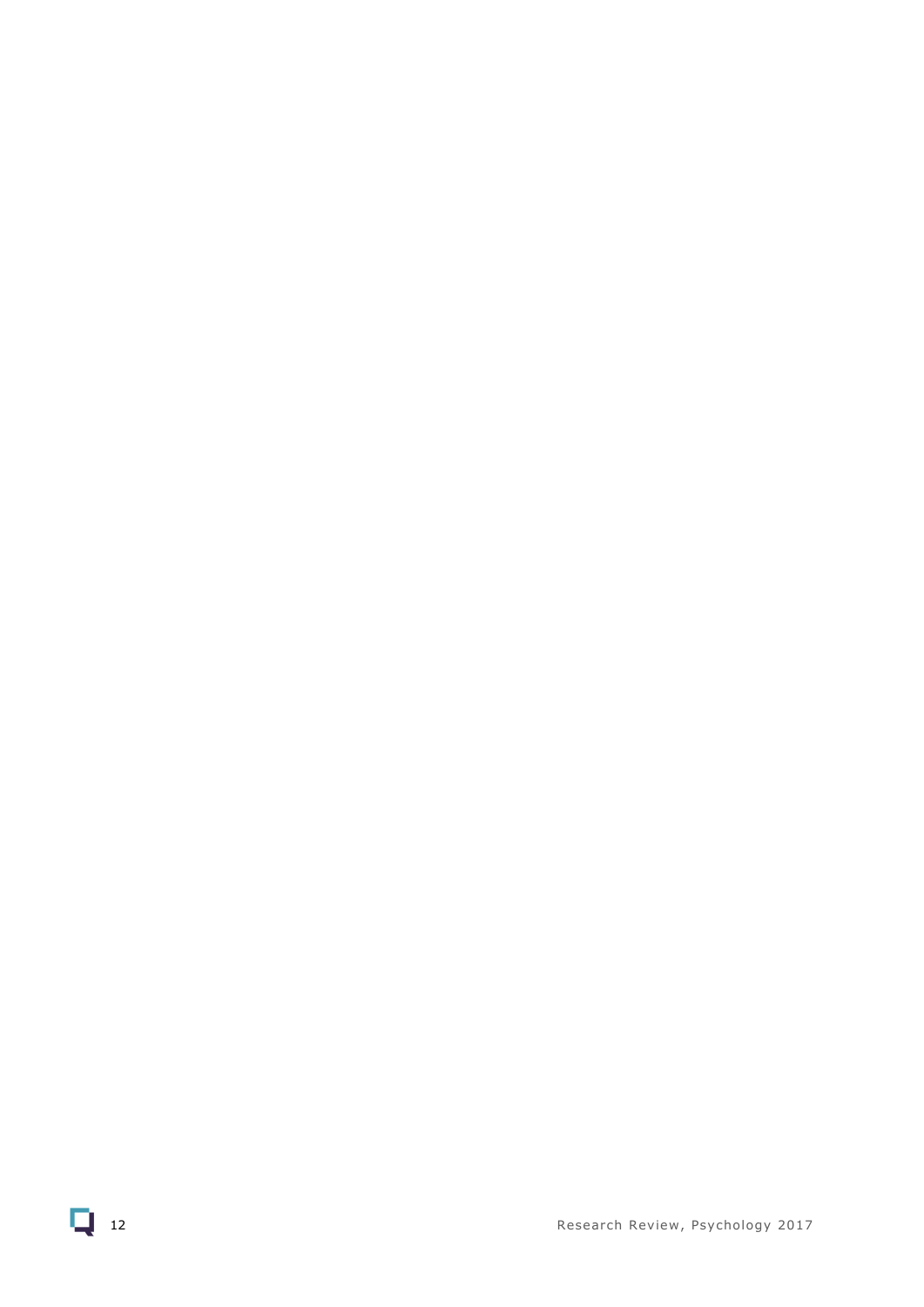# 3. DUTCH PSYCHOLOGY ON A NATIONAL LEVEL

# 3.1. Introduction

Prior to the site visit, the committee read the self-evaluation reports of all nine participating Institutes/Universities, as well as the General introduction to the review and some additional documentation. In the interviews, the information in the documentation was discussed, verified and complemented. Overall, the committee was impressed by the high quality of Psychology research in the Netherlands and can fully subscribe the conclusion in the General introduction that Dutch Psychology performs well above the international benchmark. It should be observed that the CWTS analysis supporting this conclusion is based on a highly competitive benchmark, including countries such as the USA and the UK (see Appendix 4 on the CWTS analysis). In addition, the committee concluded that the research infrastructures and facilities have been expanded and improved considerably since the previous assessment, which also contributed to the overall very high quality of psychological research in the Netherlands.

#### 3.2. Differentiation and multi-, inter- and cross-disciplinary research

The committee considered the broad coverage of all domains in the field of Psychology at nine Institutes that were evaluated a great strength for Dutch Psychology. Of course all Institutes have a different focus, but together they carry out research of very high quality on the national level, both fundamental and applied, in clinical, developmental, social and organisational, cognitive (experimental) Psychology and psychological methods. The science map that was created for the review demonstrates this broad coverage; Dutch Psychology ranges from research into social behaviour, work and organization, child development and mental disorders to studies into cognitive processes and brain imaging research.

At the same time, psychological research in the Netherlands has been shaped by the desire of the Dutch government to create a more differentiated landscape of research and teaching. In the Strategic Agenda for Higher Education, Research and Science (2011), which was based on the report of the Veerman Committee on the Future Sustainability of the Dutch Higher Education System (2010), the government urged each University to establish a distinct profile with a focus on multidisciplinary research, societal impact and relevance of fundamental research. The present review committee supported the above recommendation, because the creation of stronger research profiles will increase focus and specialization, but noted that it can also lead to the marginalization or disappearance of certain research topics or subfields. The review committee encourages differentiation and specialization, but at the same time would like Dutch Psychology as a whole to maintain coverage of all subfields. The science map in the General introduction of the self-evaluation reports provides a good overview of the profiles and strengths of the respective institutes and can serve as a starting point for this. In accomplishing full coverage of all Psychology subfields in the Netherlands, which is particularly necessary where subfields are aligned to teaching priorities, collaboration between the participating universities is required.

Multi-, inter- and cross-disciplinary research is stimulated by an emphasis on public outreach, a requirement for research to be socially relevant and calls for large consortia by national and European grant agencies and funding bodies (Strategic Agenda through NWO and Horizon2020 at EU level). The committee noted that the differentiation-policy of the government in some Institutes had resulted in the development of so-called research focus areas, themes that bring researchers from across a University together in cross-disciplinary clusters. Others have organized their research along more traditional disciplinary lines, but at the same time encourage researchers to align their research with the university-wide research areas. The committee observed that *there is not a single optimal organisational structure*; it observed that both systems with traditional disciplinary groups as well as more theme-inspired clusters can successfully foster collaborations and cross- and interdisciplinary research. The committee believes, however, that collaborations with researchers in other groups, departments, schools or faculties are most viable when they grow, at least to a certain extent, organically (i.e. guided by academic questions) and are not managed exclusively in a top-down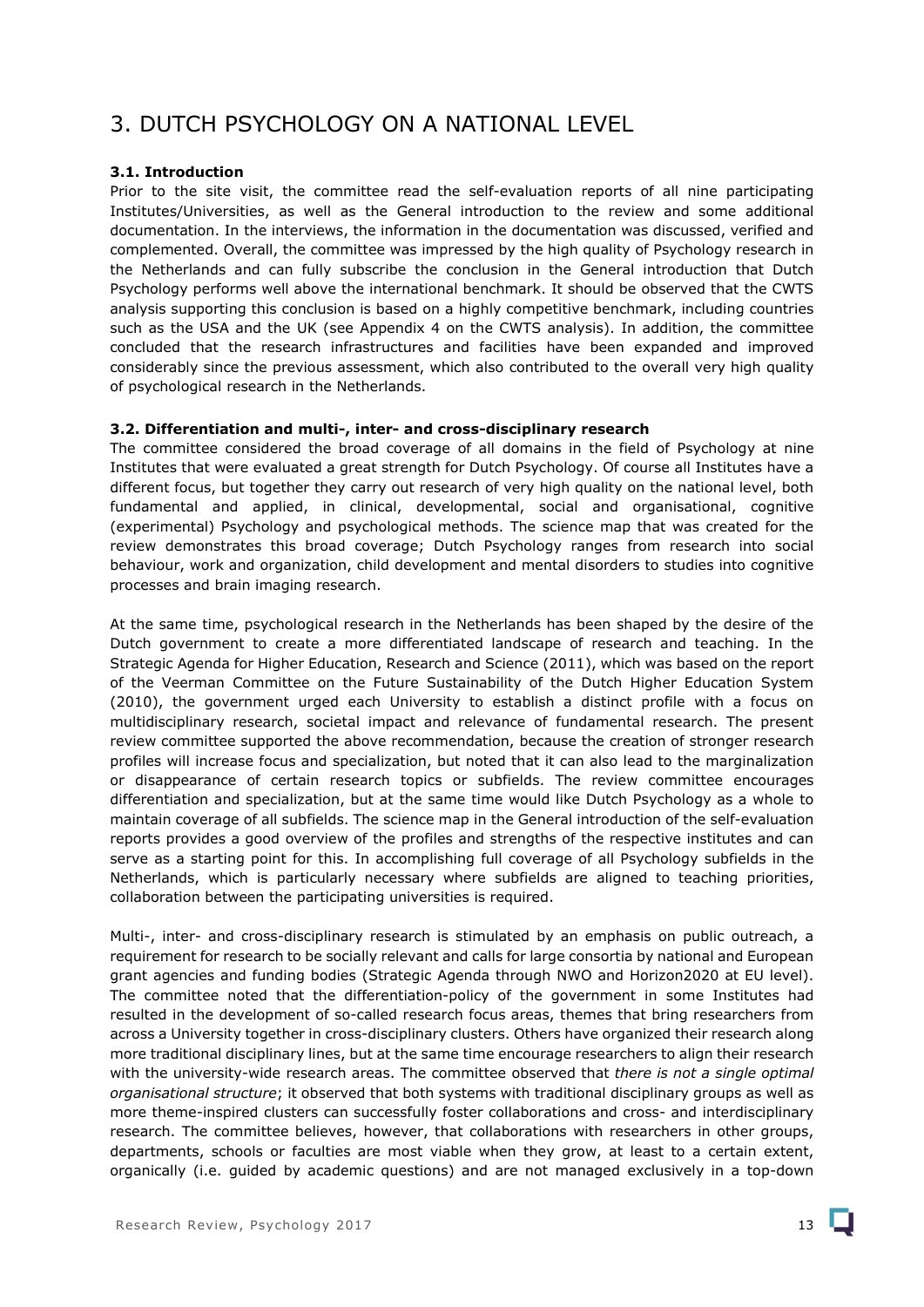direction. Furthermore, high quality of the staff and encouragement and support from the management are key factors in facilitating cross-fertilization.

# 3.3. Research output: quality over quantity

The committee observed a trend towards valuing quality over quantity in evaluating the scientific output of staff members. This was mentioned explicitly by some research units, while in others the trend was less pronounced, or more implicit. It entails that researchers are no longer encouraged to publish as many articles as possible, but are stimulated to submit primarily top quality papers in high impact journals. The committee noted that this trend is connected to the move away from monodisciplinary, or single author, research towards more and more team based research groups both within and across disciplines. As a side effect, this move has an effect on the citation scores of the research output; although papers in neuroscience, for example, are generally cited more frequently than Psychology papers, inter- or cross disciplinary research by psychologists published in medical or neuroscientific journals may have lower citation rates than purely neuroscience publications in the same outlets. The committee does not feel this means that the inter- or cross disciplinary research is more or less valuable and fully supports the developments of publishing in journals that are most appropriate.

The committee was pleased to see that this quality-over-quantity-policy was often shared and operationalized across Departments, by researchers from junior to senior level. For PhD candidates, for instance, the obligation to have published all parts of their research-project (papers) before finishing their PhD is abandoned at a number of Institutes; having publications is no longer a prerequisite for defending the dissertation, and instead the focus is on the quality of the work. The committee appreciated the fact that in many institutes young researchers are supported and guided in the choices they make in their publishing strategy, since choosing to aim for quality instead of quantity of publications is easier and less risky for established scientists than for researchers in the early phases of their career.

# 3.4. Teaching and funding for research

All of the institutes that took part in this review also contribute to educational programmes in Psychology, which means that all research staff above PhD and postdoc-level have teaching duties, except when they have been temporarily exempted, for example because of research sabbaticals (normally they teach 40% of their contract, but sometimes up to 60% or 70%). Since direct funding for research is largely based on the number of enrolling and graduated students (see below), Institutes benefit from having large numbers of students. At the same time, with increasing numbers of students, the teaching load increases and also the amount of research time decreases. Because direct funding is based on student numbers of the preceding academic years, a misbalance of funding and teaching load may occur when student numbers have suddenly risen and the corresponding increase in direct funding lags behind. The committee spoke with the Institutes about the effect that this has on the teaching load of staff and concluded that particularly those at assistant professor level are at risk of spending too much time on teaching. This prevents them from investing their time in research and writing grant proposals. Sometimes the teaching load is experienced as a burden even by researchers at more senior level, who in addition also have to cope with increasing administrative duties. The committee advises the management of Institutes, Schools, Faculties and Universities to consider this issue in their strategic plans and policy.

The Institutes that were reviewed have different strategies with regard to acquiring funding for their research; they all rely on first-, second- and third stream funding, but the distribution of the funding into the three categories varies between institutes. In the review period (2011-2016), the proportion of direct government funding (first stream), which is based on the number of bachelor and master students that enrol and graduate in the educational programmes and the number of graduated PhD candidates at the institutes, ranged from 29% to 75% of the total funding. Second stream funding, which includes research grants at national and international level (e.g. VENI, VIDI, VICI and ERC), comprised 13-51% of the total research budget and is increasingly intended to be spent on multidisciplinary research projects. Third stream funding, which consists of funding for contract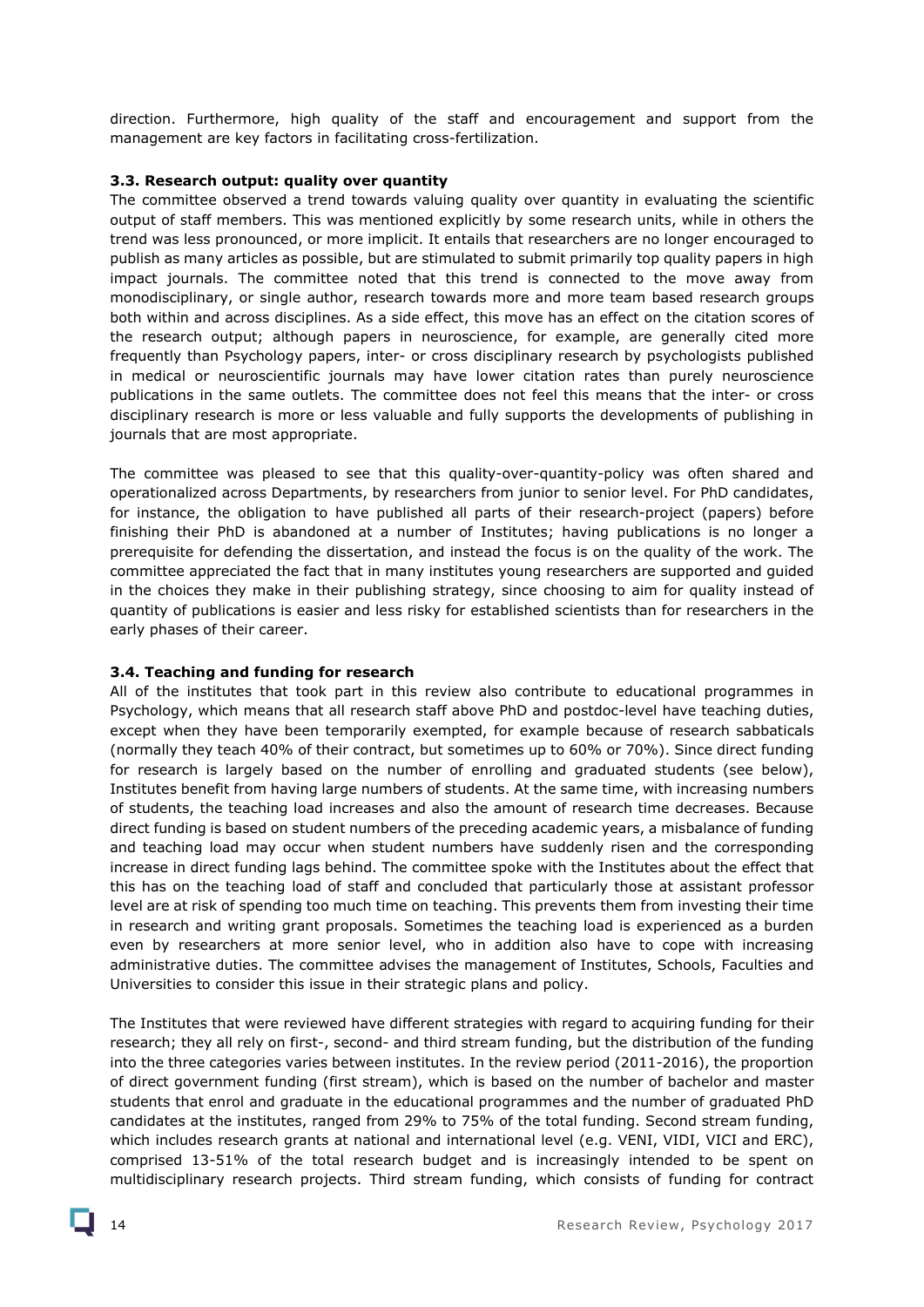research and Horizon2020, constituted 6-21% of the total funding. The direct funding of some institutes consisted of partial beta-funding. Although educational programmes in Psychology are not considered eligible for beta-funding by the government, the Executive Boards of a number of Universities have decided to allocate partial beta-funding to the Psychology programmes, which translates into a larger amount of funding per student. Because educational programmes in Psychology typically entail major and expensive equipment and facilities similar to natural sciences like biology and chemistry, the committee considers that the additional funding is justified. It requests the Executive Boards of all Universities to – if not already in place – consider if partial betafunding would be appropriate considering the costs of the programmes.

The committee has seen that the Institutes all have different strategies with regard to acquiring second and third stream research funding and applauds the observed flexibility and vision in the process of adapting to new possibilities for funding. According to the committee, the increased focus on second- and third stream funding is understandable given the uncertainty about future developments in the funding system on policy level. The committee considers it important to have a sound balance between the three categories of funding and not become too dependent on one of them. The allocation of direct funding within the university is an important factor in the unpredictability of income. The committee observed that in some institutions the amount of direct funding is not always completely predictable. The committee wants to emphasise that clarity and predictability with regard to future (direct) funding are of crucial importance for the Institutes' strategic planning, human resources policy and financial management.

#### 3.5. Human resource policy

The committee was pleased to meet many enthusiastic and inspiring researchers during the site visit and has the impression that overall all researchers feel that they work in a pleasant atmosphere and supportive environment. The committee noted high mobility of research staff between different Dutch universities. With regard to the career perspective of the researchers on different levels, the committee observed some potential challenges with respect to which different strategies are being implemented. These differences are predominantly the result of different university policies with respect to human resources.

The first observation by the committee concerns the promotion of staff from assistant to associate professorship level and subsequently the promotion to full professor. In some universities, a tenure track system is in place in order to provide assistant professors with a stable trajectory to an associate professorship in which expectations and possibilities are clearly defined for both parties. The committee clearly sees the advantages of a tenure track system, for both Institute and candidate, but also understands that financial uncertainties or university regulations prevent some Institutes from starting such a system. For assistant professors at Institutes without tenure track, career guidance and formal agreements about career prospects are particularly important, as the management of the respective Institutes is well aware. Nevertheless, it is important that the position and prospects of assistant professors is well integrated in the human resources policy, also given their - at times substantial - teaching load. The committee observed a similar challenge regarding the promotion from associate to full professor level; in Institutes without tenure track, full professors can often only be appointed when a chair is vacant. This means that some associate professors who are ready to be installed as full professor, have to wait or apply for a professorship at another university in the Netherlands or abroad.

The second challenge that the committee noted concerns the diversity of staff. It is striking that the self-assessments focus almost exclusively on gender and age regarding this matter. Ethnic diversity as well as issues regarding sexual minorities and people with disabilities are barely touched upon, if at all. The committee therefore stresses that the diversity policy at University, Faculty, School and Institute level should not only be concerned with promoting gender or age diversity, but also aim to enhance ethnic diversity as well as for example, the inclusion of sexual minorities and people with disabilities. Currently, diversity policies at the institutes that were reviewed is predominantly aimed at increasing the number of female full professors. The committee noted that, although all Institutes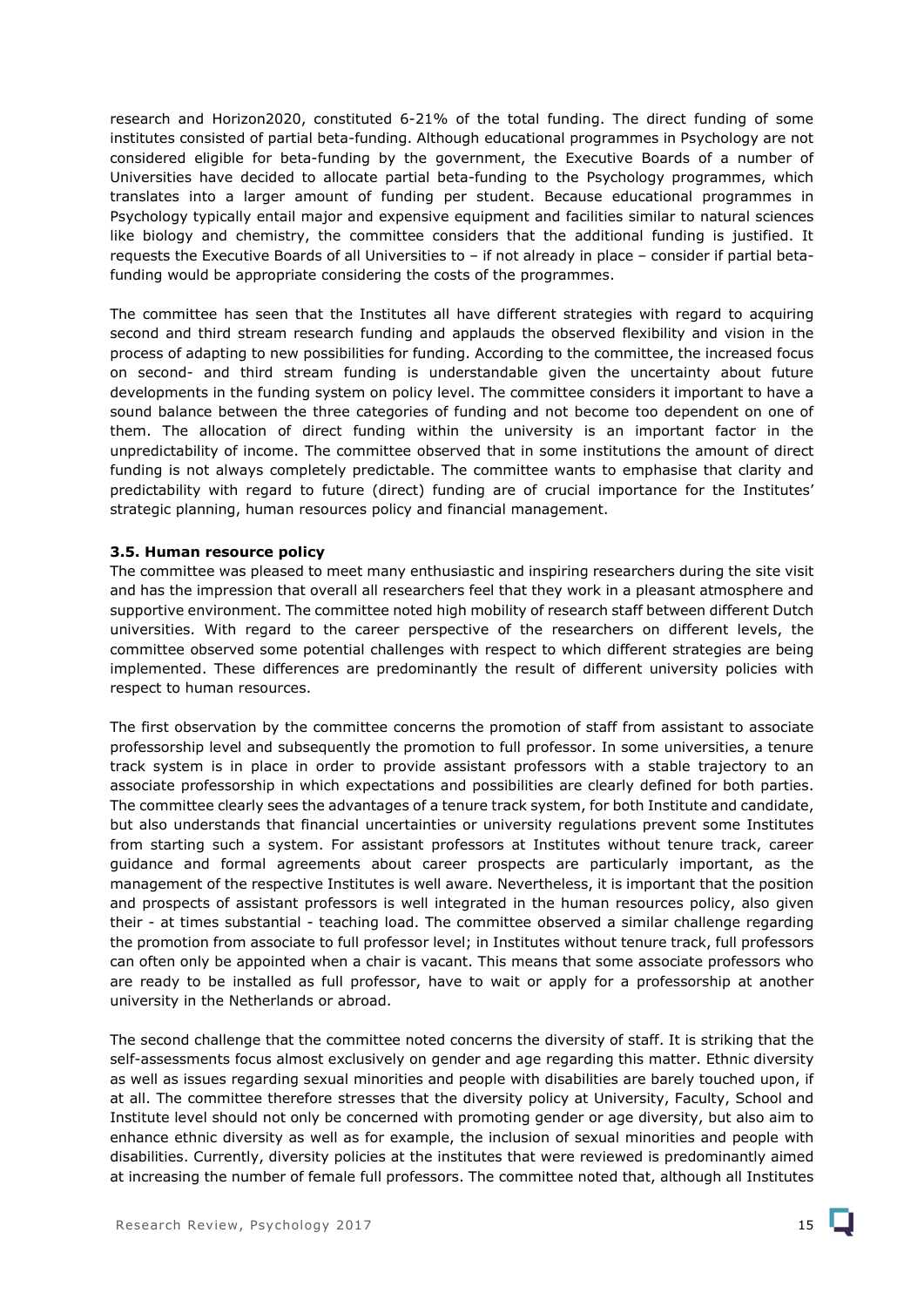are working on this and Psychology as a discipline has more female researchers than other areas, the targets set for the number of female full professors are generally not too ambitious, and female full professors are still outnumbered by their male colleagues (percentages in the range of 25% to 39% female full professors or exceptionally 50%). Moreover, there is an obvious 'leaky pipeline' effect: the majority of Dutch PhD candidates in Psychology are female (64%-87%), at associate level the number of male and female professors reaches a reasonable balance (40%-63% female), but the majority of full professors in Psychology are male (50% - 75%). The committee encourages the Institutes to continue to work on their diversity policy, to set more ambitious targets with regard to diversity, also independent of university or faculty policy, and to address the leaky-pipeline effect in their human resources policy.

#### 3.6. Societal relevance

In accordance with the Standard Evaluation Protocol, the committee also reviewed the balance between fundamental and applied science and the quality, scale and relevance of the research Institutes' contributions to society. The specific findings with respect to the individual Institutes are provided in the chapters reviewing those Institutes. This paragraph provides overall findings and the approach of the committee to its evaluation of societal relevance.

Since Psychology, a discipline concerned with people and their behaviour, is in itself relevant to society, the committee chose to take this criterion a step further and look specifically at tangible products, a proactive policy with regard to relevance (such as the appointment of special chairs) and the translation and communication of scientific knowledge. In addition, the committee assessed the Institutes' responsiveness to research requests from society and the mutual interaction between social partners and researchers (two-way stream). Research that is fuelled by and carried out in cooperation with social partners and results in products that can be used by these partners, is considered a best practice.

Overall the committee was impressed by the products and other outcomes that were described by the Institutes with respect to societal relevance. There is an overall focus on knowledge transfer (in the Netherlands often referred to as 'valorisatie', or in English 'valorisation') and many Institutes have a clear policy in this respect. The strong focus on societal relevance was pushed by research councils, government and Executive Boards of the Universities. The committee was especially impressed by those Institutes that focus on combining fundamental, curiosity-driven research with more application-driven research. At a more general level, the committee also observed that the traditional distinction between 'fundamental' and 'applied' is becoming blurred as a result of the above developments. The research questions that drive so called 'fundamental researchers' are becoming more and more inspired by issues 'in the field'. The committee applauds this development.

#### 3.7. PhD candidates

During the site visit, the committee also spoke with delegations of all Institutes' PhD candidates, both regular and so called external PhD candidates (in Dutch: buitenpromovendi). Candidates are normally admitted through applying for a PhD vacancy ('free' or in a research project), followed by a recruitment procedure, or they apply for a grant from a research council or private companies with their own research proposal. PhD vacancies are normally widely advertised, nationally and internationally. Most Institutes have research master programmes in which they educate young and talented students in their own field, who can apply for PhD positions after they graduate. The committee understood that a research master programme is a good way for the institute to identify and retain its young talents. At the same time it fosters cross-fertilization between disciplines because researchers from different areas collaborate in teaching.

Without exception, the committee met with enthusiastic and energetic representatives of the PhD communities. The committee noted some variation in the everyday work circumstances of the young researchers: some were part of an active PhD community within their research group, Department or Institute, and were sharing offices with other PhD candidates, whereas others were working on a more solitary basis. The extent to which PhD candidates were exchanging ideas, plans and results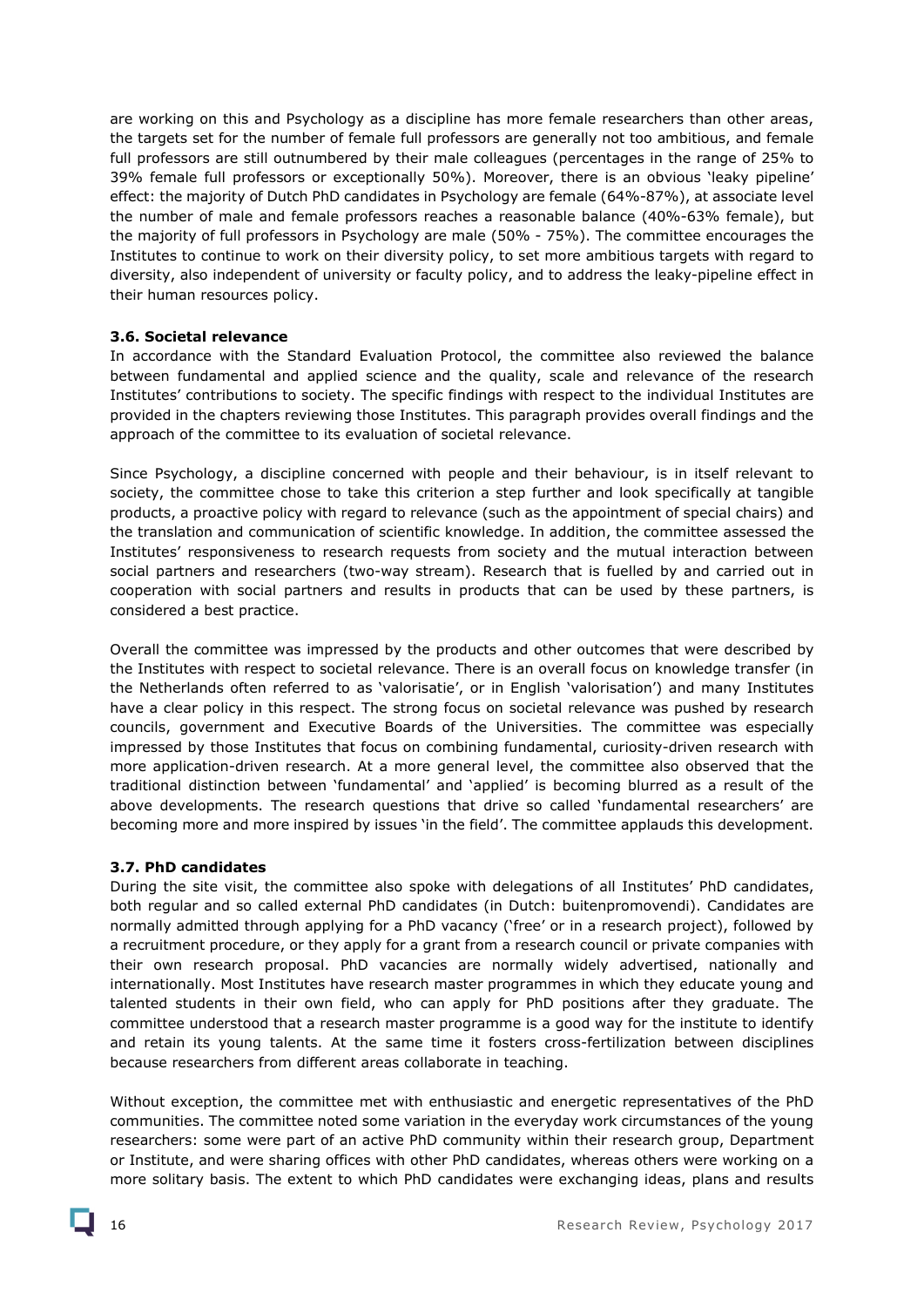with more senior researchers in their Institute also varied. The committee stimulates the Institutes to do their best to foster and facilitate an energetic PhD community and to enable PhD candidates to exchange their ideas, plans and results with other PhD candidates and more senior research staff, for instance in seminars. With regard to the supervision, the committee feels that the supervision and training of PhD candidates in Psychology is of a high quality and well organized, as is illustrated by the quality of the personalized training and supervision plans.

On average, PhD candidates spend 80% of their time on research and 20% on teaching and courses. In most cases the teaching activities of PhD candidates were indeed restricted to 10-15% of their activities. Some candidates who wished to teach more received a separate contract for this and could often extent their PhD project as a result. The committee further understood that the content of the teaching activities of the PhD candidates is normally in line with the candidates own research topic, which ensures that their PhD project can also benefit from it. Most PhD candidates receive their training at their local graduate school on the one hand and a national interuniversity research school on the other. The graduate schools oversee the formal requirements and administration of PhD projects and generally, though not exclusively, provide generic skills courses, such as methods and statistics, presentation skills, academic writing and project management. Courses offered by the national research schools complement the curriculum of the local graduate schools, often with more field specific content, focusing on Experimental Psychology (EPOS), Psychopathology (EPP), Cognition and Behaviour (Helmholtz), Psychometrics and Sociometrics (IOPS) and Social Psychology (KLI). The committee considers the national research schools an excellent asset for the training and development of the professional networks of PhD candidates and encourages all Institutes to ensure that their PhD candidates have access to the research schools relevant to them.

The committee was somewhat surprised to learn that the majority of PhD candidates in Psychology in the Netherlands take significantly more than 4 years to graduate; many of them defend their PhD only in the fifth or sixth year after starting. The reasons for these delays varied from problems with data collection, extra teaching duties, strategic postponing of the PhD defence and waiting times for the defence ceremony to changes of supervisor, part-time appointments, new jobs, pregnancy and parental leave or health problems. Naturally, these are all understandable and legitimate causes for delays and there were no signals that delays in their PhD trajectory caused financial or other troubles for candidates, but the committee nevertheless wants to stimulate the Institutes to shorten the duration of the PhD trajectories. In addition, the committee thinks that candidates should be able to defend their dissertation before all of their papers are submitted and accepted; delays caused by waiting for publication should be avoided. Interestingly, in those Institutes, where extensions of a contract are not the norm, the time to completion is much shorter. This implies that despite many good reasons for the delay, there also seems to be a cultural effect. This leads to the observation by the committee of a potential inequality between Dutch PhD candidates and international candidates. The latter group might have only a temporary permit to work in the Netherlands and is therefore more pressed to graduate in time. The committee advises the Institutes to prevent this inequality.

In the Netherlands, most internal PhD candidates – also when they are paid by grant money - have full employment status, which entitles them to social security and participation in pension funds. Recently, experiments started with a bursary system in which PhD candidates are appointed as fellows instead of employees, which would allow universities to attract more PhD candidates and thus increase the research output. The committee learned that candidates are sceptical about these developments, because they fear that they will lose their position in the university and social security benefits. It advises Institutes to take this into account when they consider a bursary system. After graduating, 60-80% of all former PhD candidates continue to work in academia, the other 40-20% finds a job in industry or the non-profit sector.

# 3.8. Scientific integrity: transparency, replicability and reproducibility

The beginning of the review period 2011-2016 was marked by the discovery of the extensive fraud by an internationally prominent Dutch social psychologist. It gave rise to criticism of common research practices in psychological science, which showed that a number of classic findings could not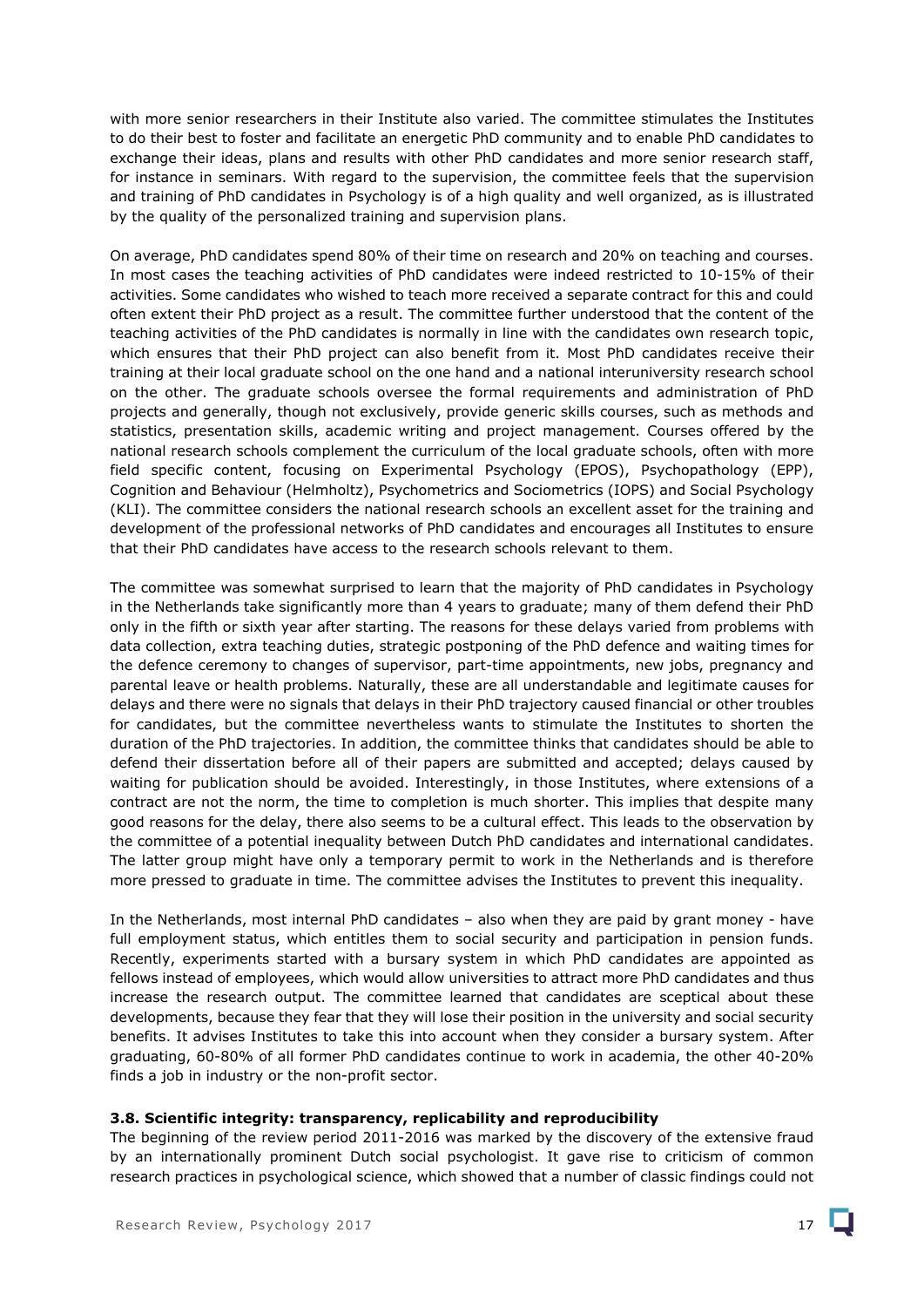be replicated in independent studies. In addition, new studies drew attention to common misreporting of statistical results, reluctance to share data and underreporting of non-significant results in psychological science. All of this combined led to a national and international crisis of confidence, in particular with respect to, but not restricted to, psychological research.

In the eyes of the committee, Dutch psychologists have done an excellent job in turning this challenge into an opportunity by starting to do research on scientific integrity and by taking initiatives to replicate important findings, by shaping a solid scientific integrity policy and by promoting responsible and transparent research practices such as pre-registration and professional data storage and –management. As a result, Dutch psychologists have become world-leading in the research on responsible research practices. Furthermore, the committee observed that these new research practices and an awareness of scientific integrity issues are well embedded in daily research practice and consciousness in the Dutch universities, particularly for PhD candidates, making for optimism about the future. In addition, it should be remarked that the Dutch initiatives have had a distinct impact on the way in which the issue of responsible research practices is now being dealt with in other fields of science.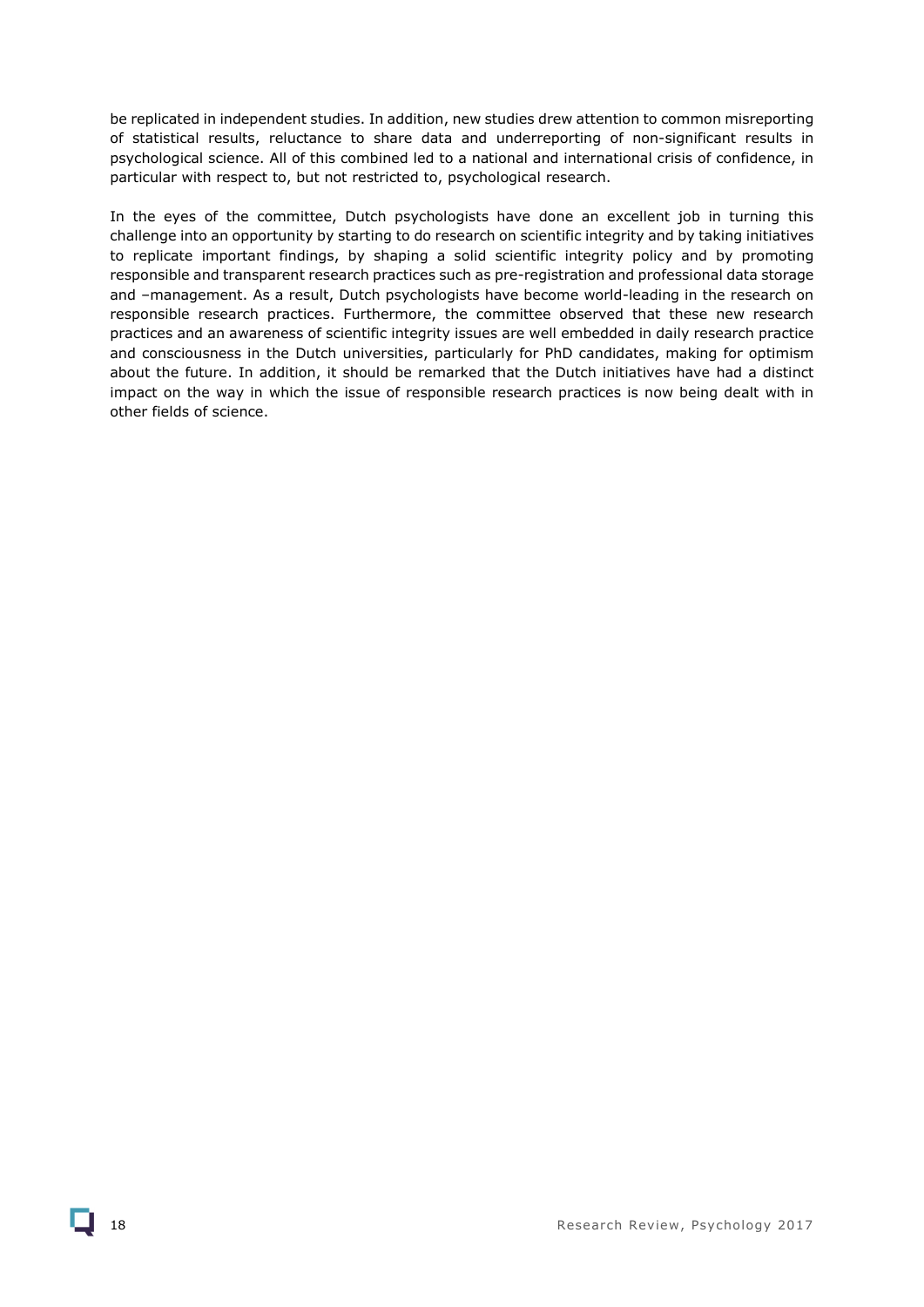# 4. RESEARCH REVIEW OF THE INSTITUTE OF PSYCHOLOGY OF THE ERASMUS UNIVERSITY ROTTERDAM

# 4.1. Introduction

The Institute of Psychology (IOP) at the Faculty of Social Sciences of the Erasmus University Rotterdam (EUR) was founded in 2001. In 2015 a Faculty wide reorganisation led to the merger of Psychology and Pedagogical Sciences into the Department of Psychology, Educational & Child studies (DPECS). One of the general missions of the Department is to generate psychological research that meets the highest international standards and to disseminate applicable psychological knowledge to targeted peers and societal groups. The research at DPECS is organised in five research programmes:

- Brain and Cognition;
- Cognitive Aspects of Psychopathology;
- Educational and Developmental Psychology;
- Organisational Psychology;
- Research Methods and Techniques.

# 4.2. The strategy and targets of the research unit

The title of the overarching research theme is *From Lab to Society and Back*. The strategy follows this vision by stimulating the need to develop and test theories in the real world in addition to the controlled conditions offered by the laboratory. The title of the research programme fits the focus on applied research but does not seem to exert much integrative force on the research conducted. It remains unclear to the committee to what degree the "Erasmus Initiative Vital Cities and Citizens" will guide further development in this respect.

One of the reasons for the reorganisation was a reduction of enrolling students at some of the other Departments. Although the number of enrolling students in Psychology was stable, the cautious (financial) approach at Faculty level has had its effects on DPECS. At the same time, the committee observed a general positive attitude towards the changes that were the result of the reorganisation. The section Research Methods and Techniques line is definitely positively influenced by the reorganisation, now forming one group.

The organisational structure of the Faculty is clearly described with the formal decisions being taken at the level of the Board. Due to the recent reorganisation, there was clearly a low risk tendency with respect to finances. The Faculty is aware of this cautious attitude over the past period, currently the tendency is shifting and investments are made (and staff hired). Although there is definitely a level of autonomy at the Departmental level, specifically with respect to the content of the research, the organisation seems rather top-down. The downside is that financial decisions with an impact on the Department are not based on a joint decision. This makes it difficult for DPECS to influence decision making bottom-up. An example is the ambition to start a research master programme, which is required to attract young talent. The committee considers that starting a research master would be important for growing generations of talented PhD candidates and researchers. The committee agrees with the programme leaders that it should have already started. On the other hand, the topdown structure has the advantage of decision making, accountability and spreading of risks. The Faculty managed to survive a difficult situation with a successful reorganisation and even convinced the University to heavily fund research in Psychology with internal grants.

The committee discussed in depth the interdisciplinary focus and collaboration between the research programmes. Collaboration is certainly observed and the relatively small size of the research groups is helpful in this regard. The output of joint publications, examples provided by the researchers during the interview with the committee and the convincing testimony of the PhD candidates made it clear that there is existing collaboration across research lines. The committee feels that many of these present collaborations are a result of personal initiatives. Although the committee agrees with the Department that the planned Research Master will contribute to foster more collaborations, it strongly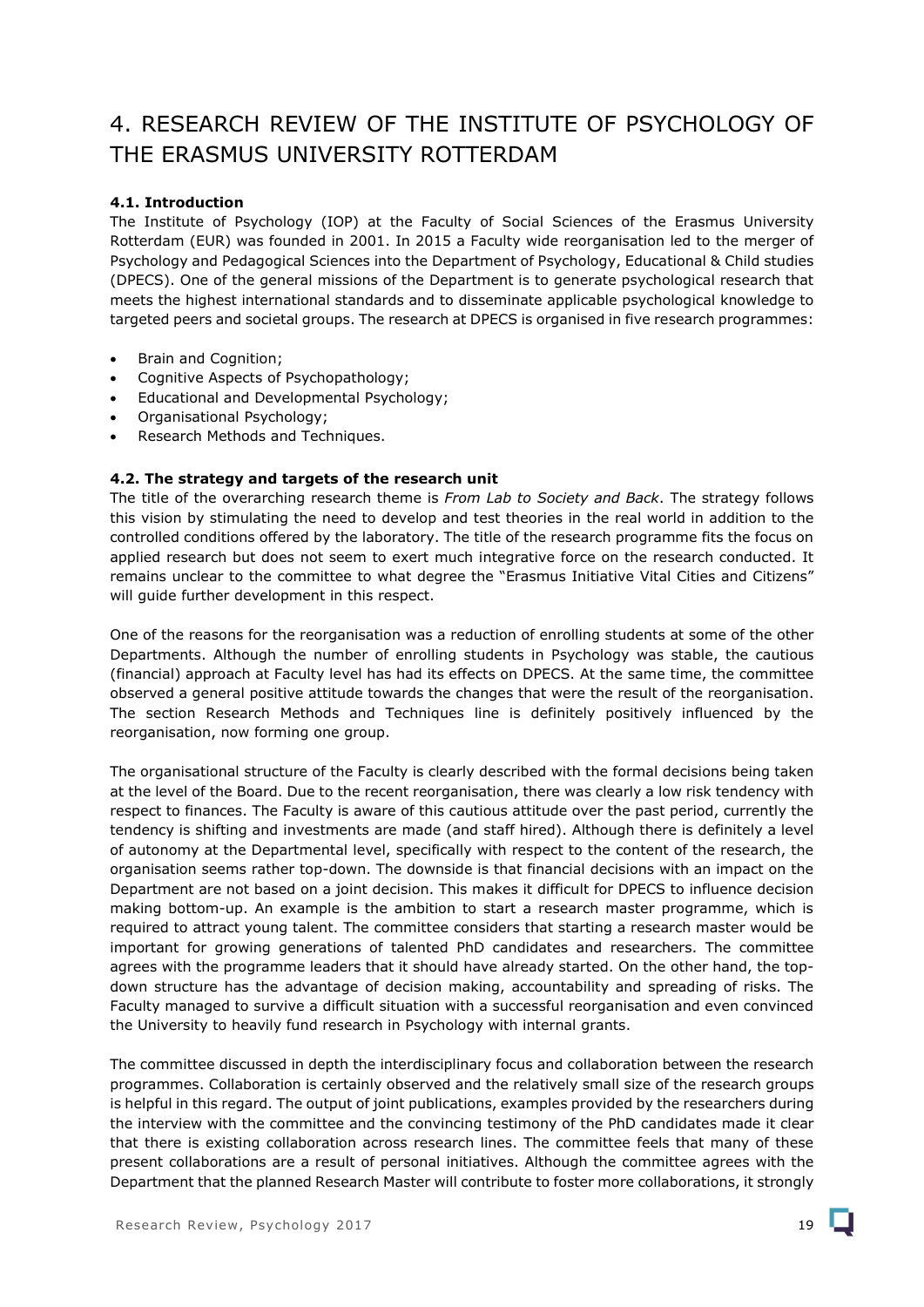feels that the Department and its management itself should be the vehicle for more thematically driven collaborations by way of an explicit Departmental policy in this respect. A similar recommendation holds for the ambition to increase cross-faculty and international collaborations.

# 4.3. Research quality

The Psychology research at Erasmus University Rotterdam is considered to be of very good quality, with a large number of publications in top-tier international journals and a high volume of citations. The section Research Methods and Techniques is shared with Pedagogical Sciences and is very instrumental and supportive for psychological research in Rotterdam. Furthermore, psychologists from this University hold positions in editorial boards of key journals of Psychology, which is clearly a sign of academic recognition.

The publication performance is considered to be very good, even excellent in some research programmes. Publication success contrasts with relatively modest numbers of competitive, external grants. Some impressive grants were obtained over the period of the review, but with over 80% of direct funding (including internal competitive funding) the balance could be improved. The Department is aware of this and has introduced policy that is focussing on this aspect. The committee recommends that the Faculty strongly supports this increased focus on acquiring competitive grants. Although several collaborations between research programmes have led to successful publications in international journals, these collaborations are generally not organized around longer-term shared research programmes.

The Faculty has a highly formalized evaluation system for scientific staff with rewards for highly competitive grants (financial bonuses and/or more research time) and points for publications (especially ones with IF  $> 3$ ). This system provides clear quidelines for the research staff. At the same time it puts focus – and perhaps pressure – on publishing. The committee noticed that the research staff wishes quality to prevail over quantity and it hopes that in using the evaluation system this consideration will be taken into account.

The necessary upgrade of the research infrastructure is currently underway and will bring Rotterdam up to the level of other Psychology Faculties in the Netherlands. The fact that some widely used methods like fMRI and not having a unique selling point concerning methods may lower funding chances with some highly competitive funding schemes. The absence of some widely used methods like fMRI and the lack of other unique research instruments as selling points may render funding by highly competitive funding schemes more difficult.

#### 4.4. Relevance to society

Applied research is a focus at the Erasmus University Rotterdam as encapsulated in the name of the research programme, *From Lab to Society and back*. Research on Clinical Psychology and Educational Psychology is focused on curiosity driven, basic research questions. Of course, research in Clinical and Educational Psychology is by definition relevant to society, but it is the committee's impression that the concern with social relevance is only secondary with respect to the choice of research topics. When it comes to dissemination, the emphasis also lies on more basic, fundamental research, although there are some very good examples of societal impact, outreach activities and other deliverables. Some nice examples are the Toolbox learning to support teachers in 62 primary schools, plus issues regarding burnout, substance abuse and a range of other clinical issues.

The committee concludes that the relevance to society is very good, and on its way to excellence if the strategy of the research programme is continued and strengthened. There are already a number of good examples of including societally relevant partners in the phase of formulating and carrying out research projects, but if the Department is to see the volume of third stream funding increase, additional efforts are desirable.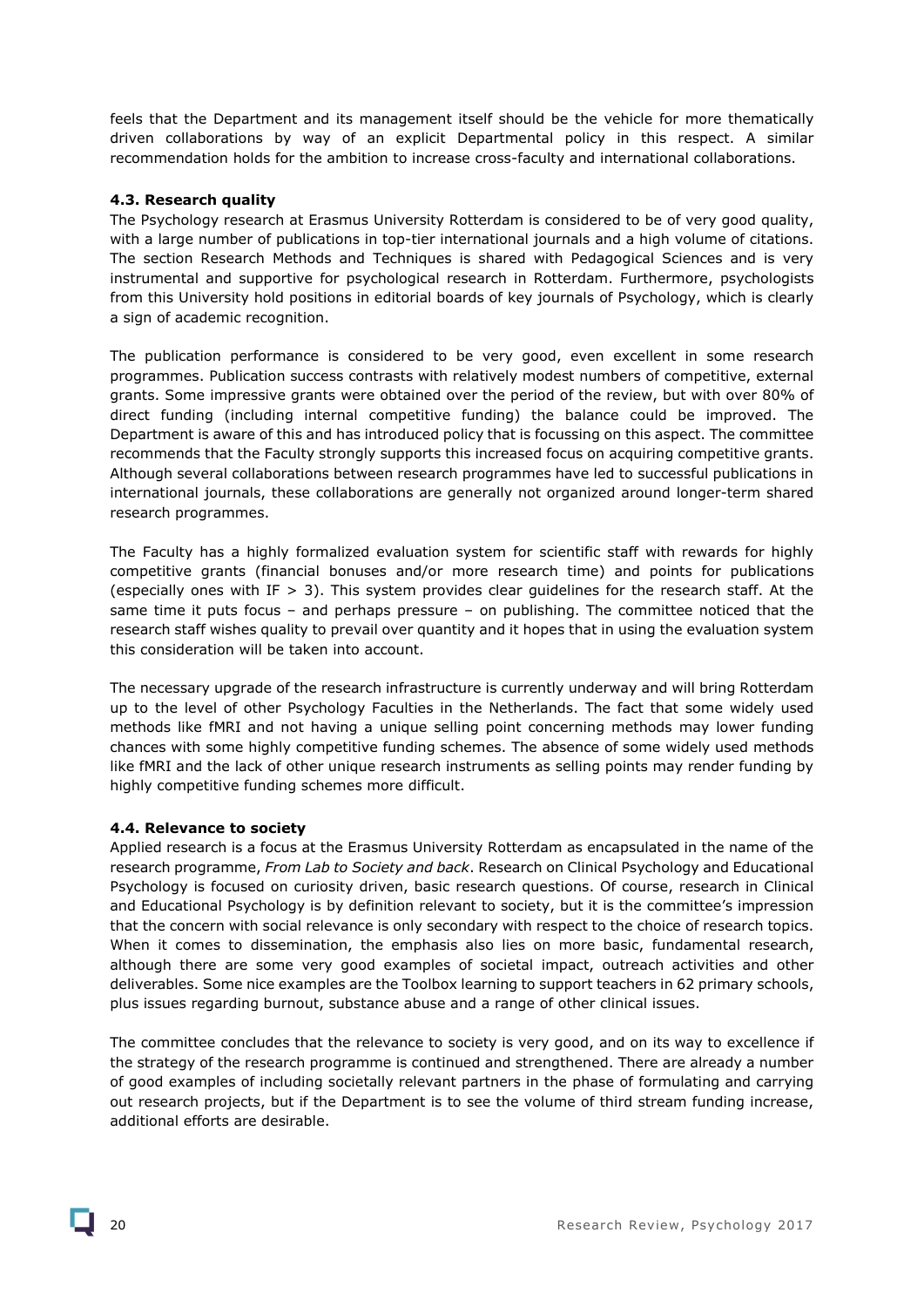### 4.5. Viability

During the period of this review a massive reorganisation took place, which now seems to have settled. At the time of the site visit, it was clear that the Faculty had been able to tackle financial problems, a lack of growth in staff and PhD candidates over the past years. The low risk financial management approach is being revised and according to the committee this provides a lot of potential for the future. In addition, the merger with Pedagogical Sciences even offers important opportunities with respect to collaboration and expansion.

The internal quality control system for career development holds the risk of overemphasizing quantitative performance and achievement, at the expense of an emphasis on development, growth, learning, integrity and quality.

The percentage of direct funding is high, which could be a risk when student numbers go down. At the same time, student numbers have been stable over the past period and part of the direct funding is the result of acquisition of internal competitive grants. The committee learned that the University has spent 5 million euros on Psychology in recent years, which is a clear indicator that this discipline is an important focus at University level. Nevertheless, the committee considers it to be too much of a risk to depend long term on this level of direct funding, even though it is competitive internal funding. Instead, investments should be made with respect to supporting researchers in writing grant proposals, by increasing the grant writing support staff and/or by a reduction of educational tasks.

It was clear to the committee that establishing a research master programme as soon as possible will be very important in order to recruit new talent. Even with continued support from Faculty and University, it will take some time for this programme to start and even longer for it to generate PhD candidates. In addition to establishing this research master programme, the committee was of the opinion that the IOP needs to articulate a clear vision with regard to the future, and should not become (too) comfortable with what was achieved in the past period. By having a dynamic forward looking vision IOP should be able to convince the Board of the Faculty of its bright future and subsequently secure the support of the Board that is needed to succeed.

#### 4.6. PhD training

In Rotterdam, PhD candidates receive training at one of the national research schools as well as at the local graduate school, the Erasmus Graduate School of Social Sciences and the Humanities (EGSH). In their Training and Supervision Plan (TSP) candidates design a training programme that suits their needs and wishes. In addition to the mandatory courses at EGSH and the curriculum of a national research school, the training programme can include courses at other Institutes such as the interuniversity centre for educational sciences or the Max Planck Institute. The local Graduate School EGSH and the organisational Psychology group also provide courses, thus compensating for the absence of a national research school in this field. The committee was pleased to hear that the candidates felt that the quality of the courses at EGSH had improved greatly over the last years and that they were satisfied with the training they received. It also noted that there was a good sense of community among the PhD candidates, which was strengthened by the fact that they share offices with PhD's of other research groups. Candidates told the committee that their views and needs are generally taken seriously in discussions about Department matters, but felt that having a representative of all PhD candidates as a contact person for the board would be beneficial.

In his or her TSP each candidate describes agreements about supervision, such as the frequency of meetings and the composition of the supervision team (a candidate has to have at least 2 supervisors). After 9, 15 and 18 months evaluation meetings are scheduled, followed by a go/no-go decision. During the entire trajectory the candidates' progression is monitored by a review panel which consists of supervisors and the research director. The committee understood that PhD candidates are generally happy with their supervision. The committee feels that the sense of community among the PhD candidates in Rotterdam, the supervision and monitoring system as well as the rather strict but sensible no-extension-culture are important factors in reducing the duration of PhD trajectories.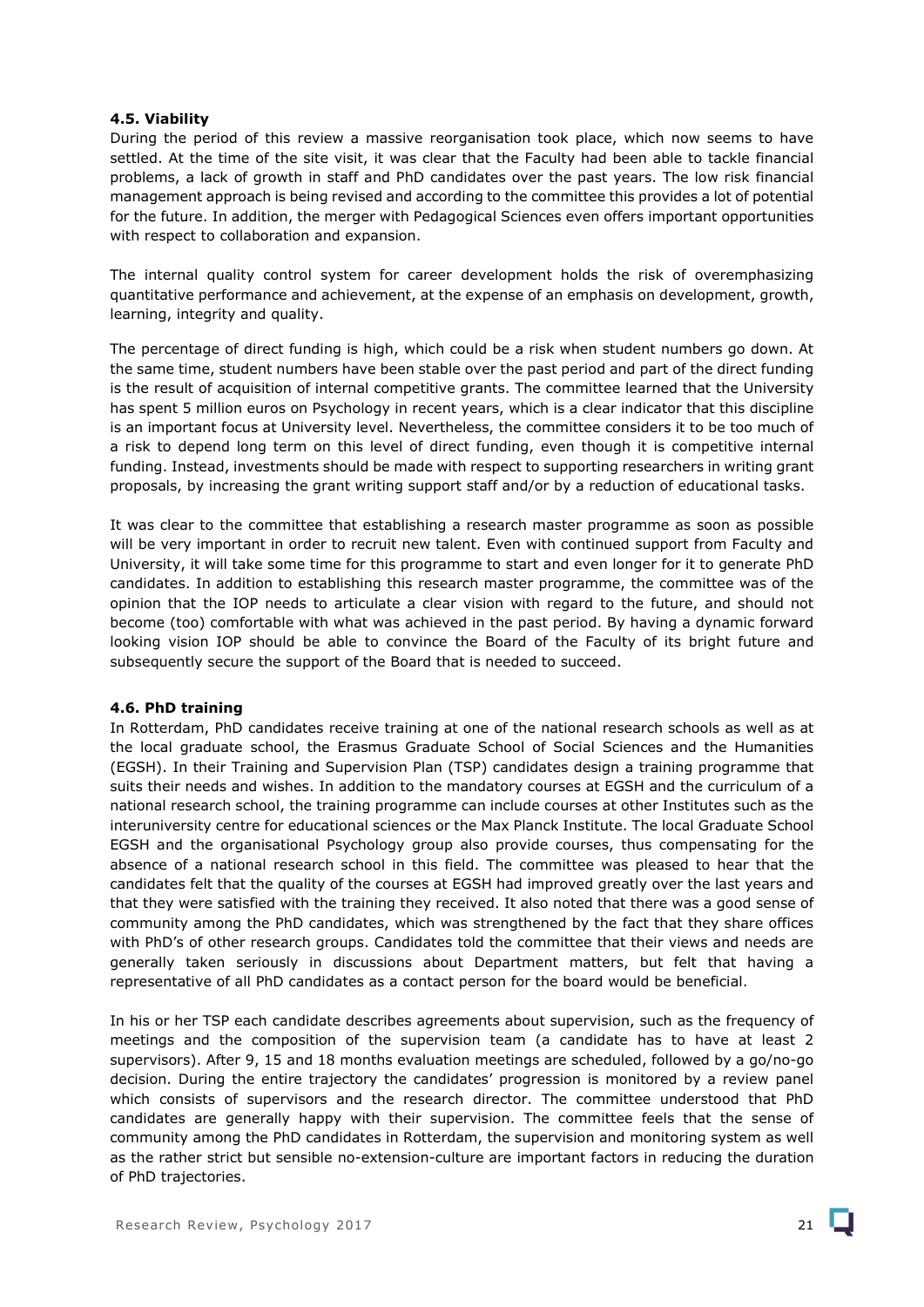# 4.7. Research integrity policy

Within DPECS, the Ethical Committee for Psychology (ECP) promotes scientific integrity through reviewing research protocols for potential submission to the Medical Ethical Committee. The Department also complies with the Faculty's research integrity code, which stipulates – among other requirements - that all scientific staff sign a declaration of scientific integrity. The Faculty is also involved in the development of a protocol for the collection and storage of research data and there is a research support programme, which provides assistance in data management. The committee understood that most groups within DPECS are already preregistering their research and noticed that awareness about scientific integrity issues is clearly present, especially among PhD candidates, in whose training integrity and ethics are mandatory elements. The committee encourages the Department to continue its efforts in developing and implementing the research integrity policy.

#### 4.8. Diversity

The self-assessment report of DPECS considers diversity with regard to gender and age of the research staff. At DPECS the proportion of female full professors is 25% and the proportion of female associate professors 50%. Even though Faculty policy led to the creation of two extra full professor positions for female candidates at DPECS, the committee agrees that improvement of the gender balance of the research staff should receive the Institute's full attention. The University's targets for 2018, 20% female full professors and 35% female associate professors, may already have been met, but that should not prevent the Institute from aiming for a more equal gender balance and taking more measures to improve the flow-through of women to full professorships and management positions. The gender-balance at PhD level, where 87% of candidates are female, demonstrates that there is potential for change in the future. The underrepresentation of male PhD candidates also requires attention.

The committee thinks that the Institute's diversity with regard to cultural background could benefit from a more explicit policy, particularly given the multi-ethnic urban context of Rotterdam, and whether staff and students reflect this adequately. The recent appointment of a diversity officer at the Faculty level is a good step in the development of a more diverse research environment.

### 4.9. Conclusion and recommendations

DPECS at Erasmus University Rotterdam has well-reputed researchers whose scientific output and impact is very good. The committee advises to increase the focus on the research themes *From Lab to Society and Back* and *Erasmus Initiative Vital Cities and Citizens* and to encourage collaborations between research lines and internationally. DPECS has some very good results in terms of relevance to society, but – to more fully demonstrate the lab-society research theme - social partners could be more closely involved in the design of research projects. With regard to viability, the committee concludes that the DPECS has great potential for the future, especially when the balance direct and indirect funding is shifted a little.

### 4.10. Overview of the quantitative assessment of the research unit

After having assessed the research quality, relevance to society and viability, and comparing that to the developments and standards in the field of Psychology, the committee comes to the following quantitative assessments:

| Research quality:     | very good |  |
|-----------------------|-----------|--|
| Relevance to society: | very good |  |
| Viability:            | very good |  |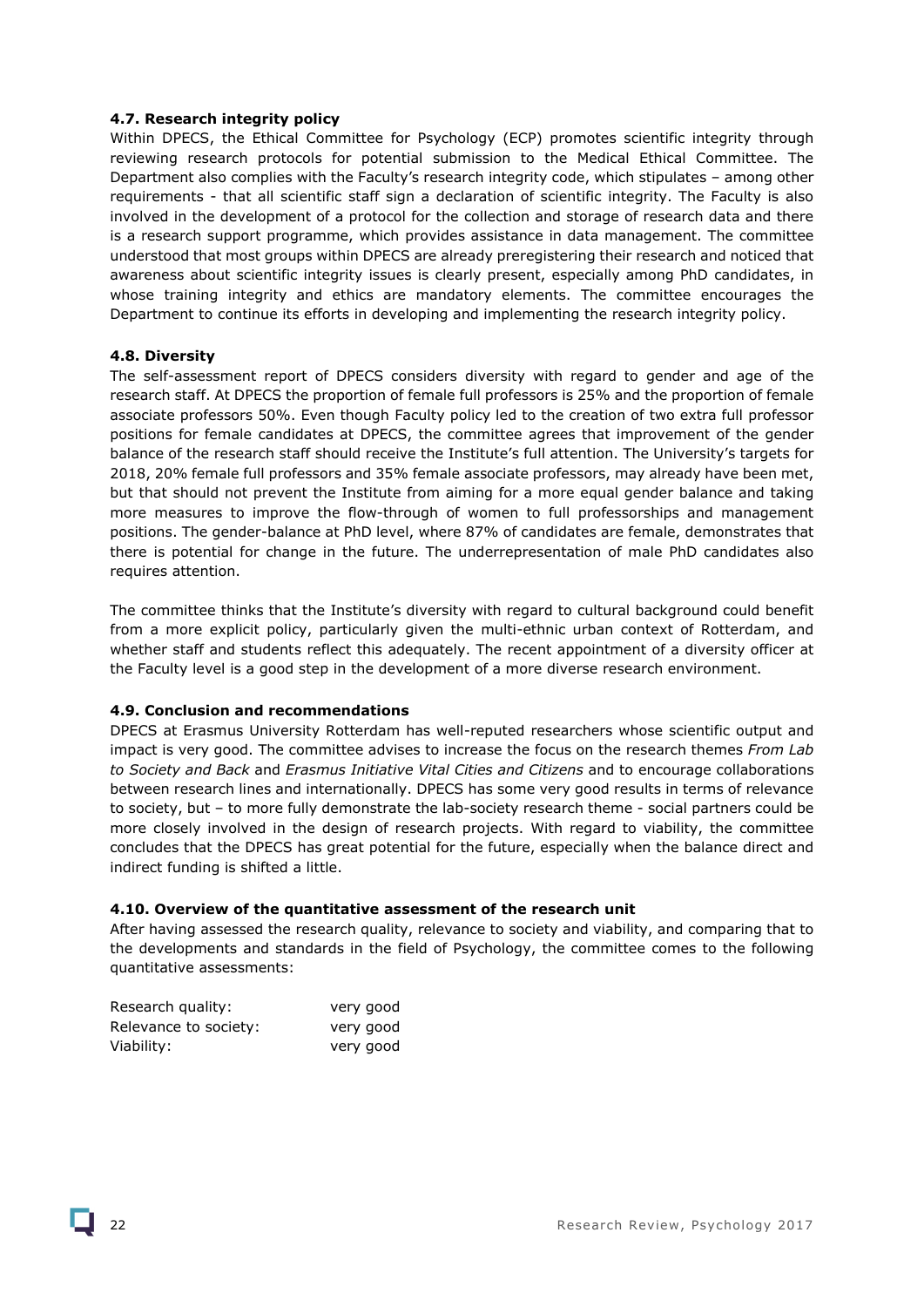# 5. RESEARCH REVIEW OF THE LEIDEN INSTITUTE OF PSYCHOLOGY OF LEIDEN UNIVERSITY

# 5.1. Introduction

The Institute of Psychology is one of five Institutes within the Faculty of Social and Behavioural Sciences at Leiden University. The Institute's mission is to *perform rigorous and innovative research into the neuro-cognitive and motivational underpinnings of human behaviour with practical implications for health, and economic and environmental decision-making*.

To facilitate the interchange between internationally competitive basic and translational science on the one hand, and targeted translation into actionable insights in various stakeholder domains on the other, the Institute has organized its research into six identifiable programmes:

- Action control:
- Social decision-making;
- Pathways through Adolescence;
- Stress and Psychopathology;
- Self-regulation and Health;
- Multivariate Analysis.

# 5.2. The strategy and targets of the research unit

To achieve its mission, the Institute aims to provide *excellent research infrastructures and experimental laboratories* for research from the molecular to the (inter)group level of analysis, to stimulate *cross-disciplinary work with high translational value*, and to organize research around *six viable units of basic and translational science* that, together, span the breadth of psychological science.

The organisational structure has a strong bottom-up orientation, with the Faculty management having a facilitating role in which good initiatives and research are well supported and fed with money. The research programmes are highly autonomous with individual budgets and a high degree of freedom. The strategy as observed by the committee is to appoint excellent researchers as programme leaders and subsequently provide them with freedom and independent decision making. This strategy has clearly worked. At the same time there is clear focus on quality, providing the right level of balance. The committee is very positive with respect to the explicit shift in focus from quantity to quality.

The Psychology Department is structured in the traditional way. The research groups are built on that structure, but the themes do invite interdisciplinary research. The impression given in the interview by the programme leaders and the scientific director convinced the committee that collaborative projects between the research lines are very successful. The research themes also allow for good balance in fundamental versus applied research.

As to collaborations within and outside the Faculty, the committee commends the Department for its collaboration with LUMC. In view of the research interests at the Psychology Department in clinical and neuroscience aspects of human functioning, reaching out to LUMC is in fact natural. Collaborations at University level are also present, for example through the Institute's embedding in two University wide Research Priority Areas. Evidence for collaboration with other departments within the Faculty is mixed. There are substantial cross-institute collaborations between Psychology and the Institute of Education and Child studies (e.g. joint grant acquisitions and joint publications), but collaboration with other intra-faculty departments (Political Science, Cultural Anthropology and Developmental Sociology) is limited. The committee understands that the latter is partly due to differences in the level of analysis and in the methodological approaches used, but it strongly recommends that the Institute should look proactively at potentially fruitful forms of collaboration with these other Departments.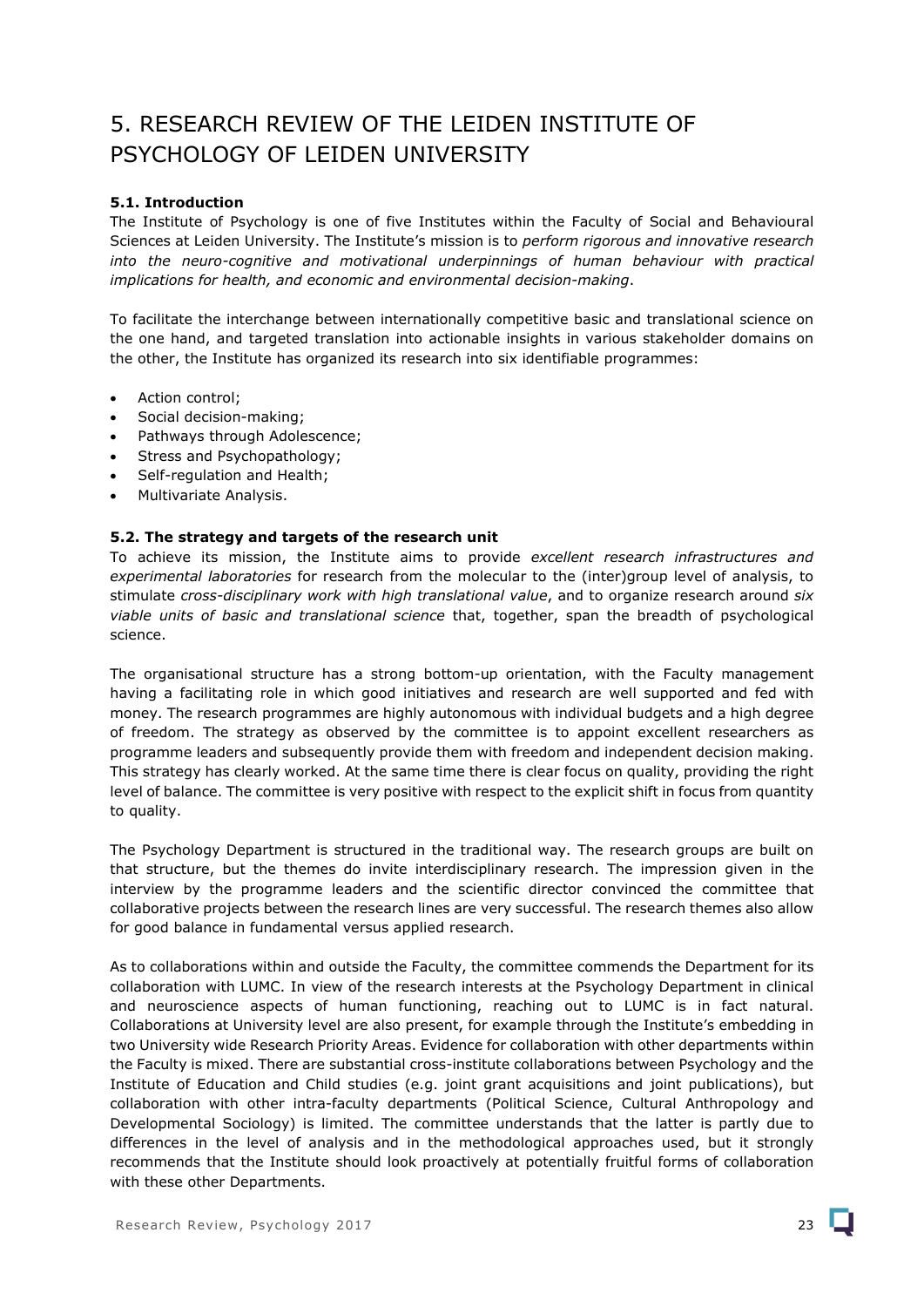While functioning well at the Department level, the bottom-up strategy makes it difficult to have an impact on the Board of the University with respect to funding decisions. It is the Faculty Board's decision to facilitate the workings of the Department of Psychology, without influencing directly the way research is developing. This makes it difficult for the Dean to be a strong representative towards the Board of the University. As an example, despite partial beta-funding (which is not seen at most Psychology Institutes) the amount of direct financial support does not depend on the number of students, nor is it corrected for inflation. This implies that a higher number of enrolling students does not generate more beta-funding. The fact that partial beta-funding is provided by the Board of the University is considered very positive by the committee, but the conditions and the amount could be further improved.

In addition to having excellent facilities for experimental and bio-neuro-psychological research, the Department is able to attract high quality and young talent, up to and including the professorial level. Like a number of other universities in the Netherlands, it is difficult to retain staff when it comes to offering tenure positions. The number of students is an important factor in the composition and amount of funding and there is no tenure track policy at Leiden University.

# 5.3. Research quality

The Department of Psychology has recognizable, well-structured, original and highly visible research programmes, all of which are methodologically versatile with a common thread being the use of neuroscience methods (e.g. fMRI). The programmes are highly autonomous and the organisational structure is closely intertwined with teaching. Within each research programme a number of staff members have been successful in attracting significant research funding from NWO and/or the ERC, creating an outstanding grant acquisition record.

Theme-based programmatic collaboration between the research programmes has been increasing in recent years, but there is room for further improvement in collaborations with some of the other departments within the Faculty. A sizeable portion of the research is conducted with partners outside the Faculty.

The research infrastructure is excellent, partly due to support through the partial beta-funding. The specific target to expand the programme for research and combine Psychology with translational science (with the medical centre) is impressive and will upgrade laboratory facilities even further.

Whereas both the success in attracting prestigious research grants and the reputation of leading researchers at Leiden are likewise excellent, the average scientific impact of research output does not surpass the very good level of Dutch Psychology. The fact that Leiden researchers publish in medical and neuroscience journals might have an impact on the citation scores. However, the committee expects that the shift away from a strong prior focus on quantity of publications is likely to further increase the impact of the research conducted at Leiden.

Although the committee could observe that many researchers have a great reputation, that strong dynamics exist between the research programme leaders and that overall the research quality at Leiden is very high, it could not identify a focussed research programme that further contributes to the Institute's visibility. The committee thinks that if the present heterogeneity in research as a result of the bottom-up approach could be guided towards a more coherent research programme, there is a lot of potential to become world leading over the full breadth of the Institute.

#### 5.4. Relevance to society

The committee was very much impressed by the excellent relevance to society of the Institute. A deliberate strategy is in place, with a focus on the clinical facility. Convincing examples were given that corroborate the focus on contributing to society in the broadest sense. The awareness of the importance of societally relevant research is impressive, both among programme leaders and the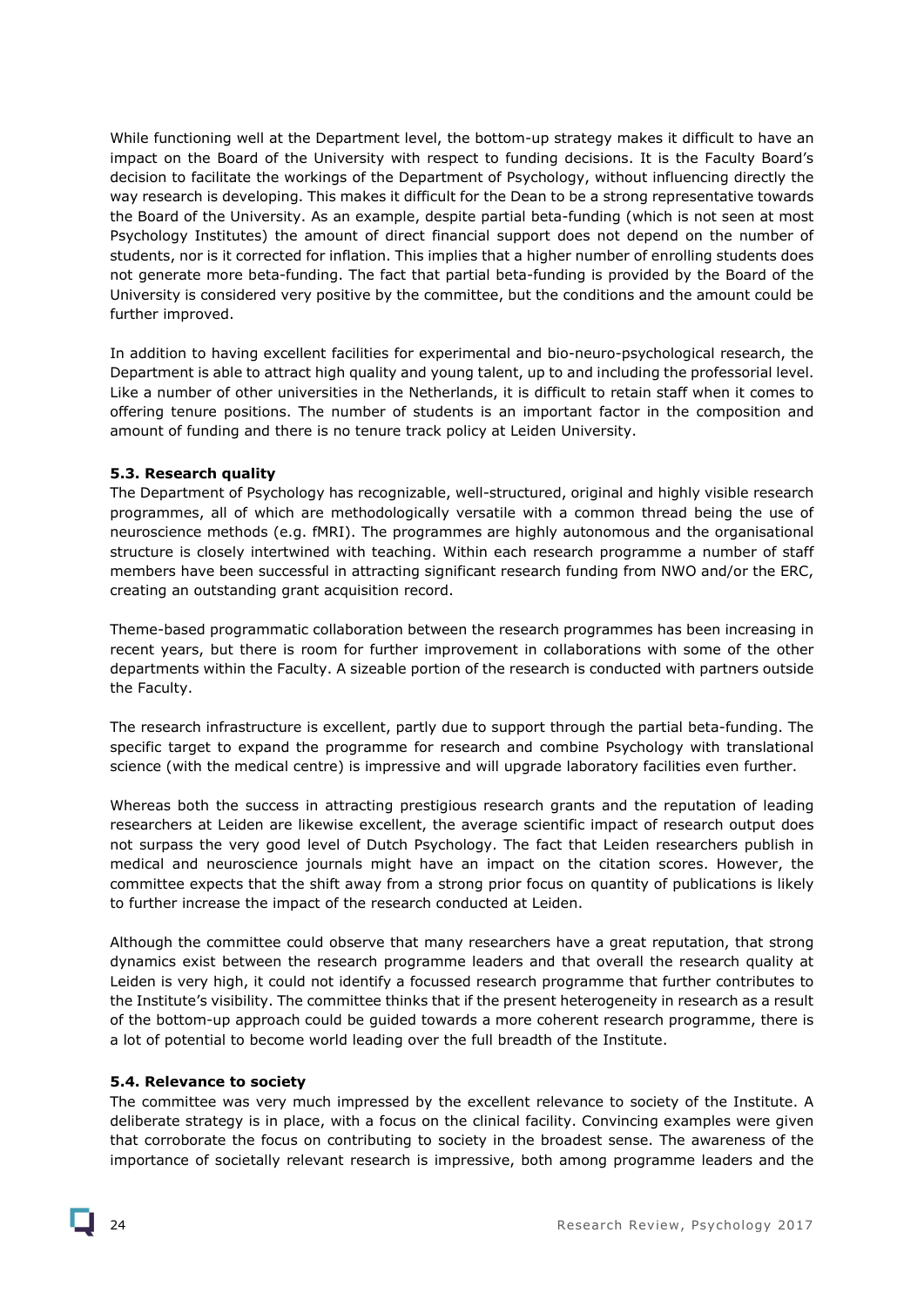PhD candidates the committee interviewed. In the latter interview the topic came up 'naturally', which reflects the culture at the Institute in Leiden.

The goals of fundamental research are clearly combined with societal relevant research. To the committee it is clearly a *two-way* stream from academia to society and back. The translational work is supported by 'hard' indicators like several special chairs, Science-to-Practice Transfer and publicprivate partnerships. Relevant products include digital screening instruments, treatment manuals and tailored interventions. The committee was impressed by the reciprocal value-creation through public-private collaboration which results in innovative products and services for stakeholder organizations such as diagnostic tools and policy-reports to increase effectiveness and economic yield.

Public outreach is stimulated in various ways, e.g. by media and websites, lectures, interventions used by general public, open access science and best-selling books to inform general public on current research themes. Finally, the Institute provided an impressive list of grants for translational research, which shows the recognition of the work.

#### 5.5. Viability

The Institute has grown substantially in recent years, attesting to an excellent viability. The financial insecurities resulting from volatility in the number of bachelor students is offset by the steady increase in number of master students and the consistently high level of success in acquiring external funding. The Institute is more reliant on grant-based funding than direct funding, but the excellent grant acquisition record is promising for stable future funding.

Staff qualifications are extremely high, researchers are successful in all career stages and the current hiring policy is impressive. There is a strategic investment in high quality researchers (young stars). The Institute is sometimes struggling to retain excellent researchers, because the system for promotion to associate professor and full professor is poorly developed. The committee strongly recommends to the Faculty and University not to let this hamper the bright future of the Institute. It would be advisable to develop a strategy to reward and retain young, talented researchers.

As the result of investments the research infrastructure is excellent and it will likely ensure at least a continuation of the very high level of research quality in the years to come. The excellent relationship with LUMC contributes to the quality and solidity of the Institute. According to the committee, the arrangements with respect to access to scanning time are very good. It strongly recommends to also secure this in the future.

As discussed during the visit the Institute itself seems to worry somewhat about financial restraints. In principal, the partial beta funding from the University is very positive and Leiden is one of the few universities that provides this more appropriate funding for a Psychology programme. However, it is a fixed amount and an increase in student numbers is not reflected in an increase of the beta funding. The committee agrees that attracting students to the educational programmes should be rewarded, specifically since it increases the costs for running the programmes.

Despite the fact that the committee agrees that minor issues should be taken care of, it is of the opinion that the Institute has extremely good researchers, both junior and senior, an impressive track record on external funding and excellent facilities. In the past review period, Leiden managed to build a very good and solid Institute, and have a convincing policy and strategy for the future. Therefore, the committee concludes that the Institute has an excellent future that should be strongly supported by the Faculty and University.

#### 5.6. PhD training

Before starting their project, PhD candidates at Leiden University describe their project in a research plan, an outline of the methodological approach, a training and development plan and a data management/storage protocol. Leiden PhD candidates are relatively free to design their own research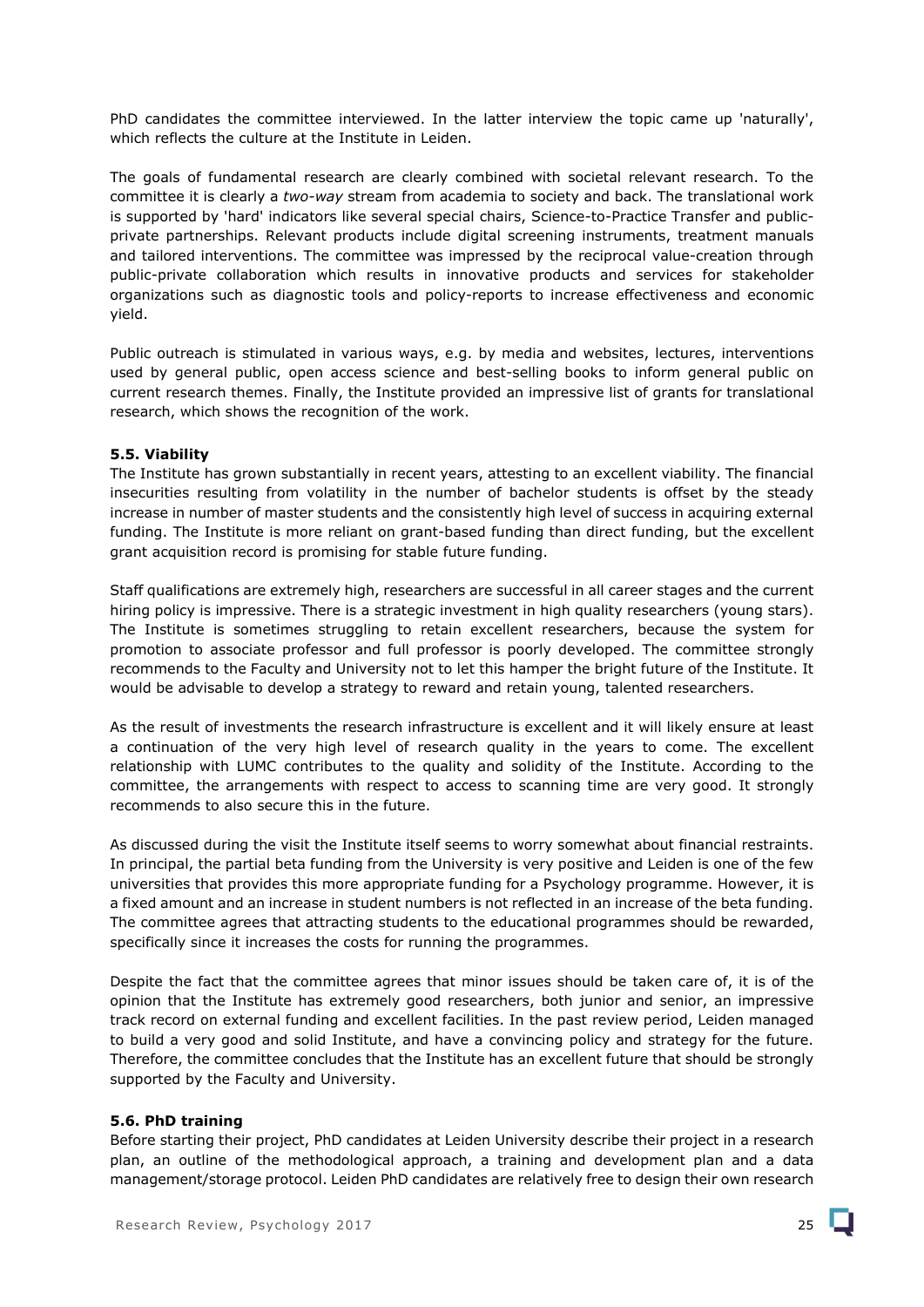project, as long as they discuss this with their supervisors and work within the boundaries set by the project or research group. They compose an individualised training curriculum for themselves by choosing generic courses at their local graduate school, the Leiden Graduate School of Social Sciences, and more specific and content–related courses at the national research schools. The committee had the overall impression that the PhD training programme is effective and well organised and appreciates the close involvement of the PhD candidates in the national research schools.

The committee noted that the generic courses at the local Graduate School foster a sense of community among the PhD candidates. With respect to career orientation, candidates said that they benefit from the University's career counselling, courses at the local Graduate School and the social sciences PhD platform that was started recently. The committee understood that PhD candidates feel well embedded in their Departments, meet regularly with their supervisor(s) to discuss their progress and feel comfortable to contact them at all times. Although PhD candidates are happy with their supervision, the committee feels that the duration and completion rates might benefit from a stricter progression monitoring system.

The committee was struck by the candidates' awareness of the importance of the societal relevance of their work and the enthusiasm they expressed about this. It concludes that the Institute's mission to carry out strong translational science that benefits society is part of the research culture in Leiden at all levels.

# 5.7. Research integrity policy

The Psychology Institute at Leiden University complies with the APA Ethics Code, the Netherlands Code of Conduct for Scientific Practice (VSNU) and the University's Research Data Management Regulations. Committees that safeguard academic integrity and ethics are in place at the University and Institute level. The committee noticed that discussions about reproducibility of research results had a clear effect on the daily research practice at the Psychology Institute at Leiden University. PhD candidates take a compulsory data management course and the committee noted that scientific integrity is clearly already a part of the research culture at PhD level. The committee appreciates the researchers' efforts with regard to the use of preregistration and data management plans and gladly noticed that the current generation of young researchers is really pushing innovations in this realm.

#### 5.8. Diversity

The Psychology Institute at Leiden University applies the University's policy with regard to diversity, which encompasses ethnicity, gender, sexual orientation, health, religion, age and socio-economic background. The committee values the University's policy and measures with regard to inclusion, such as the creation of a diversity office in 2014, and encourages the Institute to actively pursue the same mission. The committee agrees that the age balance from PhD to full professor level at the Institute is healthy. With 30% female full professors, the Institute scores better than Leiden University as a whole (23%) and Dutch universities in general (17%) with regard to gender diversity, but there is still some room for improvement.

#### 5.9. Conclusion and recommendations

The Institute of Psychology at Leiden University has well-structured and original research programmes, excellent researchers and an outstanding grant acquisition record. The collaborations between the different research programs and the medical Faculty are intensive and fruitful. At present, the scientific impact of the research output is very good. The committee recommends to invest in increasing coherence in the research programme in order to make it more visible. The balance between fundamental versus applied research is excellent and the committee was impressed by the two-way stream between researchers and societal partners and the products that were developed in these collaborations.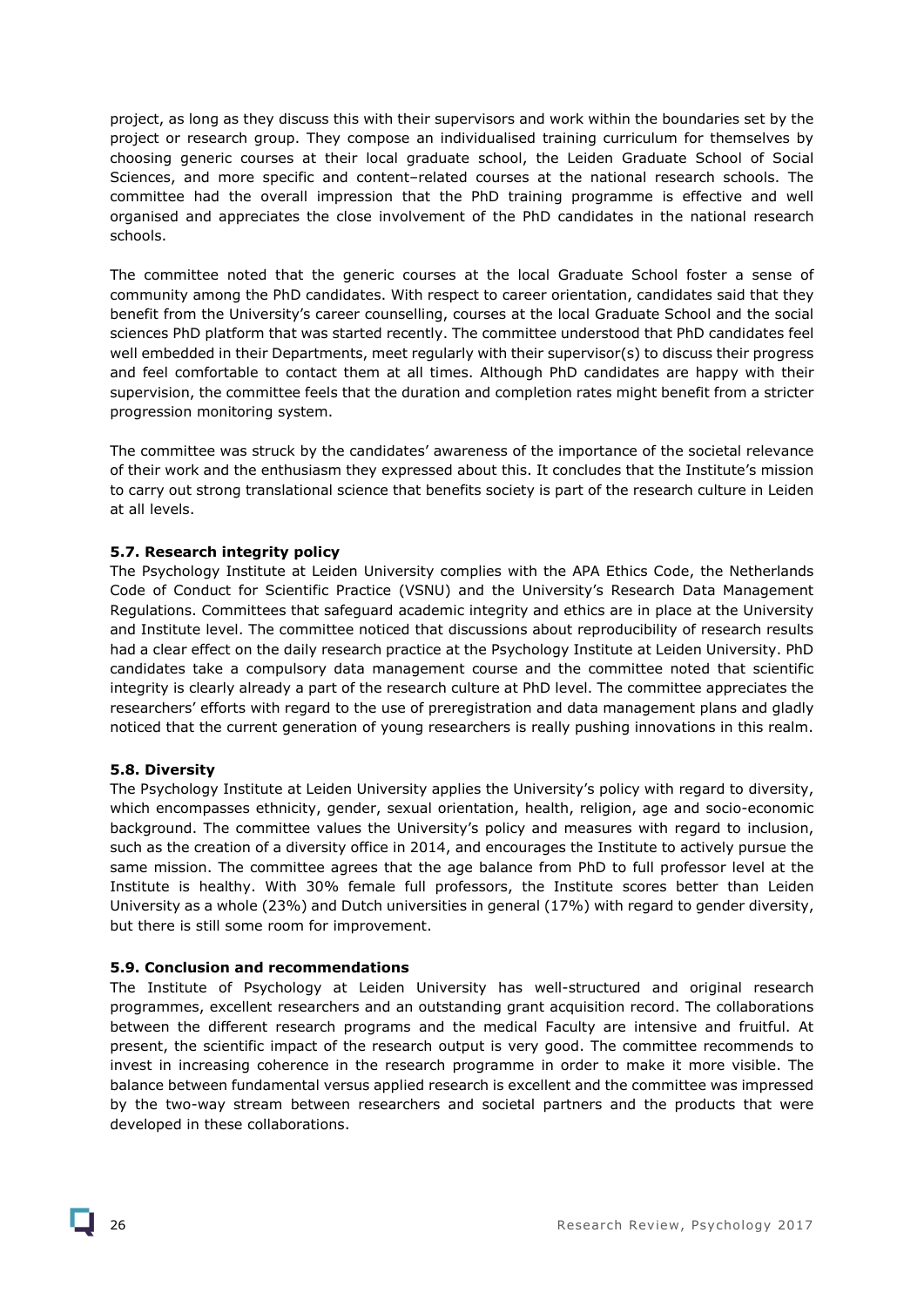# 5.10. Overview of the quantitative assessment of the research unit

After having assessed the research quality, relevance to society and viability, and comparing that to the developments and standards in the field of Psychology, the committee comes to the following quantitative assessments:

| Research quality:     | very good |
|-----------------------|-----------|
| Relevance to society: | excellent |
| Viability:            | excellent |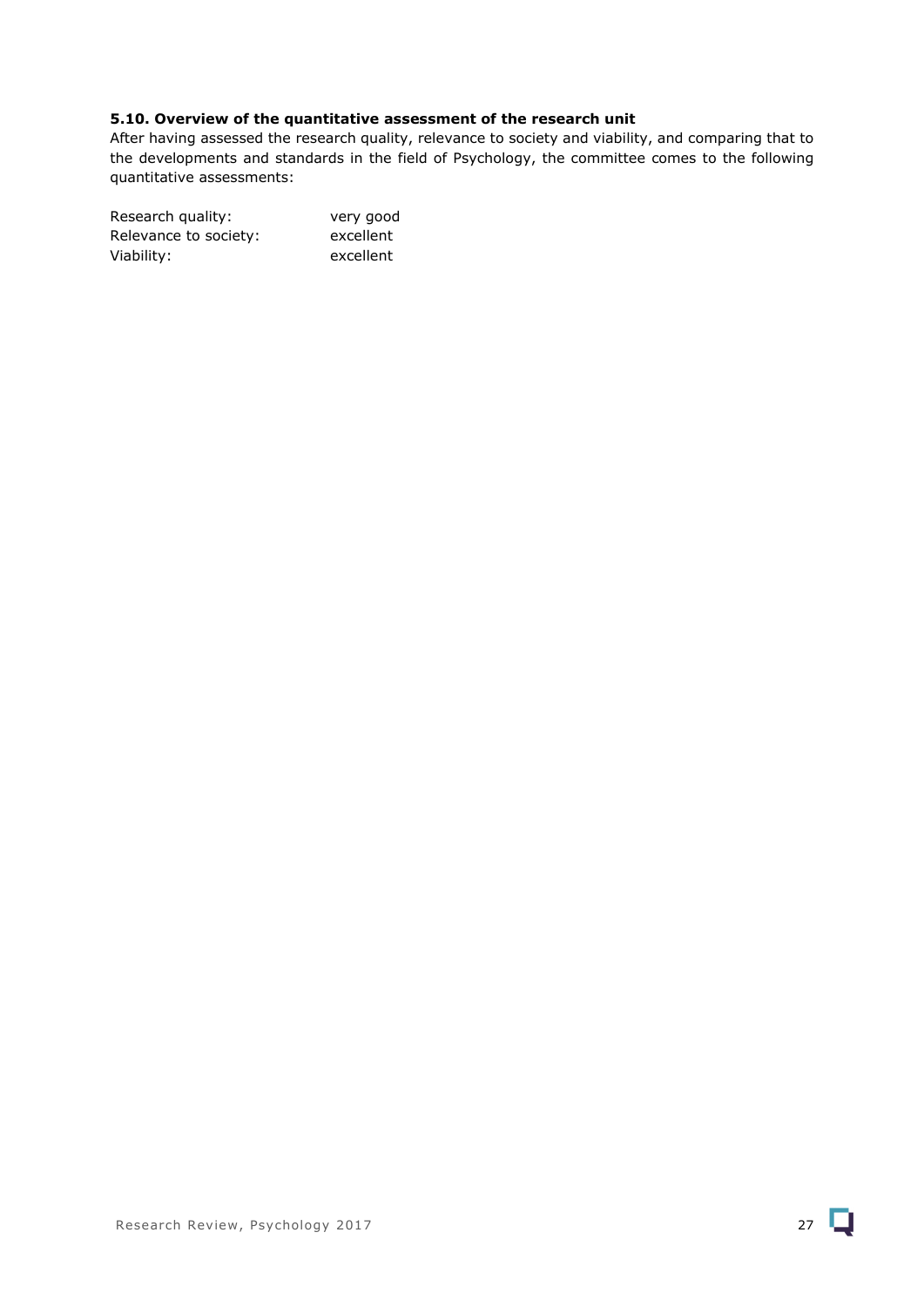Research Review, Psychology 2017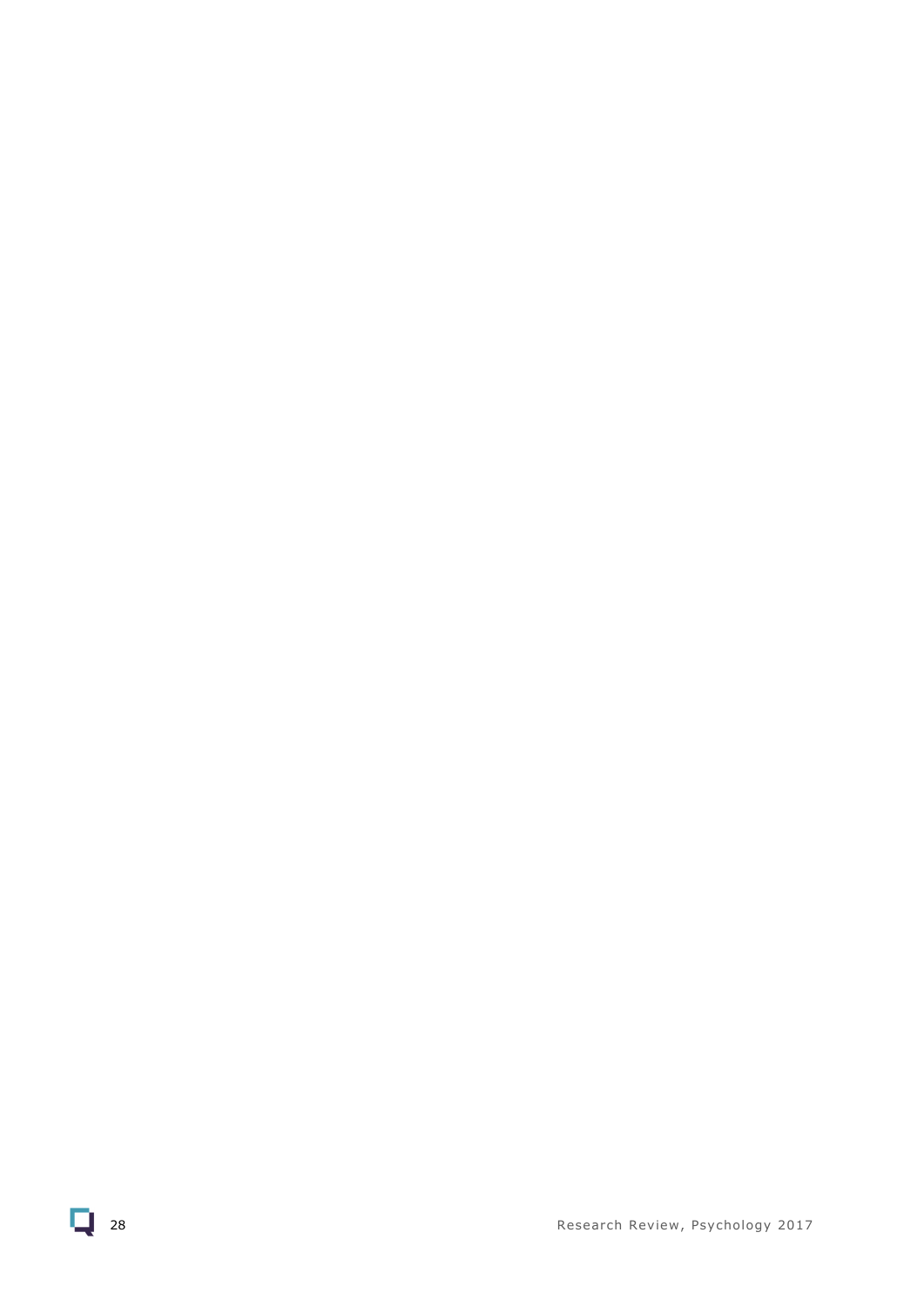# 6. RESEARCH REVIEW OF THE DEPARTMENT OF PSYCHOLOGY OF THE OPEN UNIVERSITY OF THE NETHERLANDS

# 6.1. Introduction

The Department of Psychology in the Faculty of Psychology and Educational Sciences (P&OW) at the Open University (OU) consists of four sections linked to major Psychology domains and one section on psychological research methods and statistics:

- Clinical Psychology;
- Health Psychology;
- Work and Organisational Psychology;
- Lifespan Psychology;
- Methods & Statistics.

The history of research in Psychology at the OU is still very young. Until 2008 the central mission of the OU was focussed on distance education and innovation of (distance) education. Research in Psychology has only been developed in recent years and has expanded substantially over the past review period.

In 2010 the first research programme was developed, termed *The interaction between Implicit and Explicit Strategies for Behaviour.* The research mission was to develop a relevant and viable research group that produces high quality research, with significant (inter)national impact, both scientific as well as societal.

Although the research in Psychology at the OU should be evaluated using the same criteria as other research units, the committee considers OU to be a specific case. The primary focus of the OU lies on education and it relies heavily on distance and e-based teaching and learning. Whereas other universities have a long history of research, this is not the case for the OU. Moreover research time for the staff is limited to 30% (even only 20% in the first years of the review period). OU's special features should be taken into consideration in evaluating the current position and in making recommendations. The committee was pleased with the self-evaluation report, which was experienced as fresh, enthusiastic and ambitious. The OU has taken a brave step in joining the present nationwide review exercise.

# 6.2. The strategy and targets of the research unit

The research programme is designed to stimulate research in concordance with the domain specific focus of Psychology research in the world, the needs of society and its members, and the expertise of the Department's staff. The research programme is operationalised within the four research lines that are linked with the four specializations in the master programme.

Research-eligible staff went from 20% to 30% research time, and the intention is to grow to 40%. This is very ambitious given the large educational tasks of the staff. The committee is of the opinion that this cannot be accomplished by more efficiency, which is what was done to get to 30%. The University should (financially) support the Department of Psychology in order for this ambition being realistic.

The management of the research in Psychology is straightforward and seems to function well, as does the interaction with section heads. The publication strategy over the past period was focussed on quantity as well as on quality. This seems a wise strategy for a developing research Institute and the committee agrees with the current shift towards more focus on quality.

The committee was somewhat surprised by the research theme at OU, *the interaction between implicit and explicit strategies for behavior*, which seems not to be focussed on the strengths within the research, nor the unique position of the OU. The OU adopted this general theme for its research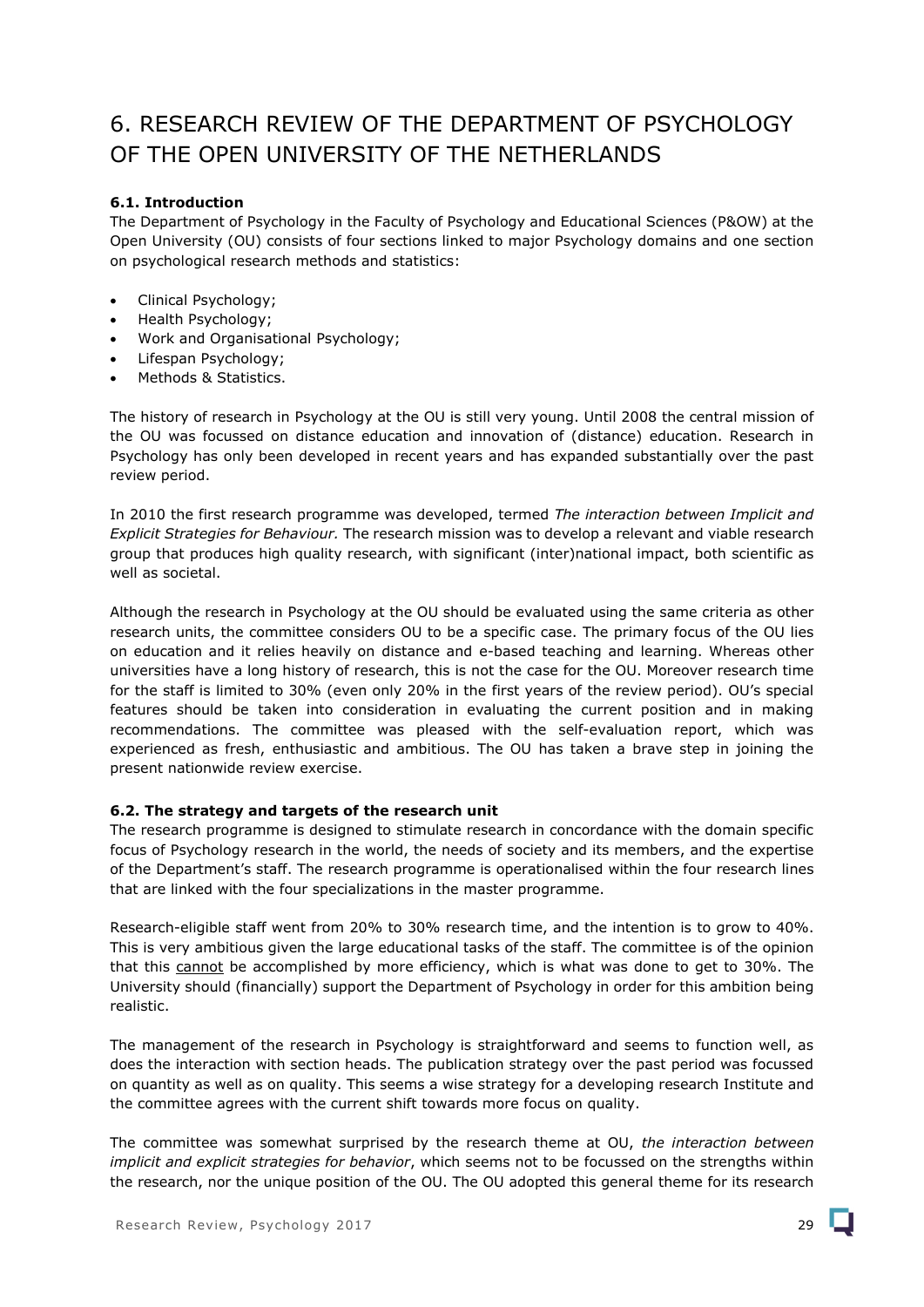and although it applies to the work that is done and is a useful and broad theme, the committee would suggest to adopt a second theme in order to open up a new domain which already exists under the umbrella Cyber Psychology, and can be applied in the various existing domains. The existing theme of implicit and explicit strategies on the one hand and Cyber Psychology on the other hand may also be crossed, resulting in a number of domains that have the potential to develop innovative research. Content wise OU wants to develop its research along the same lines as its four educational tracks, resulting in the four sections. At the same time it wants to organize its research under one theme. This very broad umbrella theme about implicit and explicit strategies for behaviour covers a major part of the field of Psychology and does not allow for a strong common focus. Given the more applied nature of the educational programmes and given the fact that the students mostly hold jobs in an applied context, it is highly recommended that the OU concentrates its future research efforts on applied issues. Methodologically, there is a strong expertise in distance and e-learning and ecommunication. OU should not hesitate to capitalize even more than now on relying on this expertise in its research. In addition, the psychological processes involved in e-learning and e-interaction itself are worthwhile topics of research. In the domain of methodology research, the emerging field of 'Big Data' seems a natural OU niche.

The most important recommendation by the committee is that OU should focus on its unique position in research and define a unique profile rather than trying to become like other Dutch universities. The research in Psychology at OU was only recently developed, the Institute is small and research time is limited. Therefore the OU should specifically focus on its strengths.

# 6.3. Research quality

The committee is of the opinion that the OU is clearly still in the process of building a research programme and is conducting research of good quality, especially given the limited time available for research. The committee would like to emphasise once more that the brief existence of the research programme and the unique position of the OU with respect to research and education makes it difficult to review the work in a comparable way to the other research units. The Methods & Statistics section is a supporting unit of the disciplinary research domains and collaborations between this section and the four Psychology sections has resulted in high quality output.

The publication strategy in the period of this review seems to have been focussed on quantity, the research staff producing an exceptionally high number of papers per FTE. In the self-evaluation report a move from quantity to quality is suggested. This seems certainly warranted and is in line with the national trend. The key publications demonstrate to the committee that there is capacity to realize high impact publications. The citation scores are just above world average and support the potential of the OU.

There are some nice examples of invited lectures at international conferences, peer-reviewed comprehensive books with internationally recognized publishers and memberships of editorial boards, which indicate the impact and international recognition of OU's Psychology research.

Most external funding is obtained from applied organizations rather than from NWO. This is understandable given the status and focus of the research. Nevertheless, OU should attempt to also get access to more traditional lines of University research funding. It might manage to do so by highlighting the unique contribution of e-approaches to research questions in general, to developing behavioural intervention methods etc. The OU did not yet manage to obtain international research grants (ERC), but it is in the process of obtaining European funding in collaborative projects. In general, formulating OU's unique selling points in research themes more prominently may ameliorate fostering fruitful collaborations with other research institutions.

#### 6.4. Relevance to society

During the interviews of the site visit and in the self-evaluation report a number of interesting examples were given of societal relevance of OU's Psychology research and of the effect of the work. A significant amount of the societal relevance is linked to socially relevant PhD projects. The e-health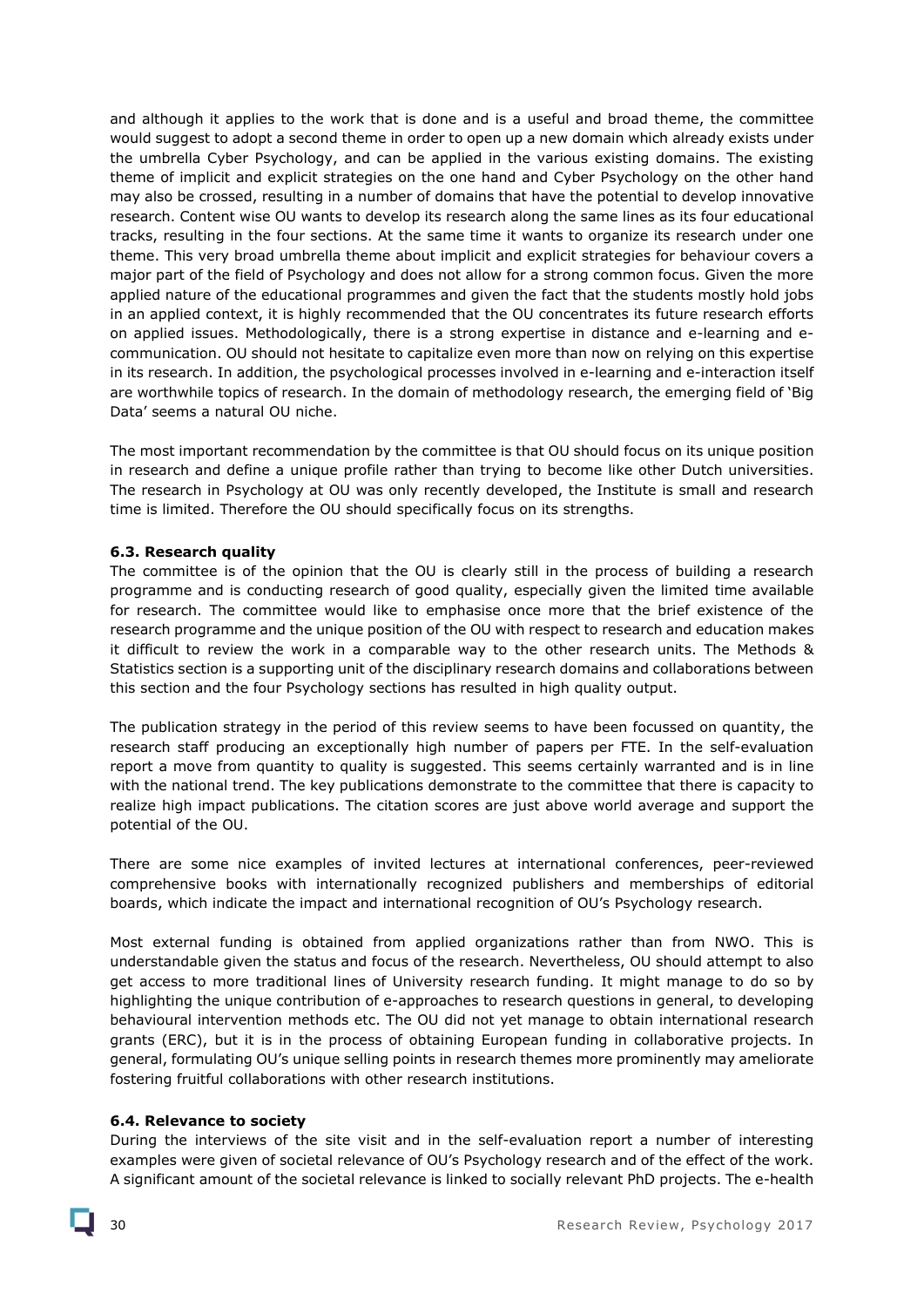interventions are of very good quality and fit nicely with the educational mission of the University. However, within the unique OU position on distance learning and e-health applications, there is room for improvement. Efforts in these directions should be intensified. There is certainly a lot of potential, but the volume of products that are relevant to society is still limited and as a result also impact is limited as well. In addition, the committee considers that more coherence is in order. At present not all examples of socially relevant research projects are in line with the OU goals and strategy. Taking into consideration the limited research time and small size of the staff, focus is required.

#### 6.5. Viability

The OU has a unique position in the Dutch landscape. One element that contributes to this is their experience with and integration of digital technology, in particular the domain of eLearning. If capitalized on properly, this might put the OU at the forefront not only of eEducation, but also of eResearch. The researchers have access to lab facilities with up-to-date equipment, although the range of equipment is limited.

The research staff is limited, both in terms of FTE volume as well as time allocated to research activities (30%). What the research staff has accomplished is therefore all the more impressive. However, the small scale of the unit also implies vulnerabilities, such as disruptions due to staff turnover. Hence, increasing research volume would provide more stability.

Despite impressive accomplishments, much can still be done like formulating a more focussed mission statement and stressing the unique position of the OU. Also adopting a more comprehensive e-Identity and more extensive national and international collaborations and engaging with national research schools are topics that require attention. Specifically providing support for grant applications is required. At the moment this system is not in place, nor did the committee see a clear policy. With the 30% research time, support in the application trajectory is extremely important.

The recent merger with the Centre of Learning Sciences and Technologies and Research Centre for Teacher Professionalization offers new opportunities for collaboration and research within Psychology. Collaborations are starting to take place, but it is still early in the process and it is not yet clear how these will develop.

In concluding, the committee is of the opinion that the OU should think of a unique selling point that is in line with its unique educational mission. The psychological research could and should be geared towards the OU's mission "distance learning university using online media education". Some of the current research lines are similar to research lines at other Dutch universities, which have more resources and qualified staff members to conduct the research. The committee observes great opportunities for more research on Educational Psychology (adult education), the Psychology of distance communication and learning, the use of digital media, Big Data and apps.

#### 6.6. PhD training

All PhD candidates at Open University, both internal and external, are a member of the local Graduate School that was established in 2010, which is not organized at Faculty but at OU level. The PhD training programme consists of courses in academic writing and presenting in English, qualitative and quantitative data analysis and writing and publishing in a scientific context. In addition, the Graduate School organises yearly PhD days with lectures and workshops on themes such as research integrity, career planning, project-management and knowledge transfer (valorisation). Candidates receive a budget of €5000, to be spent on additional specialised training and attending conferences.

The committee appreciates the OU's efforts and accomplishments in starting up the Graduate School from scratch since 2010. The committee noted a clear sense of community among the OU PhD candidates, in spite of the diversity in the types of PhD projects and arrangements. At present, because the PhD education provided by the Graduate School primarily encompasses generic skills courses, the committee thinks that the OU PhD candidates could benefit from the more field specific content courses that are organized by the national research schools in Psychology. The committee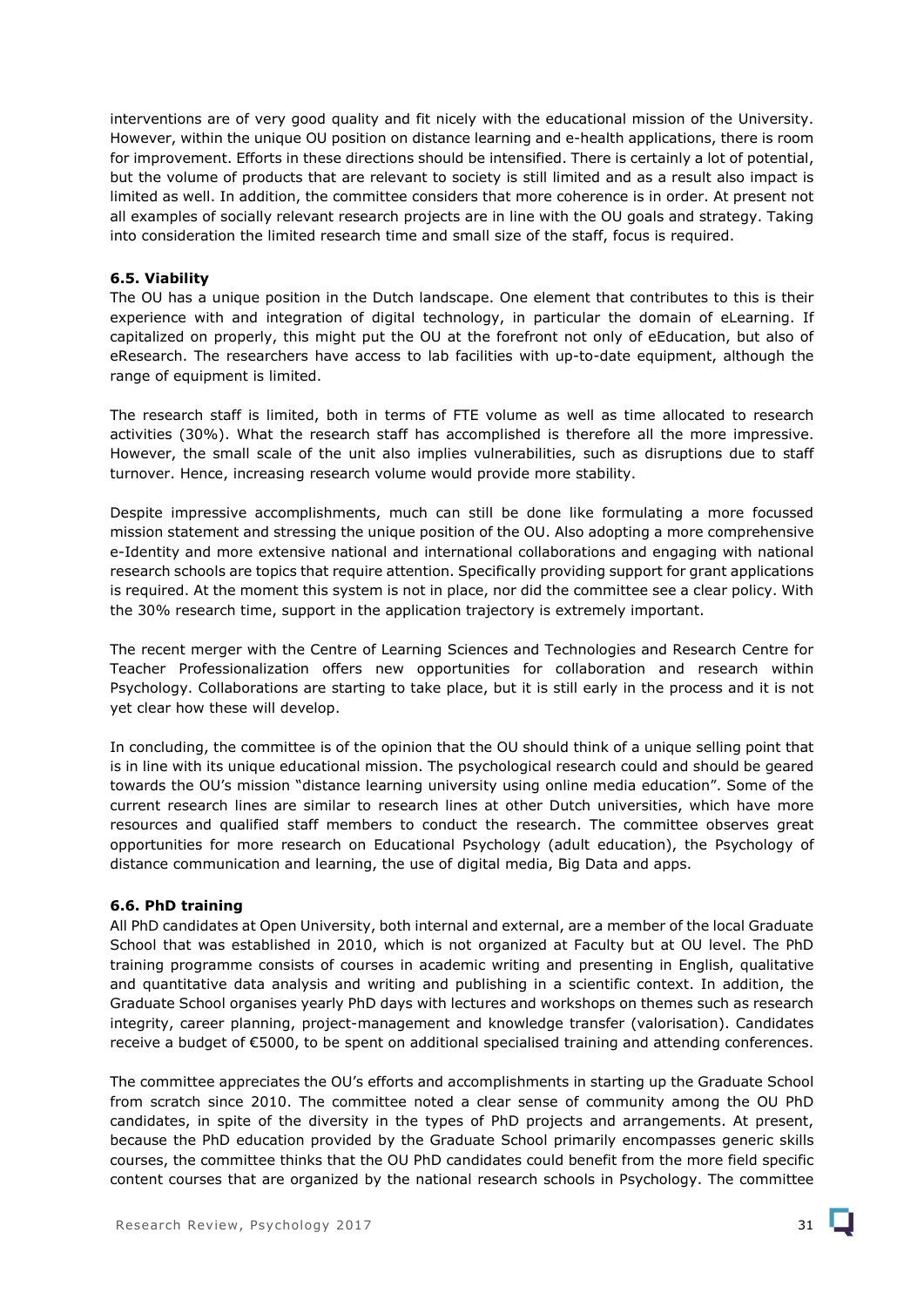therefore encourages the Institute to reach out to the national research schools, also because widening the horizon to other research environments and having the opportunity to present work in other contexts will be inspiring and instructive, and may stimulate communications with other institutions. This would particularly benefit the external PhD candidates at OU, who work in a slightly more isolated research environment than their 'internal' colleagues.

At the beginning of their trajectory, all PhD candidates at OU describe their project and a detailed schooling and supervision plan, which has to be approved by their (co)promotors. The committee has seen that the Graduate School has a well-developed supervision and monitoring system in which both internal and external candidates have regular evaluations and official assessments, on which go/no-go decisions are based. The committee is under the impression that the PhD candidates at the OU are satisfied with their supervision, the accessibility of their promotors and the overall atmosphere at OU, but noted that future career orientation could be offered more pro-actively.

# 6.7. Research integrity policy

OU has committees on research integrity and research ethics, in which the Psychology Department is represented, as well as an official confidential counsellor for research integrity a position held by a Psychology professor until 2015). Although these committees, procedures and instruments and the overall policy with regard to research integrity are in place, the committee noticed that on staff level, reflection on integrity issues and practices such as preregistration are not yet an integrated part of the everyday research culture. The committee therefore encourages the Institute to continue its efforts in communicating and educating the research staff with regard to scientific integrity policy and practices. Particularly external PhD candidates, who often work in a somewhat more isolated position, deserve special attention in this respect.

# 6.8. Diversity

The self-assessment of the Open University's Psychology Institute considers diversity in terms of gender, age and nationality. The gender division at OU's Psychology Department differs from that of other universities: women are well represented in higher management positions and at full professorlevel, but the majority of associate professors is male. At PhD level, the majority of PhD candidates is female. The scientific staff is rather homogeneous in terms of ethnicity and cultural background, which is partly related to the fact that the educational programmes are in Dutch. The committee noticed that awareness about diversity is present at OU and is confident that policy and measures are in place to maintain a balance.

# 6.9. Conclusion and recommendations

The Department of Psychology at the Open University has had a successful start as a research unit; several high impact publications, citation scores and other marks of recognition indicate the performance, impact and international recognition of OU's Psychology research. In addition, a PhD training programme and scientific integrity protocols are developed. The committee recommends to define a more unique research profile, building on OU's strong expertise in distance and e-learning and e-communication, and to explore connected research themes such as the Psychology of distance communication and learning, Cyber Psychology, the use of digital media, Big Data and apps. By strengthening their research profile, the Institute can increase its chances of success in grant acquisition and inspire collaborations with societal partners.

# 6.10. Overview of the quantitative assessment of the research unit

After having assessed the research quality, relevance to society and viability, and comparing that to the developments and standards in the field of Psychology, the committee comes to the following quantitative assessments:

Research quality: good Relevance to society: good Viability: good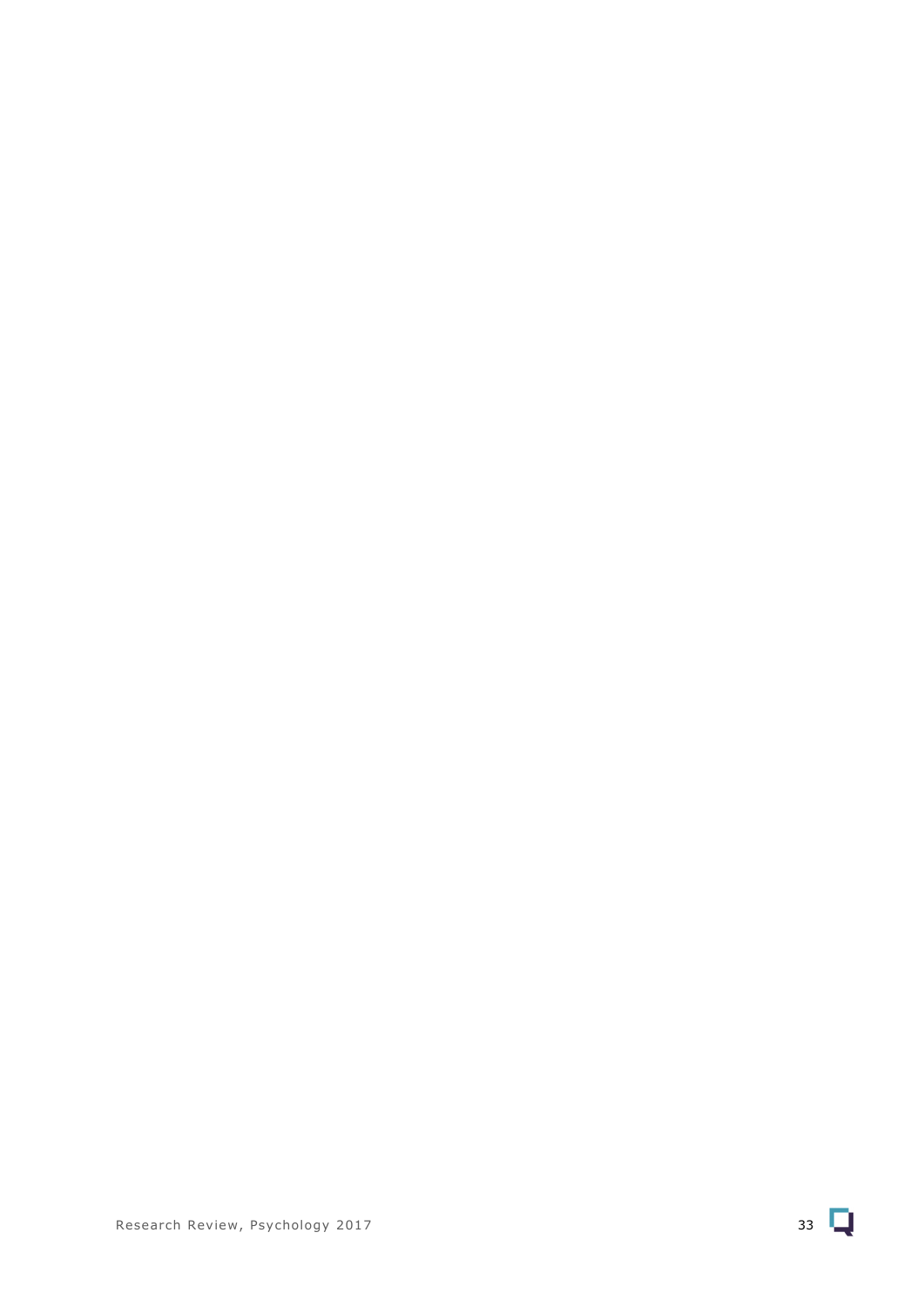# 7. RESEARCH REVIEW OF THE PSYCHOLOGY RESEARCH INSTITUTE OF THE UNIVERSITY OF AMSTERDAM

# 7.1. Introduction

The Department of Psychology is one of four within the Faculty of Social and Behavioral Sciences (FMG) of the University of Amsterdam. The Department of Psychology consists of a College (offering a bachelor programme in Psychology), a Graduate School (offering two master programmes, a research master programme and PhD training) and the Research Institute Psychology Amsterdam (RIPA). The general mission of the Institute is to conduct high quality fundamental and applied research. The Institute is the home of six research groups that are largely defined by the classic fields in Psychology:

- Brain and cognition;
- Clinical Psychology;
- Developmental Psychology;
- Social Psychology;
- Psychological methods;
- Work and Organizational Psychology.

# 7.2. The strategy and targets of the research unit

The strategy of RIPA involves a strong orientation towards a quantitative empirical approach to major themes in Psychology. The Institute characterizes its goal as striving towards gaining insight in cognitive and affective, as well as behavioural and brain processes, underlying normal and abnormal human behaviour. It centres on fundamental questions in Psychology and in addition there is increased attention in all research programmes to address questions in applied contexts.

The management described itself as autonomous, which has its history in the fact that Psychology used to be a separate Faculty. To the committee it is clear that the Institute is indeed operating in a very autonomous way, amongst others evidenced by the fact that the Dean was not present during the site visit. Apparently the Faculty Board holds the view that the Department and its research groups can be granted full autonomy as long as they are successful. Within the context of the University of Amsterdam this approach seems to work well. It was clear to the committee that in this autonomous Institute the research director functions as the key unifying factor. The Institute's autonomy does however not lead to isolation from the management of the Faculty as a whole. One of the Board members of the Institute (director of the Graduate School) is vice-dean. In addition, all board members have regular meetings with the dean and with other directors within the Faculty in which they discuss Faculty policies. The committee views this interaction between the Institute and the Faculty as crucial, because the dean - more so than the Institute's Board itself – is best placed to have impact at the University level to foster a long term strategy securing a stable financial situation for the Institute. The University of Amsterdam allocation model without clear predictability and consistency, and with matching overhead for grants makes it exceptionally difficult to stabilize finances and offer tenured positions. If not dealt with in a careful manner by Institute, Faculty and University, researchers might become discouraged to try and obtain grants.

The strategy with respect to research can be described as fundamental with an eye for application. The division of labour was clearly communicated; some staff members focus more strongly on fundamental research, while others also look at applications. The research groups are sufficiently large to afford this and as long as the quality of the work is excellent, research groups have freedom and independence. In the organisational structure this seems to work very well. With respect to the interdisciplinary research the strong independence of the groups may, however, be less conducive. Bottom-up initiatives occur and some very nice examples of interdisciplinary research were mentioned in the interviews, but no supporting strategy was observed, leading to the conclusion that collaboration between research groups with focus on interdisciplinary research could be improved. Taking the quality and size of the research groups into consideration, the Institute might choose not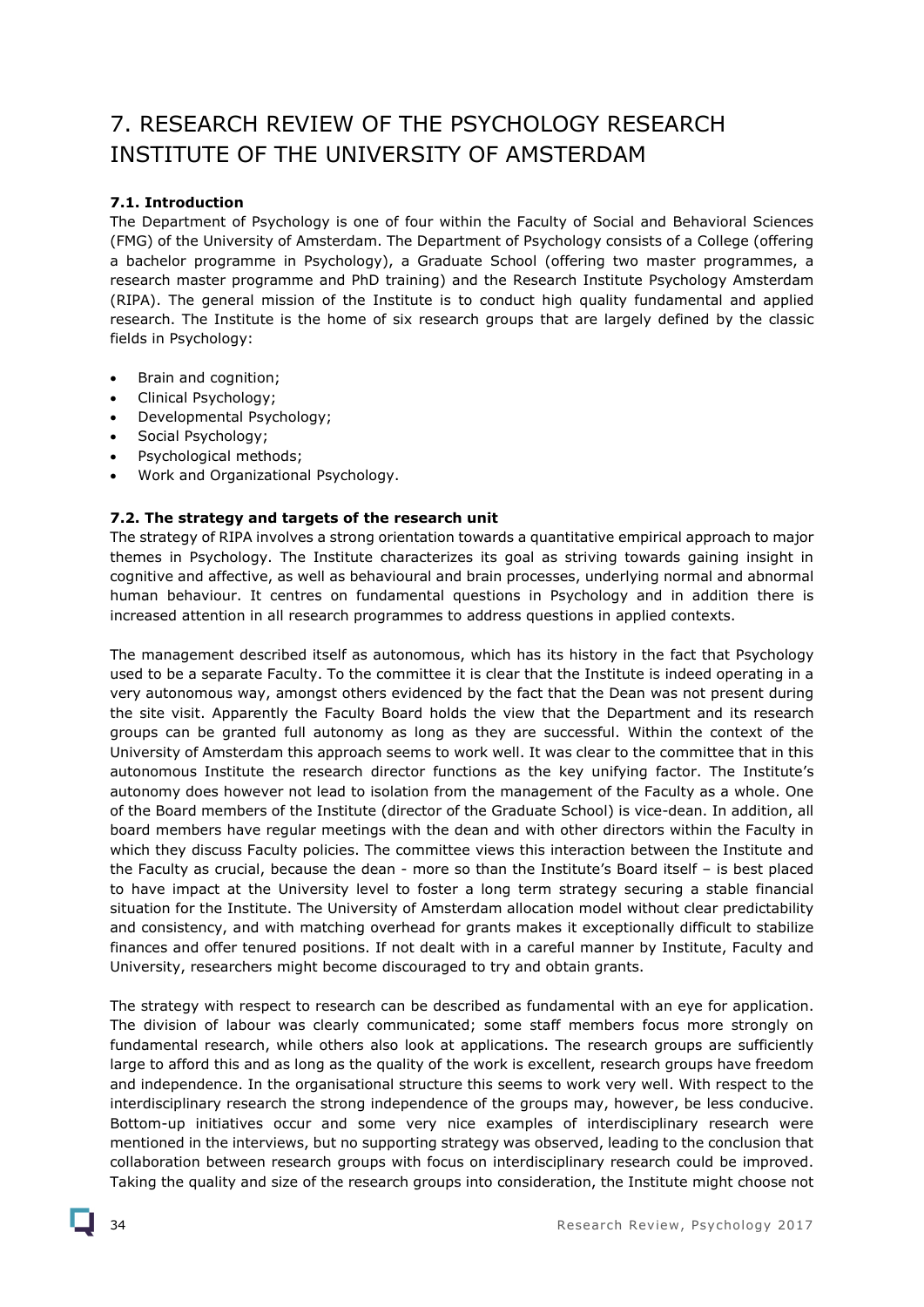to consider this aspect a priority. However, if the Institute considers this interdisciplinary approach an explicit target, then a strategy is required.

Notwithstanding the points of attention, the committee observed an Institute with six integrated research groups and with a main goal to promote a good, inspiring atmosphere. The building and facilities promote integration and functioning. The committee is positive about the current strategy to produce less papers, but to focus on higher quality publications.

# 7.3. Research quality

The psychological research is organized within RIPA and has a wide coverage of psychological fields with excellent quality in almost all of them, instead of focussing on one field. The interview with research group leaders confirmed the collective and individual quality. Within the research priority areas of the University, psychological research is connected to other disciplines with a wide spectrum. The Institute has a particularly well-known Psychological Methods group with a network approach to psychometrics and using Bayesian methods to compare models. The development of research methodology and novel theorizing with formal models is innovative; for instance, viewing psychological constructs as complex networks rather than as latent variables is much needed among peers, as well as restructuring the fragmented field of cognitive modelling.

The committee was impressed by the focus on high quality of research. The bibliometric indicators show a good balance between quantity and quality of the research. The publications are of excellent quality with an impressive MNCS and very high percentage of papers in the top 10%. The high citation score on publications with authors from within the Institute furthermore shows that the quality is not dependent on the inclusion of international partners.

Success in grant applications at national and international level is also excellent, including several ERC Starting, Advanced and Consolidator Grants, several NWO research talent, VENI, VIDI and VICI grants. The absence of success on Horizon 2020 calls was self-identified as a weakness in the SWOT, and consideration is given to repairing this. In addition to the quantitative results, RIPA received many rewards and scientific recognitions over the period of the review.

Concluding, the quality of the research is impressive at all levels and can be considered world-class.

# 7.4. Relevance to society

Despite the focus on fundamental research, the Institute provides impressive evidence of societal relevance for each research group. Policy was developed and there is clear and convincing focus on outreach and impact in combination with fundamental research, rather than merely a focus on the publication of papers. There is a long list of impressive examples, for instance JASP and Math Garden, work on radicalization, autism and work on employment sustainability, funded by the City Council. The work of RIPA also has major impact in nationally significant organizations (e.g. CITO, SER, and UWV).

The Institute has six special chairs liaised with major organizations and is doing very well in developing a two-way stream in which society is included not only in dissemination of results, but actually has a role in the initiation of research projects.

Due to the size of the Institute and the six research groups RIPA is able to focus both on fundamental research and societal relevant research. Although the strategy to conduct fundamental research with an eye for application is not accompanied by an explicit policy, the excellent quality of the research naturally flows towards society and many convincing products are observed. Perhaps the policy can best be described as societal relevance being a group effort and not an individual task, which clearly takes pressure of the individual researcher to continuously perform at all levels.

In conclusion, the Institute has paid attention to a good balance between fundamental and applied research. Due to the large size of the Institute it manages to achieve excellent results at both levels.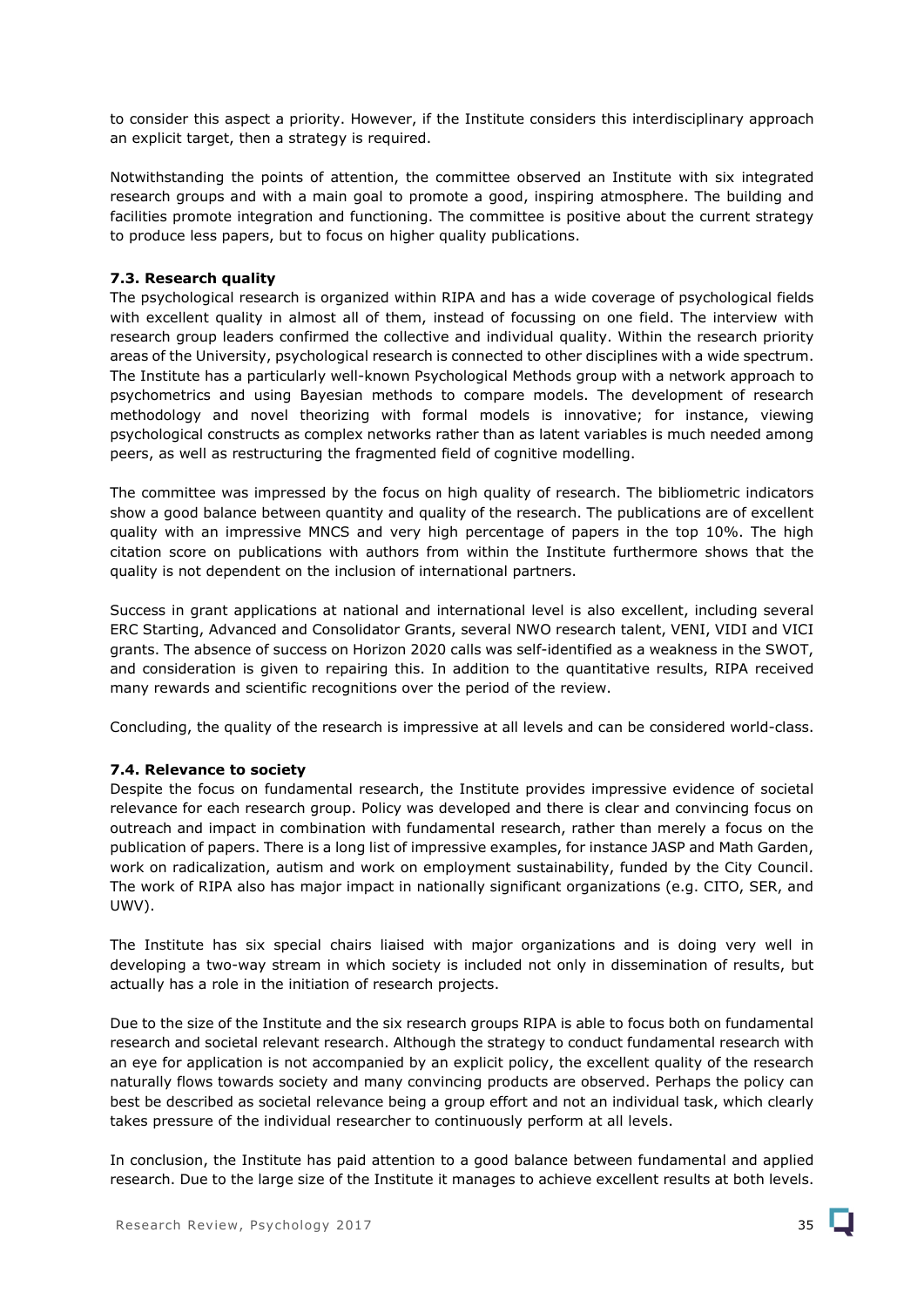# 7.5. Viability

The committee discussed in depth the viability of the Institute. It has some concerns with respect to the financial stability of the autonomous Institute in relation to the Faculty and University. In the previous assessment, obtaining many and large grants as a Department was being "punished" as the Department was responsible for financing overheads. This issue is partly solved by matched funding of overhead by the University with respect to competitive research grants. Third stream funding remains an issue and it seems that the model chosen does not work optimally anymore due to the success of the Institute, since matching in this category is weighing heavily on direct funding.

While the predictability of budget planning is a point of attention, this does not impact the overall viability. The Institute is able to recruit excellent staff and maintain its excellent outputs, in spite of a relatively high administrative load. The committee is convinced that the limited support from the Dean and possibly somewhat reduced access to the Board of the University does not impede RIPA to have an excellent viability. The Institute is clearly well equipped for the future with its excellent quality staff, strategy and organization in which both fundamental research and applied work are well represented.

It is difficult for RIPA to offer tenured positions (or tenure track positions) to young, talented researchers on a structural basis. However, there are some opportunities for giving tenure and the quality and strong earning potential in the Institute puts it in the luxurious position to be able to attract excellent researchers. Very positive in this respect is the breadth of research in RIPA and the fact that it is successful in most areas.

Finally, the committee is very positive with respect to promotion criteria. In addition to output and successful grant application, good citizenship, such as involvement in RIPA projects and contributions in meetings, is taken into account. Promotions are competitive, which in this case is unavoidable, but not detrimental to the organization Combined with the excellent facilities, the very good atmosphere and the highly qualified staff, the Institute seems excellently prepared for the future.

#### 7.6. PhD training

PhD candidates at University of Amsterdam can choose to compose their own individualised training programme with their supervisors, or they can follow an educational trajectory at one of the national research schools. The majority opts for the latter. In addition, all PhD candidates take a mandatory teaching course at the local Graduate School, which enables them to efficiently co-supervise bachelor and master students. Other than this course, the role of the local Graduate School in PhD training is limited, but the Institute compensates for this by organizing non-mandatory workshops for PhD's on efficient planning, dealing with stress and time pressure, balance in work and private life and asking for and dealing with feedback. The committee advises the Institute to investigate whether the individual PhD candidates take sufficient general skills courses. The PhD candidates were happy with their training, but the committee feels that the sense of community among PhD candidates and the interaction between candidates of different groups can be improved, for instance by introducing a mandatory PhD course about scientific integrity in the curriculum of the Graduate School. The PhD's mentioned that the opportunities of the new building and the Crossing Borders Festival organised by the Department of Psychology contributed to the interaction between researchers and the sense of community.

The PhD candidates that the committee interviewed were happy with their supervision, which seems to be well-organized by the Institute. All candidates have to describe their education in a plan at the beginning of their project. In addition, the supervisors have to write a supervision plan together with their PhD, update it every year and report about their candidates' progress in a report. The progress of each candidate is monitored by the research Institute. Although the committee heard some valid reasons for delays, desired and undesired, and extension of contracts, it feels that the PhD duration and completion rates show room for improvement. It should be noted that some students combine their PhD with clinical training on site, which in the eyes of the committee is rightly encouraged by the Institute. The committee was pleased to notice that the rather long duration of the PhD projects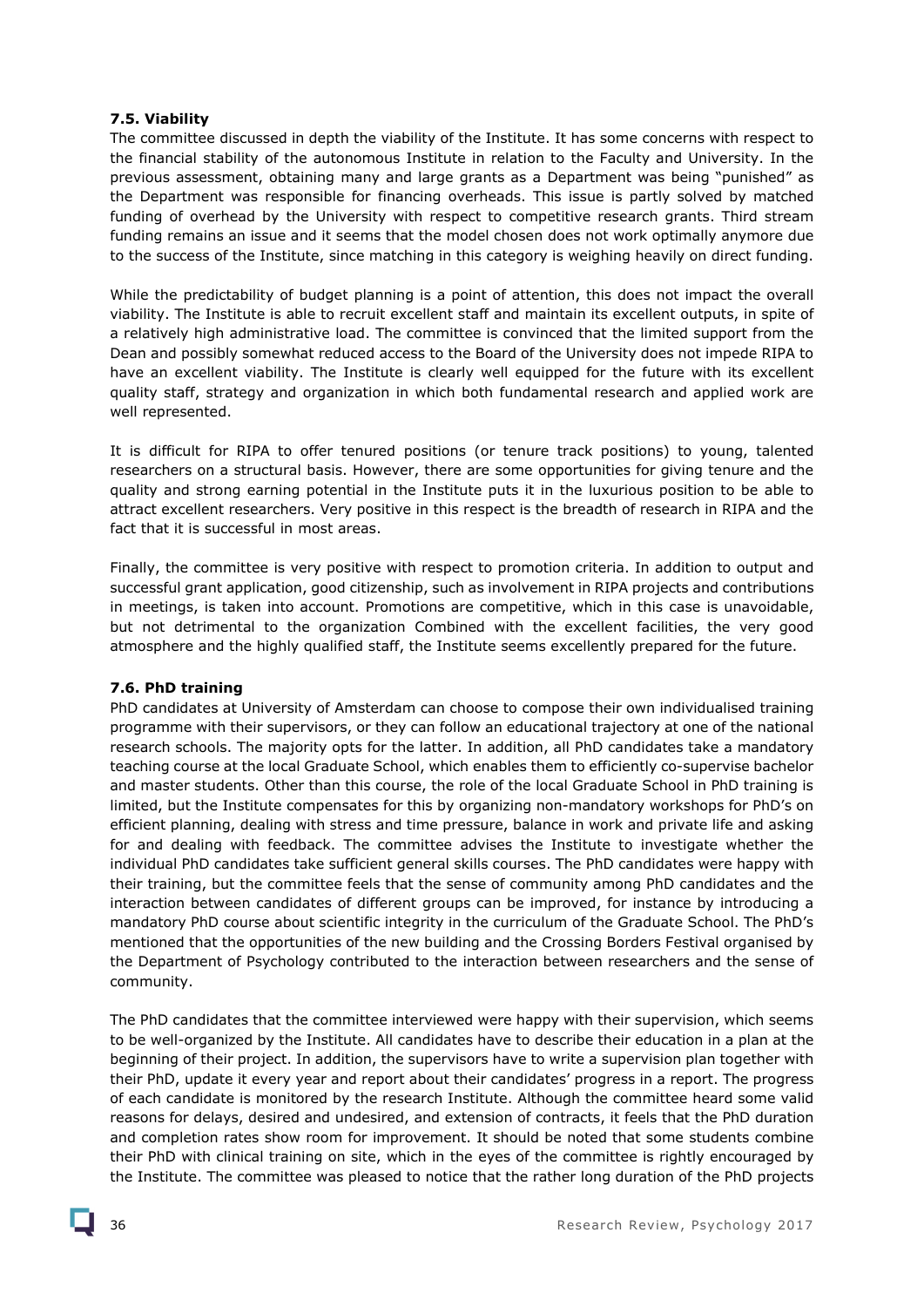does not affect the candidates' career prospects: 73% of former University of Amsterdam PhD's become assistant professors, reflecting the quality of the research Institute.

## 7.7. Research integrity policy

The Psychology Methods group at University of Amsterdam is on the forefront researching scientific practice in Psychology as well as developing guidelines and practices with regard to data sharing and preregistration to avoid questionable research practices. The Institute has an integrity policy, an ethical committee and a data storage coordinator who can support staff in implementing the data storage protocol. In addition, a number of measures were taken to make staff aware of integrity issues, such as disseminating a behavioural code, organising discussions and a lecture series as well as training master and PhD candidates and promoting pre-registration. The committee appreciates the Institute's efforts with regard to improving scientific integrity and stimulates them to take a step further towards complete implementation, perhaps by moving from raising awareness, promoting and supporting to making best practices mandatory.

## 7.8. Diversity

The self-assessment of the Psychology Institute at University of Amsterdam considers diversity in terms of gender and ethnic background. At present, women are still somewhat underrepresented at full professor level and – although less so – at the associate professor level, but there were clear improvements in the last years. The committee was glad to see that the Institute was self-aware about this and that measures are taken to further promote the participation of women at professorial level. The ethnic diversity of the Institute's research staff demonstrates room for improvement, as the Institute is well aware. The committee agrees that the inclusion of researchers from minority groups in the Netherlands is a long-term ambition that requires a long-term University policy. The committee thinks that the creation of a new track in Cultural Psychology is an original and inspiring step towards that long-term aim and agrees that it may attract a new group of students with a more diverse ethnic background, who may become the next generation of professors in Psychology at University of Amsterdam.

## 7.9. Conclusion and recommendations

The Research Institute Psychology Amsterdam (RIPA) at the University of Amsterdam has a strong focus on high quality research, very good research output and citation scores and great success in grant applications on national and international level. The quality of the research is high across all research groups, but collaboration between research groups and focus on interdisciplinary research could benefit from a more explicit strategy. The societal relevance of the research at the Institute is excellent; there is clearly a two-way stream between researchers and society. The committee is positive about the Institute's viability, but emphasises that financial stability and predictability are needed to maintain it in the future.

## 7.10. Overview of the quantitative assessment of the research unit

After having assessed the research quality, relevance to society and viability, and comparing that to the developments and standards in the field of Psychology, the committee comes to the following quantitative assessments:

| Research quality:     | excellent |
|-----------------------|-----------|
| Relevance to society: | excellent |
| Viability:            | excellent |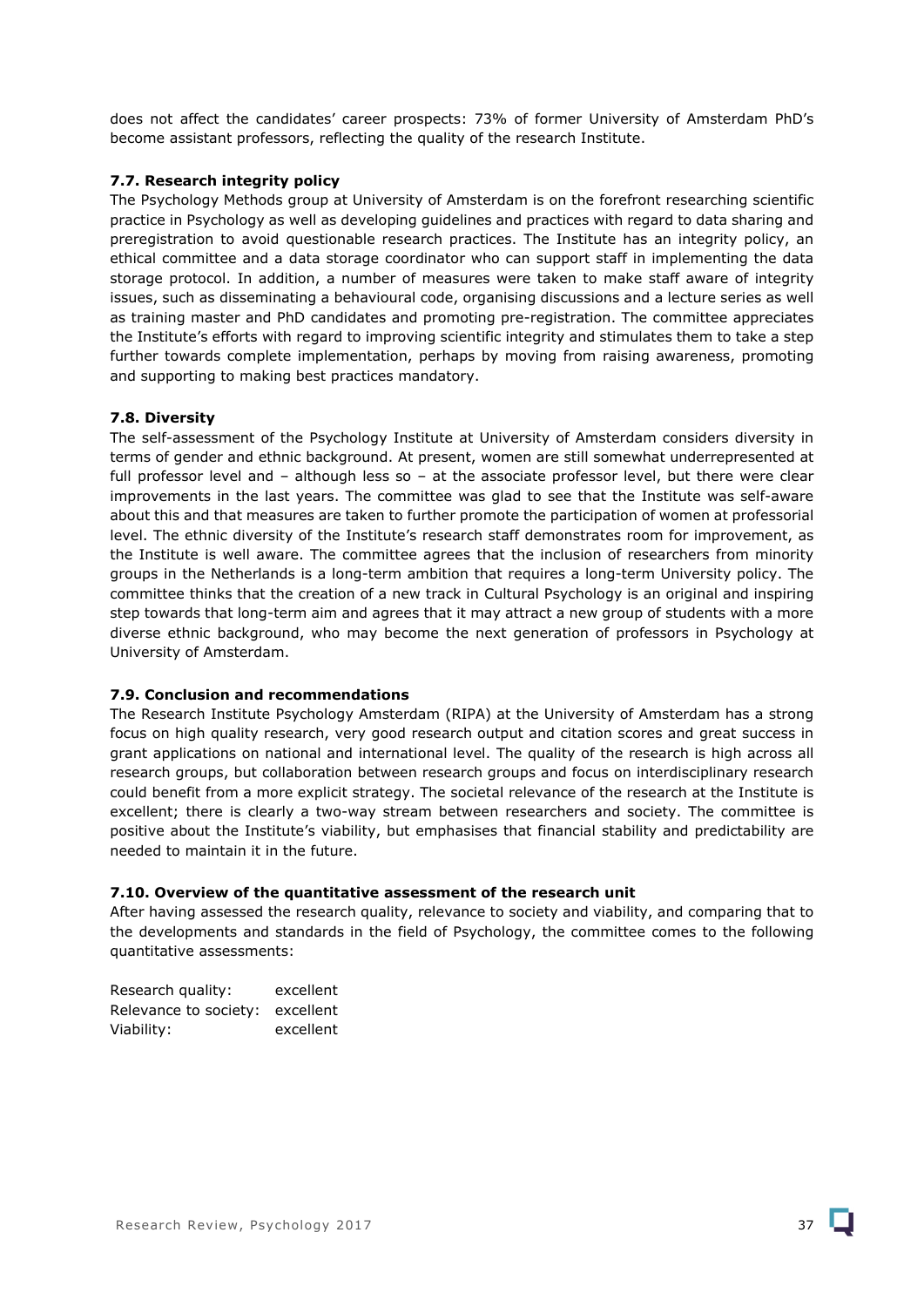# 8. RESEARCH REVIEW OF THE HEYMANS INSTITUTE FOR PSYCHOLOGICAL RESEARCH OF THE UNIVERSITY OF GRONINGEN

# 8.1. Introduction

The Heymans Institute for Psychological Research (HI) was founded to integrate and strengthen psychological research within the Department of Psychology at the University of Groningen (UG). The mission is to conduct ground breaking and impactful research in the main fields of Psychology, with a special focus on collaborative projects. The Department of Psychology is part of the Faculty of Behavioral and Social Sciences (BSS) which also includes two other Departments. Researchers have expertise in a wide variety of subjects, and are member of one of the 9 *expertise groups*:

- Clinical Psychology and Experimental Psychopathology
- Clinical Neuropsychology
- Developmental Psychology
- Experimental Psychology
- Social Psychology
- Organizational Psychology
- Environmental Psychology
- Psychometric and Statistics
- Theory and History of Psychology

# 8.2. The strategy and targets of the research unit

The collaboration in projects as mentioned in the mission of HI includes the different areas of Psychology working together, interdisciplinary research and cooperation with non-academic partners. Collaborations between the 9 expertise groups are stimulated, e.g. by collaboration grants leading to faculty and PhD positions being created that connect different expertise groups on specific themes. HI furthermore actively participates in three priority areas of research at the University of Groningen, which are sustainable society, healthy aging and energy.

Specific targets for the past period were to secure the viability of all nine expertise groups of HI and to encourage collaborations within HI, with other faculties of UG and with other organizations. For the next decade the specific targets are: 1) high quality staff in all 9 expertise groups; 2) a substantial number of collaborations between the 9 expertise groups; and 3) a substantial number of research projects with academic and non-academic partners.

The committee has discussed the strategy and current situation of HI. With the 9 expertise groups the Institute is geared towards having a broad representation in the psychological field rather than a focus on specific areas or research fields. Taking the geographical location of UG into consideration, having a broad focus seems appropriate. Also, throughout the interviews during the site visit, the committee had the impression that HI is satisfied with the current structure of the Institute. At the same time it is of the opinion that by not focussing but rather spreading resources over a large number of psychological disciplines renders it difficult, if not impossible, to excel in all expertise groups.

There is strong focus on collaborations between the nine expertise groups, which is also facilitated and stimulated at Faculty level. Despite the existence of the many and relatively small groups, staff are free to move to other research areas and collaborate across expertise groups. The committee clearly observed synergy, documented by convincing examples of collaboration. This neutralized the initial doubts of the committee whether the structure of the Institute allowed for adequate collaborative projects.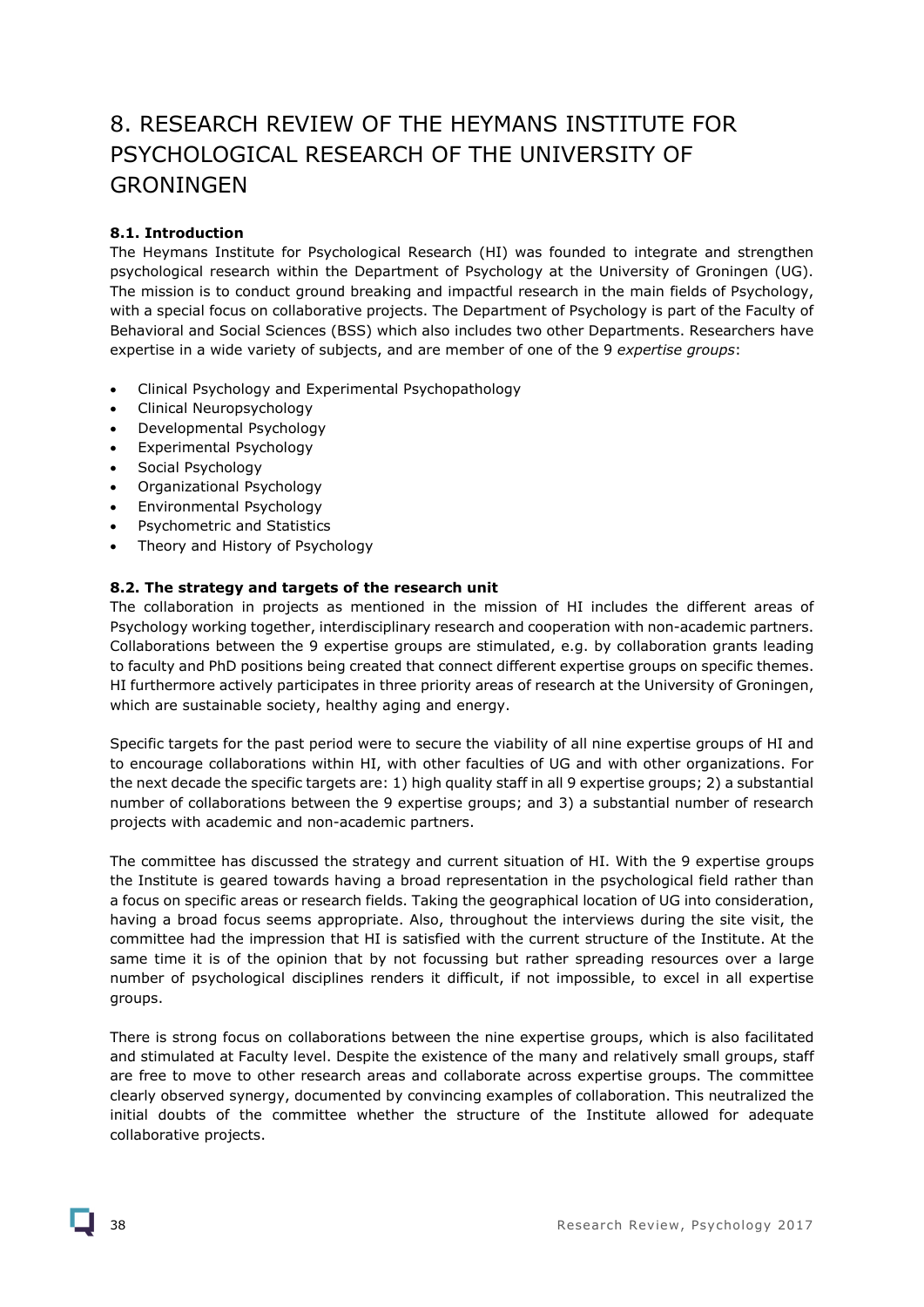From the site visit it became clear that the Institute and director of research have a high level of autonomy. At Faculty level a more facilitating approach is taken, while the initiatives on strategy and management are organised at the level of the Institute. The strategy and targets for the upcoming decade are clear, straightforward and supported by the management and staff of the Institute. The committee considers them appropriate and in line with the recently reformulated mission. At the same time the committee feels that moving away from the present bottom up collaborations towards more planned and structural collaborations between the different areas and disciplines will require a lot of energy and should be a constant point of attention for the management of the Institute.

In the period of the review staff numbers have been going down, because UG expected a reduction in enrolling bachelor and master students. Like many other universities in the Netherlands, direct funding for HI is strongly dependent on the number of students. The committee learned that the number of enrolling students is now stabilizing and currently new staff are being hired.

The level of direct funding is relatively high in relation to funding from grant applications. Although in recent past measures were taken to increase research grant capture and some positive effects are already observed, the committee noticed that the management had a slightly different view on this topic than the programme leaders. While the management clearly saw the need to attract more funding, programme leaders seemed to be satisfied with the past performance on attracting indirect funding. The committee understands of course that in general success rates are low and that even very good proposals are not always rewarded. Nevertheless, the committee maintains that the balance between first, second and third stream funding is very important for the stability of HI, especially since the Board of UG is considering conditional direct funding. The fact that HI is not focussing on a specific research topic might be a hurdle in the grant application strategy, since many research collaborations on different topics dilute manpower to write excellent proposals. The fact that the teaching load is very high across the Institute is adding to this problem. Nevertheless, the committee is convinced that with a clear and focussed strategy on grant applications, the high quality of research in the Institute and the fact that the Institute is now hiring new staff, an increase in grant application success is feasible.

## 8.3. Research quality

Compared to international standards the quality of psychological research in the Netherlands is very good, and the HI in Groningen is not an exception. All nine expertise groups conduct high-quality, original and innovative research, with the expertise groups on Environmental Psychology and on Theory and History of Psychology having unique positions in the landscape of Dutch Psychology. There is a separate expertise group on Psychometrics and Statistics within the Institute and researchers from other groups clearly benefit from the methods and techniques that are developed in this group. Although researchers within this group have not been at the forefront of taking initiatives to avoid questionable research practices and to promote responsible research practices, the group clearly contributes to a better use of statistics and psychometrics in the field, for example, by evaluating the use of existing methods in practice, by developing new methods and to show their use in practice, and through the extensive collaborations with other researchers in, for example, Psychology, Education, and Medicine.

The HI organizes its research in a comprehensive Department of Psychology, which facilitates crossfertilization between teaching and research. There are some excellent publications, but the overall contribution to the field is relatively heterogeneous. The Institute participates in three priority areas of UG, indicating success in collaborating with other Departments and Faculties. Collaboration across the nine expertise groups is facilitated, some synergy is observed and a number of nice examples were given. However, if the Institute wants to carry out its research programme in which it aims to *study human behavior from the biological to the societal level*, it should put in additional effort.

The tenure track programme is an important tool for Groningen to attract young, talented researchers. Overall the academic reputation of the researchers is very good, with some of them outstanding. Many researchers have been editors of key journals in Psychology. Bibliometric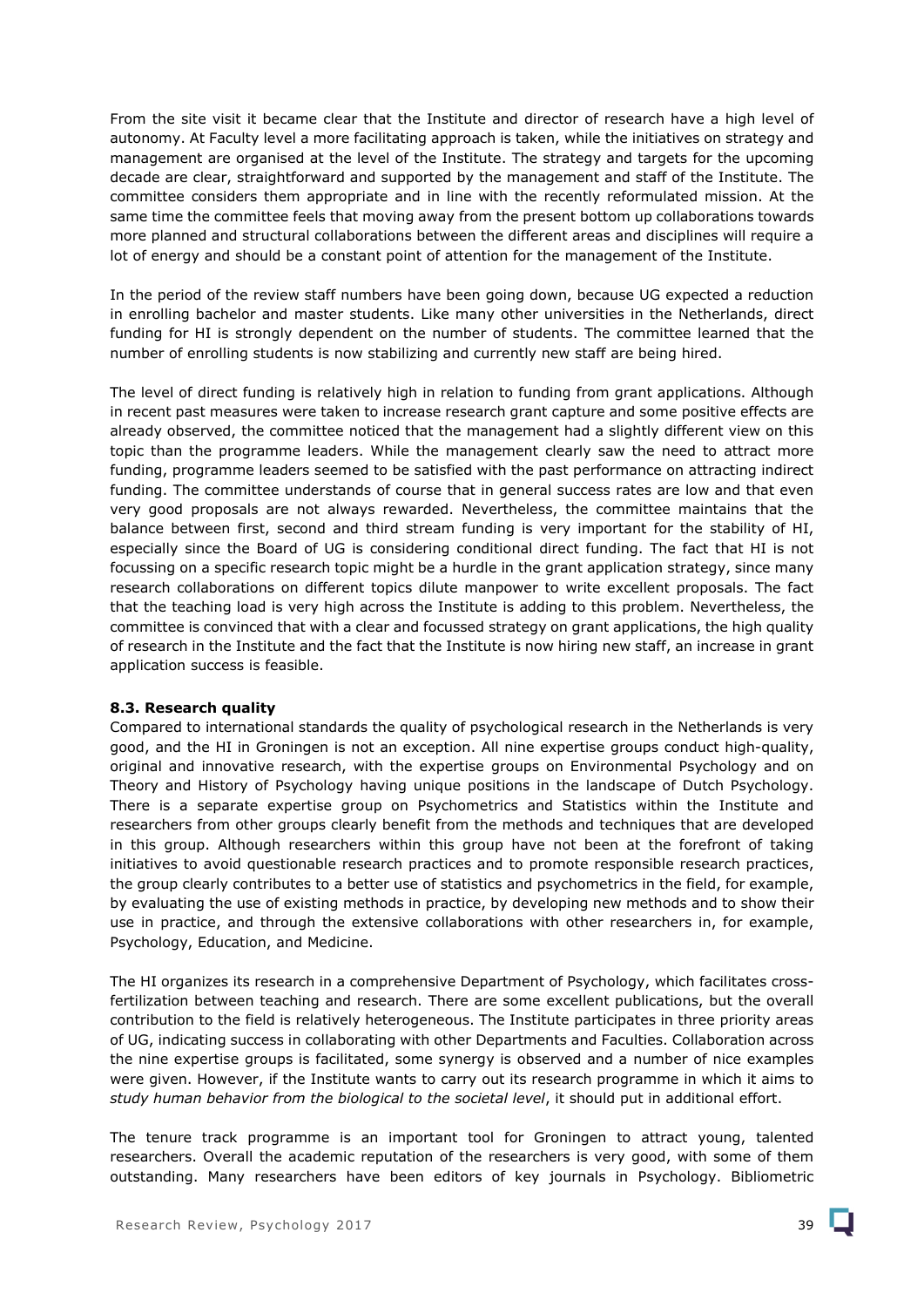indicators show that impact of the publications is very good, again with some high performers. The committee observed that the quality across the Institute is very good, but with heterogeneity between groups and researchers. There is a relatively restricted number of personal grants obtained on the national and European level.

## 8.4. Relevance to society

The research conducted within HI has very high relevance to society. The dissemination and valorisation of results is clearly a part of the strategic efforts. The five narratives listed in the selfevaluation report were very convincing in this respect. The committee observed a clear focus within the Institute towards societal relevance and from the interviews it became clear that this also involves responding to questions from society in the development of research projects.

The Institute is involved in three priority areas of research at UG, which are sustainable society, healthy aging and energy, which have an obvious societal relevance. The active participation of HI in these areas underwrites the societal relevant aspects of the research. However, if the Institute wants to push its research programme of *studying human behavior from the biological to the societal level*, more resources should be redirected to this goal.

Researchers from the Institute increasingly collaborate with non-academic partners in many fields, for example the adaptive learning method based on computational cognition models in which learning is adapted to the student's own capacities. The committee considers that continuing to strengthen the interrelation between research and societal relevance will further strengthen the Institute.

# 8.5. Viability

The organisational structure is solid and the Institute is well-embedded within the Faculty and University. The nine expertise groups cover the broad range of research within Psychology, which makes it possible to flexibly adapt to new research challenges and societal demands. The nine groups can form new alliances and organize collaborations across the expertise groups, depending on the research questions and demands at stake.

At the start of the past evaluation period, student numbers were decreasing and a conservative strategy regarding recruitment of new staff members followed. The stabilization of student enrolment and opening of nine new tenure track positions shows the viability and resilience of the Institute. There is a risk that student numbers may decline again in the near future, but measures are taken to counter this (e.g. international programmes and not having numerus fixus). Furthermore, the committee noticed that the number of PhD candidates has reduced over the past review period. In addition the SWOT analysis states the threat that the introduction of bursary PhD candidates might lead to missing out on the most talented students. For a viable future, it is important to keep up the number and quality of PhD candidates.

The Institute depends to a large extent on direct funding, which - in addition to not having been able to attract large international grants in the past and the possibility that student numbers may decline - makes it vulnerable, partly also because the Board of UG is considering conditional funding. The committee was pleased to notice that measures have been taken and already in 2016 there is a change in the right direction (60% direct funding) that was facilitated by the management, for example the acquisition of a gravitation grant in 2017.

The committee concludes that the performance indicators show that HI overall has been doing very good research. However, if the HI is to achieve the ambitious goals it sets for the next decade, it should invest a lot of energy in truly moving away from merely maintaining the current status-quo. For the near future and under current circumstances HI has sufficient expertise, quality and resources to continue doing very good research. However, in a competitive research environment like the Netherlands, more than continuing at the current level is required to remain competitive. As an example, HI makes the deliberate choice not to focus, but continues to be inclusive. This is a fair and valid decision considering the unique location of Groningen in the Netherlands. However, the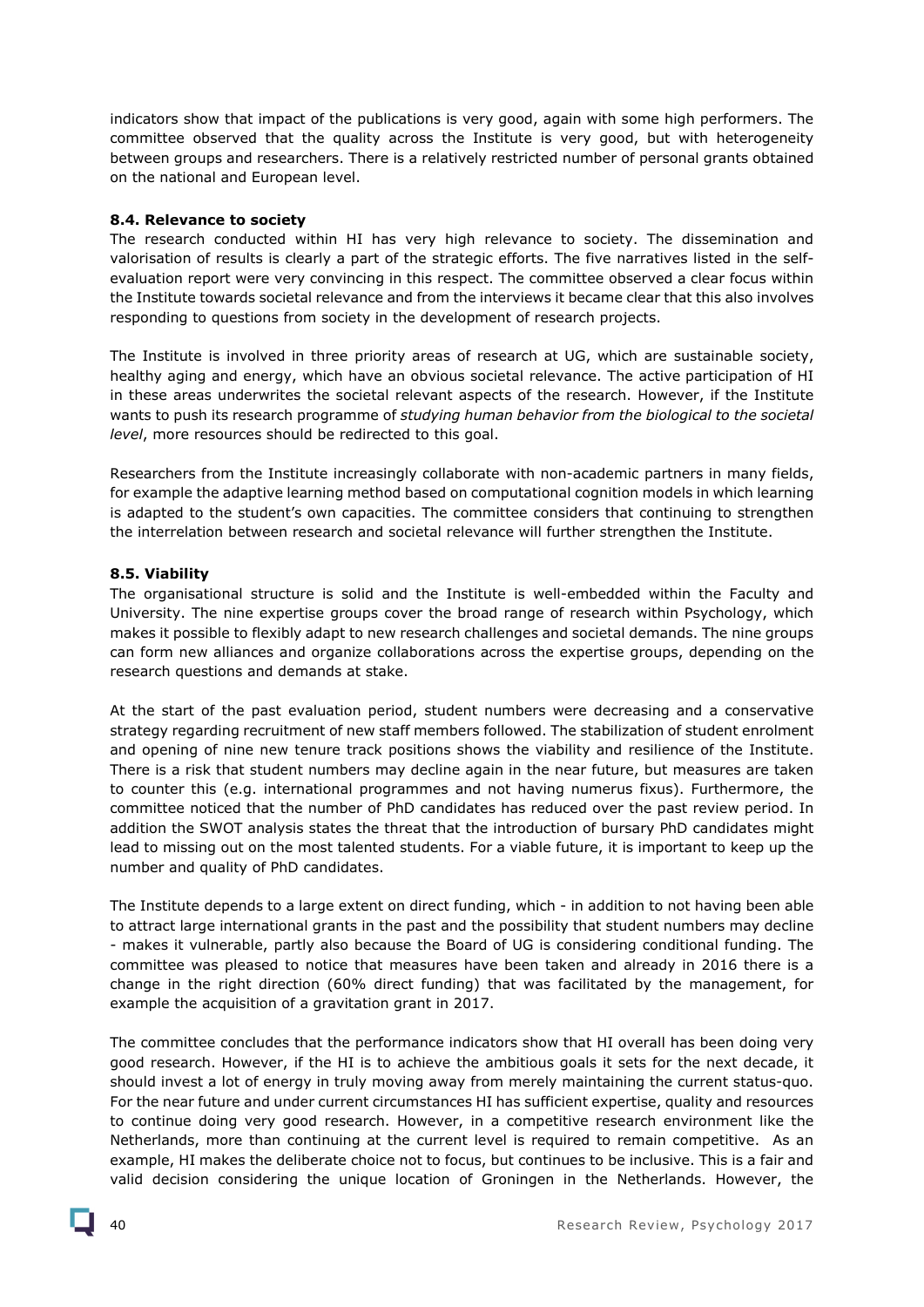committee would have expected HI to use this broadness as a niche or unique selling point, for instance by supporting highly visible interdisciplinary projects.

The committee considers that the Institute is well equipped for the future, but its strategic decisions remain somewhat uncertain. The committee does not consider itself in the position to provide explicit recommendations with respect to the direction, or unique selling point for HI in order to head for a bright future. However, it has observed a number of indicator points for HI to profile itself. These are the geographical location of the University in the Netherlands, the potential to conduct societally relevant, high quality research or the orientation on inclusiveness. In the interviews the committee observed a positive atmosphere in the Institute, which is an excellent basis to start planning the future achievements.

## 8.6. PhD training

The majority of PhD candidates at the Heymans Institute is member of the Graduate School of Behavioural and Social Sciences of the Faculty. The candidates take a course in scientific integrity at the local Graduate School (mandatory since 2016). They can enrol in the school's research master courses and the University's general skills courses, but they receive the core of their PhD training at one of the national research schools. However, according to the self-evaluation report, 9% of the candidates are not members of one of the national schools and compose their own individualised program, using their €1000 per year budget, because their research topics fall outside the scope of the national research schools. The committee thinks that 9% is a rather high percentage, and encourages the Graduate School to ensure that the PhD candidates who are not in a national school receive sufficient content-related and specialised skills training. If candidates report any shortcomings in their individualised training programmes, the Graduate School could consider developing and offering courses that cover these topics themselves, or in collaboration with other universities.

All PhD candidates specify their education and supervision agreements, made in consultation with their supervisors, in a Training and Supervision Plan (TSP), which has to be approved by the supervisors (at least 2) and the director of the Heymans Institute. Candidates have progress meetings with their supervisors 6 and 9 months after the start of their project and later every year. The reports of these meetings have to be signed by the research director of the Heymans Institute. The committee stimulates the Graduate School to take more initiatives with regard to its training programme for PhD candidates, and also thinks that the duration and completion rates could benefit from a more pro-active policy on the part of the Graduate School. The recent initiative of the PhD candidate counsellor to monitor progress more closely is a good start that should be followed up and continued by the Graduate School.

# 8.7. Research integrity policy

The Heymans Institute adheres to the national code of conduct for scientific practice and the University's Regulations for the Protection of Academic Integrity. At University level, an Academic Integrity Committee and a Medical Ethical Committee are in place and the Institute has its own Ethical Committee Psychology. The Heymans Institute has its own very detailed and specific data storage protocol, which states that all researchers, from bachelor students to professors, are required to store their research data according to the same rules. The committee was impressed when they noticed during the site visit that all researchers were well informed about the data storage protocol and did not consider it an administrative burden.

## 8.8. Diversity

The Heymans Institute aims for a diverse international research environment, in which staff of all ages, gender and nationalities feel included. The Institute hires both Dutch and foreign researchers who can teach in the English bachelor and master programmes in Psychology. As a result, currently 26% of all research staff is not Dutch and 38% of all PhD candidates has a foreign nationality. Information about cultural background and ethnicity of staff was not provided. The age diversity of the research staff is well balanced.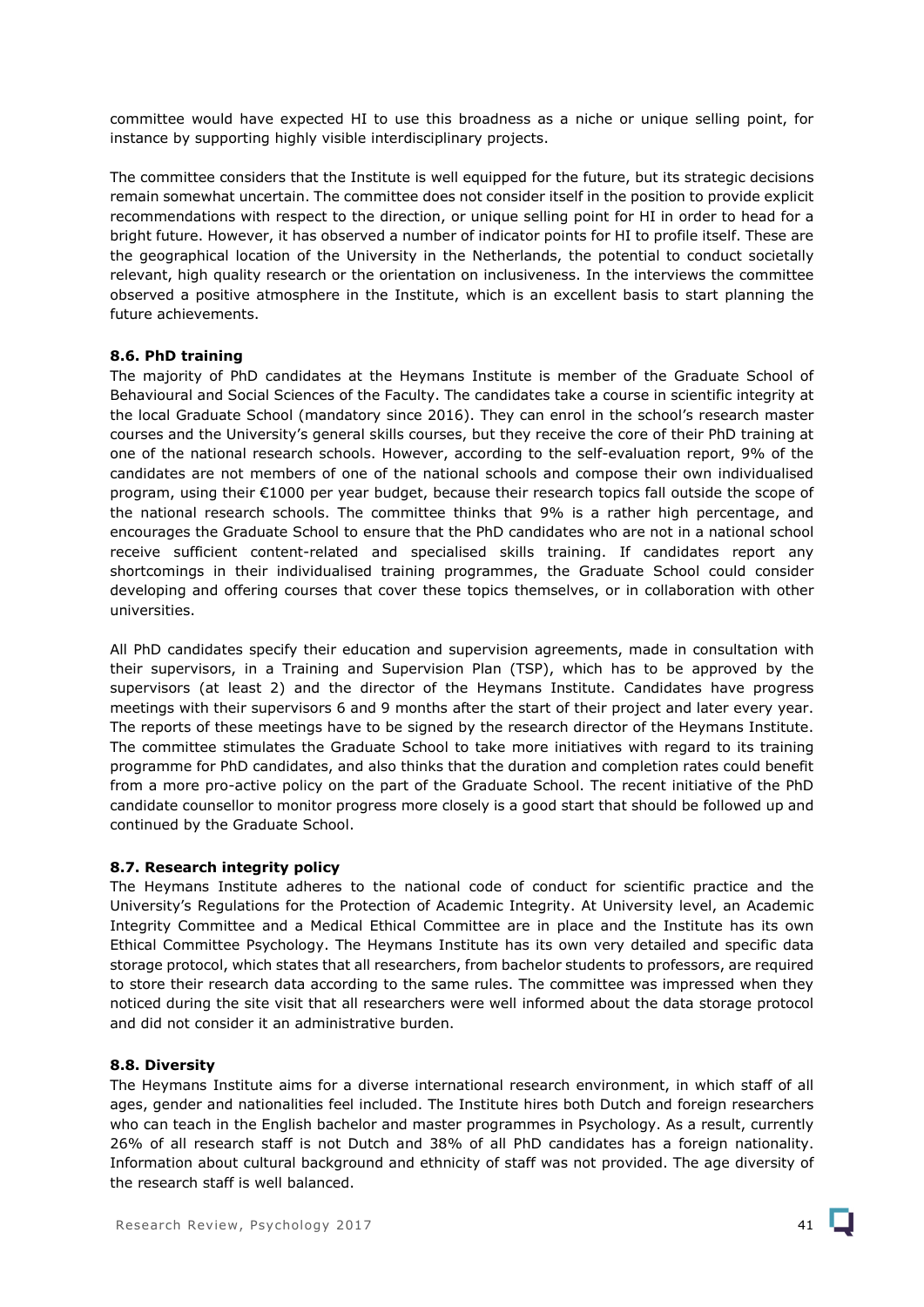Gender diversity of senior research staff has improved over the last years: there are now more female associate professors than male (63%) and women are well represented on management level, but they are still underrepresented on full professor-level (33%). The committee values the Institute's progress and its measures to promote diversity, such as the tenure track system and the Rosalind Franklin Fellowships for high-potential female scholars. The committee stimulates the Institute to continue its efforts with regard to creating a diverse research environment.

## 8.9. Conclusion and recommendations

The Heymans Institute at the University of Groningen consists of nine expertise groups that cover a broad range of research within Psychology. The quality of the research output is very good, but there is some heterogeneity between groups/researchers and collaboration between groups could be increased. The Institute has a clear focus on societal relevance, which includes the ambition to respond to questions from society in the development of research projects. The products that were developed in collaboration with non-academic partners attest to the Institute's very good societal relevance. With respect to viability, the committee concluded that the HI's choice to spread resources over all nine expertise group, the dependence on direct funding and the high teaching load can pose a risk in a competitive research environment like that of the Netherlands. The committee therefore encourages the Institute to continue a forward-thinking and ambitious agenda and to formulate its unique selling points more explicitly.

## 8.10. Overview of the quantitative assessment of the research unit

After having assessed the research quality, relevance to society and viability, and comparing that to the developments and standard in the field of Psychology, the committee comes to the following quantitative assessments:

| Research quality:     | very good |
|-----------------------|-----------|
| Relevance to society: | very good |
| Viability:            | very good |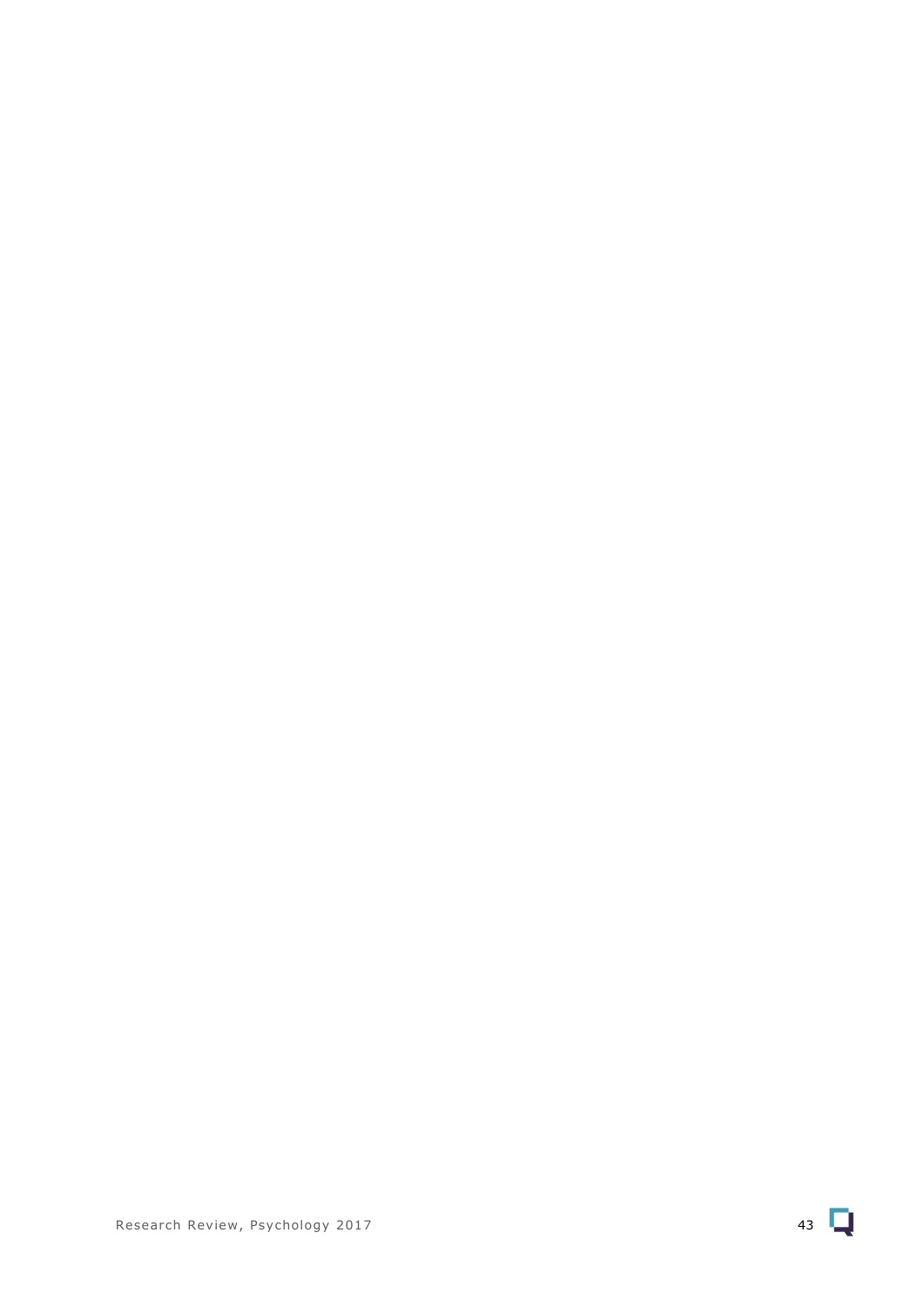# 9. RESEARCH REVIEW OF THE FACULTY OF PSYCHOLOGY AND NEUROSCIENCE OF MAASTRICHT UNIVERSITY

# 9.1. Introduction

The Faculty of Psychology and Neurosciences (FPN) at Maastricht University has since its foundation focussed on both fundamental and applied research lines in the areas of Cognitive and Biological Psychology. FPN's overall research mission is to conduct curiosity-driven research, while remaining at the frontiers of new developments. FPN aims to support both fundamental as well as applied research, within an open-minded atmosphere of international collaboration, data sharing and scientific transparency. Research at FPN is organised within five Departments:

- Clinical Psychological Sciences;
- Cognitive Neurosciences;
- Methodology & Statistics;
- Neuropsychology & Psychopharmacology;
- Work & Social Psychology.

# 9.2. The strategy and targets of the research unit

FPN research is structured in specific themes reflected in the names of the sections of the Departments. Additionally, the Executive Board of the UM promotes (and partly finances) research cooperation surpassing the borders of sections, Departments and Faculties. FPN has executed the programme "FPN goes Neuroscience" in which Departments were provided with a postdoc dedicated to promote and execute projects joining psychological and neuroscience methodologies.

The strategy is based on a combination of top down initiatives such as the "FPN goes Neuroscience", and a bottom up approach that gives relatively large freedom to the individual researcher. The organisational structure is well developed and FPN seems to have straightforward strategic aims with autonomy and without the University pushing them in a specific direction. This structure is described as low hierarchy by the management, and it seems to work rather well. The committee observed a collaborative atmosphere and bottom-up initiatives.

The Departments are strongly neuro-oriented, making for 'unity' in the Institute and cooperation between groups. The Work and Social Department would appear to be an exception in this respect, but – as clarified during the meeting with the representatives of the various Departments – that group too has a neuro-component in its activities.

It is remarkable that expensive equipment is used in the educational programme and that research is in close collaborations with the life sciences, while funding per student is tight compared to betafunded programmes.

Direct funding is based on student numbers. Staff are allowed to reduce teaching time from the 45% if it is successful in acquiring grants. The strategy of FPN is to encourage large joint projects that also cover support staff. Funding seems to be well balanced, FPN is successful in acquiring grants. Furthermore, researchers who have less opportunities to acquire external funding are supported. The committee finds this 'Robin Hood'-fund interesting and wonders to what extent this works. The facilities include the M-BiC with 9T, 7T and 3T scanners, of which maintenance and updating are outsourced. This is considered very sensible, although there is still some pressure on the Departments to cover the rent each year. Other groups are encouraged to make use of the facilities. This adds to the "FPN goes Neuroscience" programme, which intends to apply the research methodology in different fields of Psychology when it is applicable.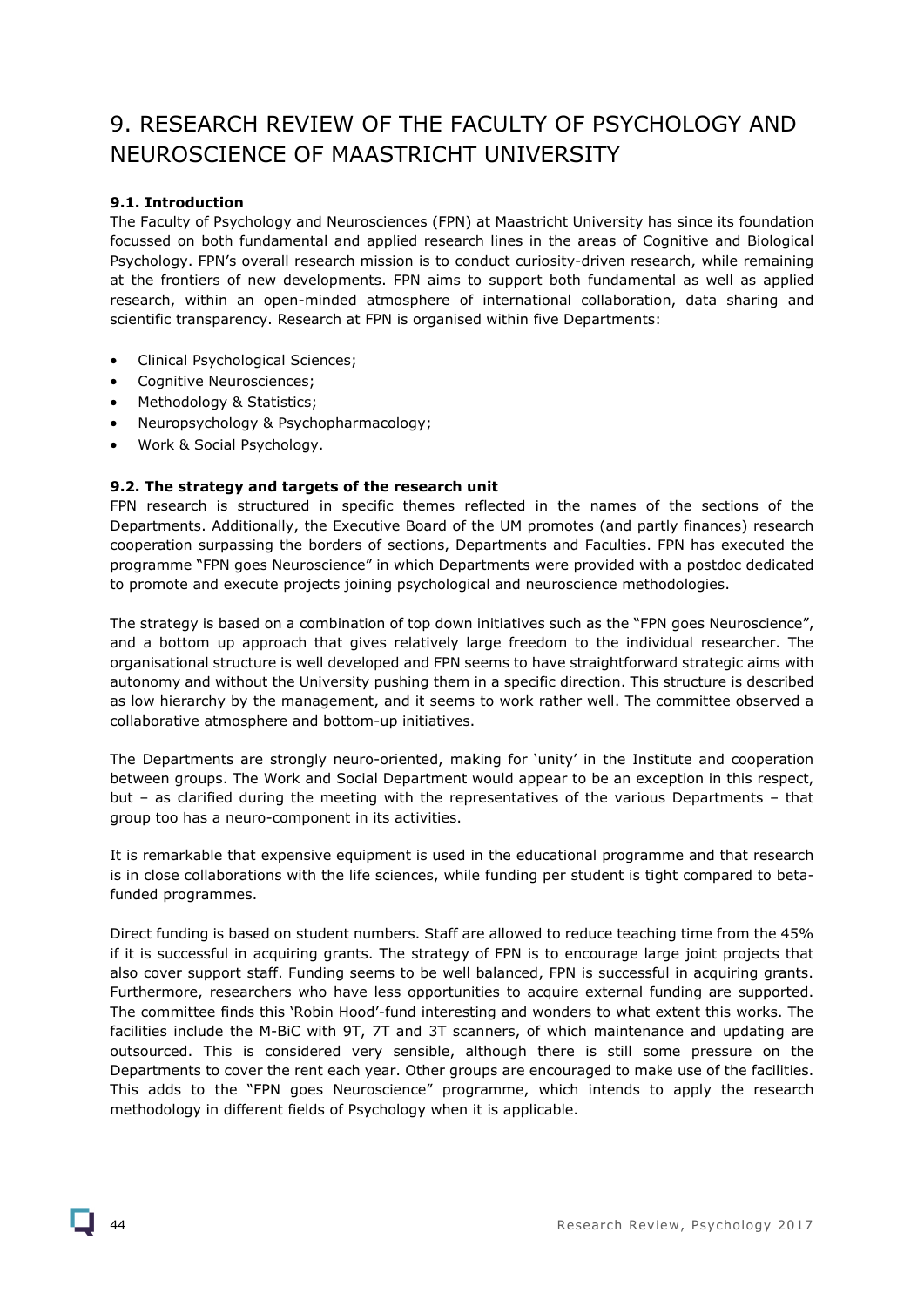## 9.3. Research quality

Overall the committee was impressed by the quality of the research and by the academic reputation of the staff whose specialised expertise deserves special mentioning. The M-Bic has been particularly productive and there is a wide range of high quality publications. However, although the scientific impact is clearly above world average, FPN is not surpassing the impact factor (MNCS) of other very good Dutch groups.

The Maastricht group is the largest of the nine units that are evaluated in this review and although productivity per fte is not extremely high, the total amount of publications is impressive. The committee got the impression that some groups within FPN consistently publish high quality research papers while other groups are less successful. In this respect, the contribution in the fields of Cognitive Neuroscience and Clinical Psychology is much clearer reflected in the CWTS report than in other (often multidisciplinary) domains. The committee recommends FPN to develop an inclusive publication strategy that aims to achieve an overall high quality level throughout the Faculty.

FPN is very successful in attracting international and national grants, like the VENI-VIDI-VICI grants and Horizon 2020 funding. Funding is well balanced between the first, second and third streams. This success in grant applications allows for the already mentioned Robin Hood funding, in which researchers with less success are financially supported to conduct high quality research.

## 9.4. Relevance to society

The Faculty has societal impact on different levels. First, it conducts contract research for different companies and institutions. Second, a number of collaborations exist with societal groups. Finally, the unit has a constant output (though not extremely high) output of professional publications, books and public outreach activities.

Historically Maastricht University primarily engaged in fundamental research. Interestingly, the section on societal relevance in the self-evaluation report testifies to the growing efforts to apply insights gained in fundamental research to address societal aspects. It is clear that currently translational aspects are taken into consideration much more strongly. Nice examples of cooperation with external partners were observed, on occasion in the framework of structural alliances. This holds across the subfields of FPN. One excellent example the committee wants to mention is the work of the Work and Social Psychology group on intervention mapping as a product that is widely used.

The Faculty has a valorisation officer supporting efforts to valorise the research. The seven endowed chairs that are substantially funded externally also allow for a good connection with the application aspects of the research. According to the committee, the next step for FPN in its relevance to society is to not only extend their research towards society, but to even more include the input of societal groups and partners into the development of the research agenda.

The initiatives mentioned above seem to be the result of predominantly personal initiatives and not yet from a clear strategy on how to connect fundamental research towards society. There is, however, a lot of potential to further develop the ambition with respect to societal relevance of the work. Similar to the research quality, the committee observes a number of excellent initiatives, but also heterogeneity in socially relevant work. In conclusion, FPN is well on its way to implement the research towards society. Setting up a more explicit strategy will support research staff in its work and help making it a two-way stream.

## 9.5. Viability

FPN has an excellent infrastructure and is well recognized in its field internationally. Prior to the site visit the committee had some concerns with respect to the high costs of maintaining and updating the expensive infrastructure, but the interviews during the site visit revealed that FPN has outsourced the infrastructure which significantly reduces the most obvious financial risk. Although a major financial investment of 1 M EURO is still required at a yearly basis, the committee is confident that FPN will manage this without major problems. Nevertheless, maintaining such an infrastructure and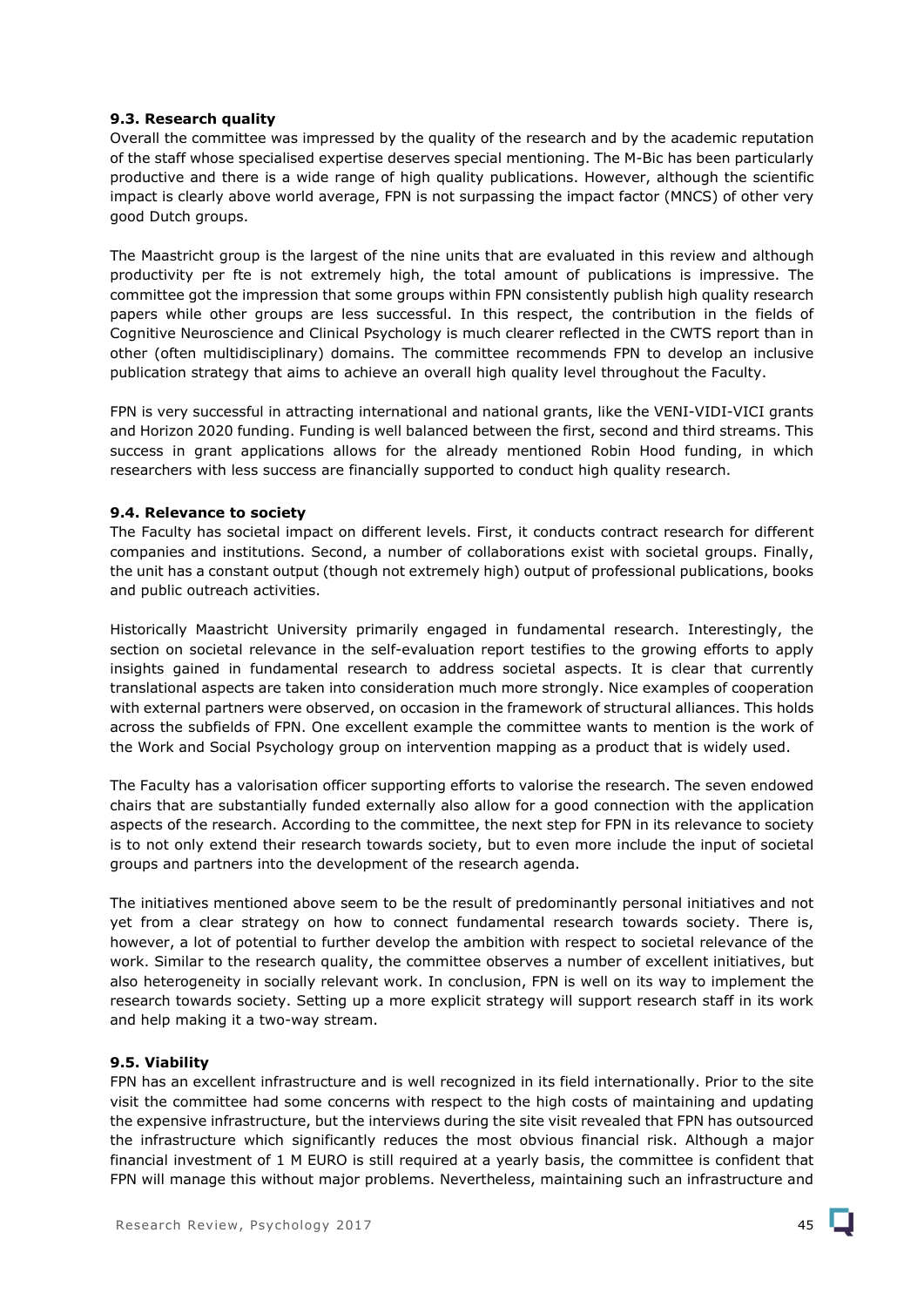necessary supporting staff will continue to be a challenge. By all accounts, FPN should be considered to be given a (partial) beta-status, since their research work and education are very closely connected to the life sciences.

Overall the committee considers the viability to be excellent. This conclusion is based on the high quality and well composed research staff, the excellent track record of grant acquisition and overall very good quality of the research. In addition, FPN has access to top of the bill research facilities and this positively influences success in grant applications. FPN is one of few centres world-wide that is able to do this work.

The combination of Psychology and imaging research is clearly seen as a combination that contributes to the viability of FPN in the future. The committee is convinced that FPN will manage to do high quality, interesting research that is relevant to Psychology. In cognitive neuroscience, experimental and psychological expertise is essential to perform high quality research. The research that is being done is expensive, but the ERC grants help cover the costs.

## 9.6. PhD training

At Maastricht University, PhD candidates take their training at the national and international research schools, such as EPOS (Experimental Psychology), EPP (Experimental Clinical Psychology), EURON (Translational Neuroscience), THoLP (Forensic Psychology) and the local graduate school's initiative M-BIC (Cognitive Neuroscience). The local Graduate School (FPN) has a restricted aim. It does not have a course programme of its own, but is coordinating EPP, EURON and THoLP. It also took the initiative for M-BIC, and it is actively encouraging and informing its PhD candidates about course and training options. It also stimulates them to attend international conferences, labs and courses (for which a €1000 per year budget is available for each candidate). In addition, the Graduate School organises events to foster cohesion and information exchange and monitors progress and supervision.

The committee had a positive impression of the PhD research climate at Maastricht: there was a strong sense of community among PhD's and the international composition of the PhD population was appreciated. All candidates present their work on a regular basis in their Department or at the annual Research Day for both junior and senior staff, which is organised by the Graduate School. The candidates that the committee interviewed were happy with their supervisory arrangements; they have at least two supervisors whom they meet regularly. Supervisors report about the progress of their PhD candidates after the annual evaluation meetings. The Graduate School actively monitors the progress evaluations in order to identify and prevent potential obstacles in the PhD trajectories.

## 9.7. Research integrity policy

The Faculty of Psychology and Neuroscience adheres to Maastricht University's policy regarding scientific integrity. A Committee on Scientific Integrity and a counsellor are present at University level and the Faculty has its own Ethics Review Committee. Since 2015, FPN is developing a facultywide policy on data management. Currently the Institute is in the phase of introducing rules and regulations and installing an adequate research infrastructure. The committee understood that awareness about integrity issues is growing and research practices are changing, although slowly. The committee concluded that FPN is not on the forefront in these developments. In addition, it had the impression that some researchers considered pre-registration and data storage a burden. The committee therefore encourages FPN to actively continue its efforts in raising awareness for these issues and promoting the new rules, regulations and practices with regard to research integrity.

## 9.8. Diversity

The Faculty of Psychology and Neuroscience at Maastricht University is an international faculty, particularly at PhD, post-doc and assistant professor level; nearly 50% of its researchers are not Dutch and 13% have a non-European background. In terms of age, the research staff also presents a good balance. The gender composition of staff presents an underrepresentation of women at associate and full professor level, which the Faculty expects will change over the course of time,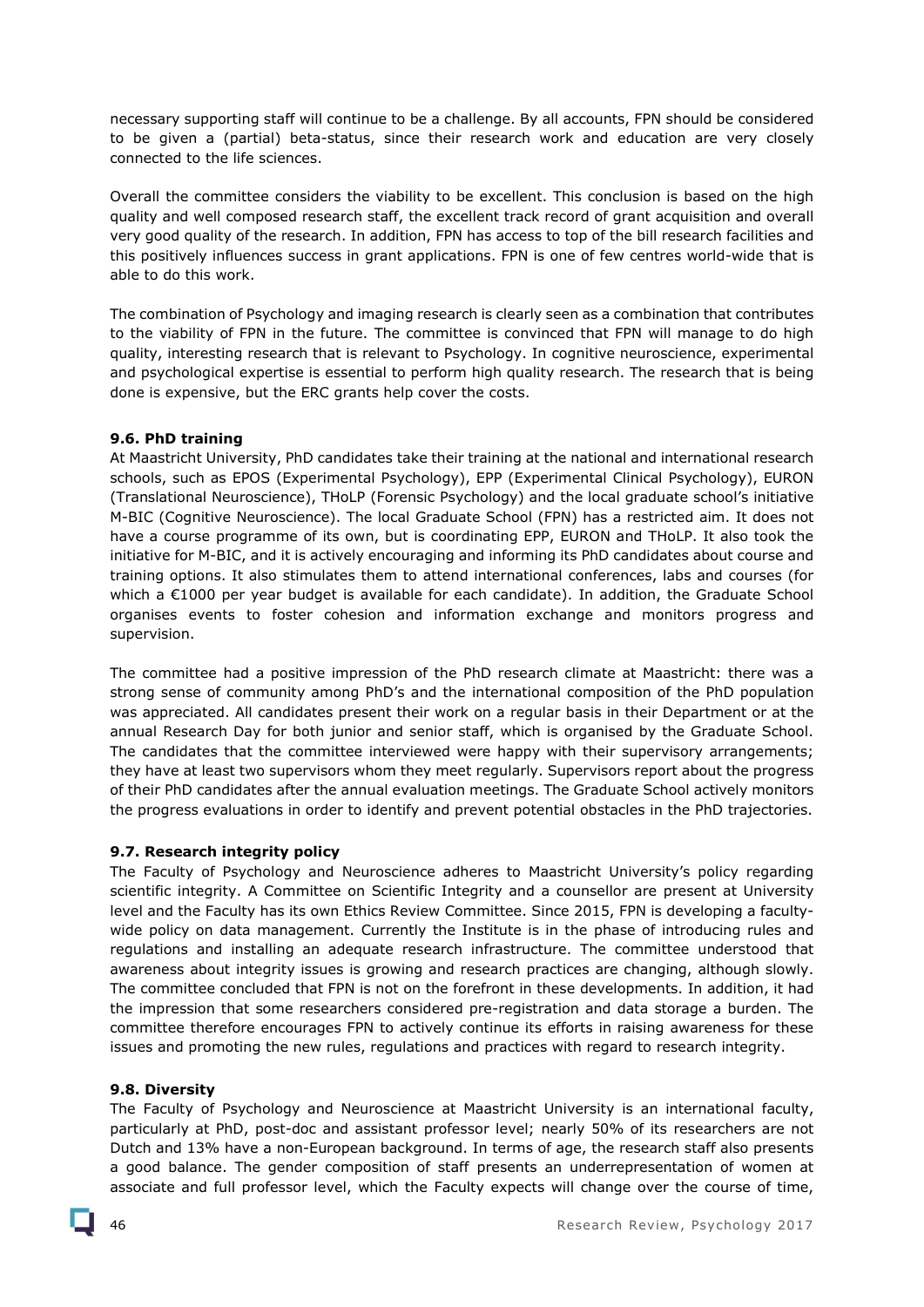because the number of female post-docs, PhD's and master students in Psychology is large. The committee realizes that it will take time before these young female psychologists will become full professors. Still, it stimulates the Department to implement policy measures to improve the gender balance among professors.

## 9.9. Conclusion and recommendations

The Faculty of Psychology and Neurosciences (FPN) at Maastricht University conducts high quality research with a very good scientific impact. The research has societal impact in different ways, for instance by conducting contract research for different companies and institutions, by collaborating with societal groups and by producing professional publications. The committee concludes, however, that the strategy on connecting researchers with society and the involvement of societal groups and partners in the design of the research should be developed further. FPN has been very successful in applying for international and national grants, which resulted in a very good balance between first, second and third stream funding. This, together with the very good quality of the research and the sensible composition of the research staff, makes for an excellent viability.

## 9.10. Overview of the quantitative assessment of the research unit

After having assessed the research quality, relevance to society and viability, and comparing that to the developments and standards in the field of Psychology, the committee comes to the following quantitative assessments:

Research quality: very good Relevance to society: very good Viability: excellent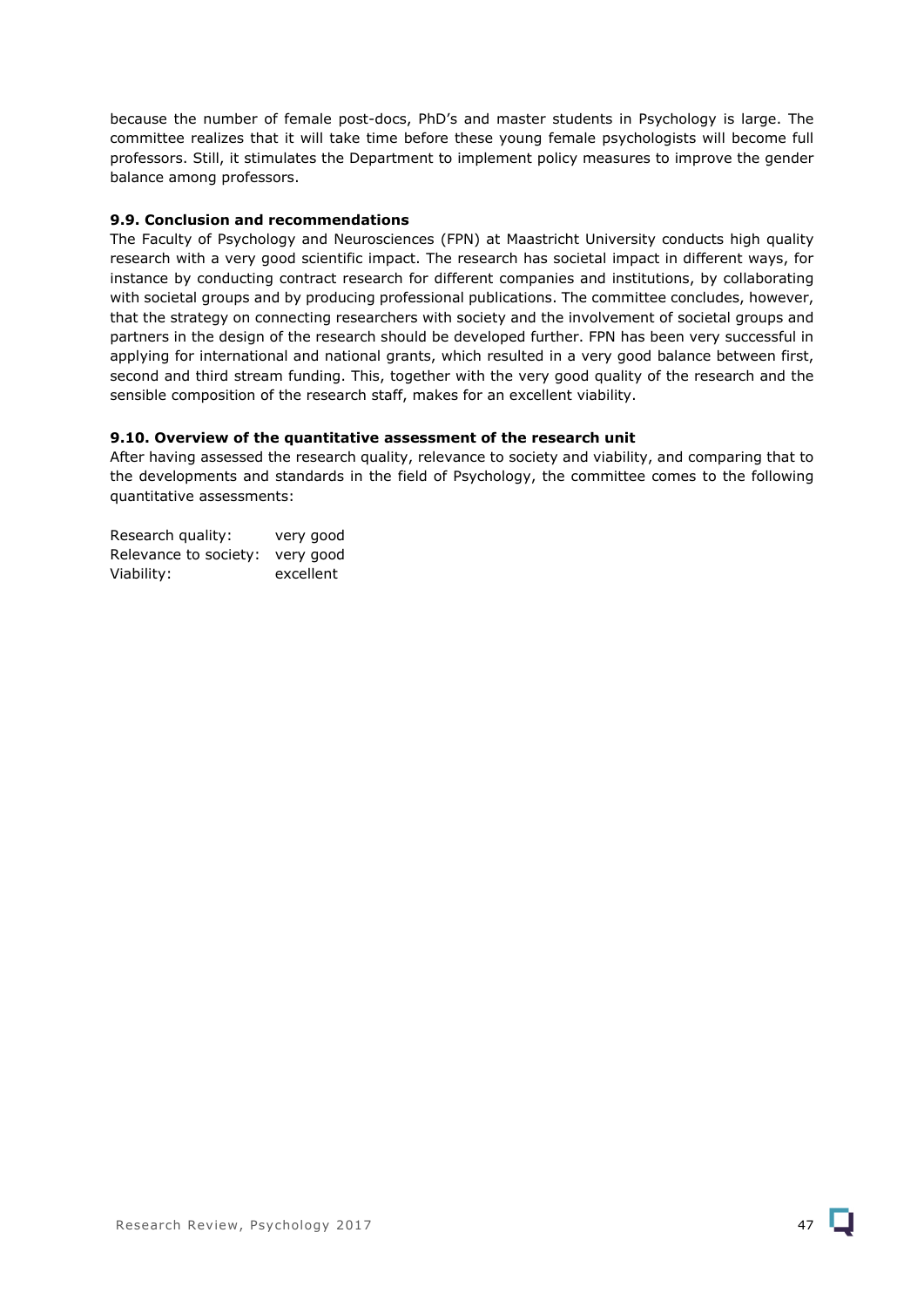# 10. RESEARCH REVIEW OF THE TILBURG SCHOOL OF SOCIAL AND BEHAVIORAL SCIENCES OF TILBURG UNIVERSITY

# 10.1. Introduction

The research programmes in Psychology and methodology and statistics of the Tilburg School of Social and Behavioral Sciences (TSB) focus on a systematic understanding of human behaviour and social processes. The aim is to contribute to products and services that are of value to society. Within TSB there are five research programmes that are subject to this research review:

- Cognitive Neuroscience
- Development of Individual differences: Bio-Psycho-Social perspectives
- Somatic and Psychological Disorders
- Social Decision Making
- Latent Variable Analysis

# 10.2. The strategy and targets of the research unit

According to the self-evaluation report the present era calls for concerted research efforts in broad, societally relevant themes, increasing possibilities for problem solution and letting society profit from this. It was therefore decided to bundle the nine smaller research programmes into the thematic Herbert Simon Institute for Health, Well-being and Adaptiveness Studies. Much Psychology research makes use of intensive data types in addition to data obtained through traditional experiments. The increase in availability and use of intensive data necessitates use and further development of data analysis. Therefore the Tilburg Experience Sampling Centre (TESC) was recently founded for this purpose.

According to the committee the management of TSB has been very responsive to the issues raised in the previous assessment report and successfully bundled the nine research programmes in the newly established Herbert Simon Institute. This focus capitalizes on the School's unique strengths, is accompanied by sizeable and timely investment in innovative methodology (i.e. the TESC and Big Data) and strongly supported by both the management and the leaders of the research programmes in Psychology. These factors provide a strong integrative force that is expected to further strengthen collaboration within TSB as well as to increase the School's visibility and its chances for obtaining competitive grants.

The establishment of TESC seems a wise investment and may constitute a unique selling point for Tilburg in the future. With fast progression of technology and digitization of society, there is a clear international trend towards acknowledging the value of investigating Big Data in order to reach a deeper understandings of human motives, behaviour, and relationships with each other and the environment.

Although the developments have only recently been implemented, the committee posits that the strategy to bundle all research in one thematic Institute and focus on Big Data is convincing and well thought through. The programme leaders impressed the committee with their ideas on how to embark on this endeavour. The global theme is supported broadly and fits with the research that is being done in Tilburg. The newly established research master programme on individual differences and assessment fills an important gap in the Netherlands, readily lends itself to integration with the focus on Health and Well-being and will further contribute to the attractiveness of psychological research in Tilburg.

The topic and focus Tilburg has chosen, health and well-being, will – by itself – provide many opportunities for more collaborations. The same holds for sampling and data analysis. To achieve these goals TSB and TESC will have to increase collaborations within the University and outside.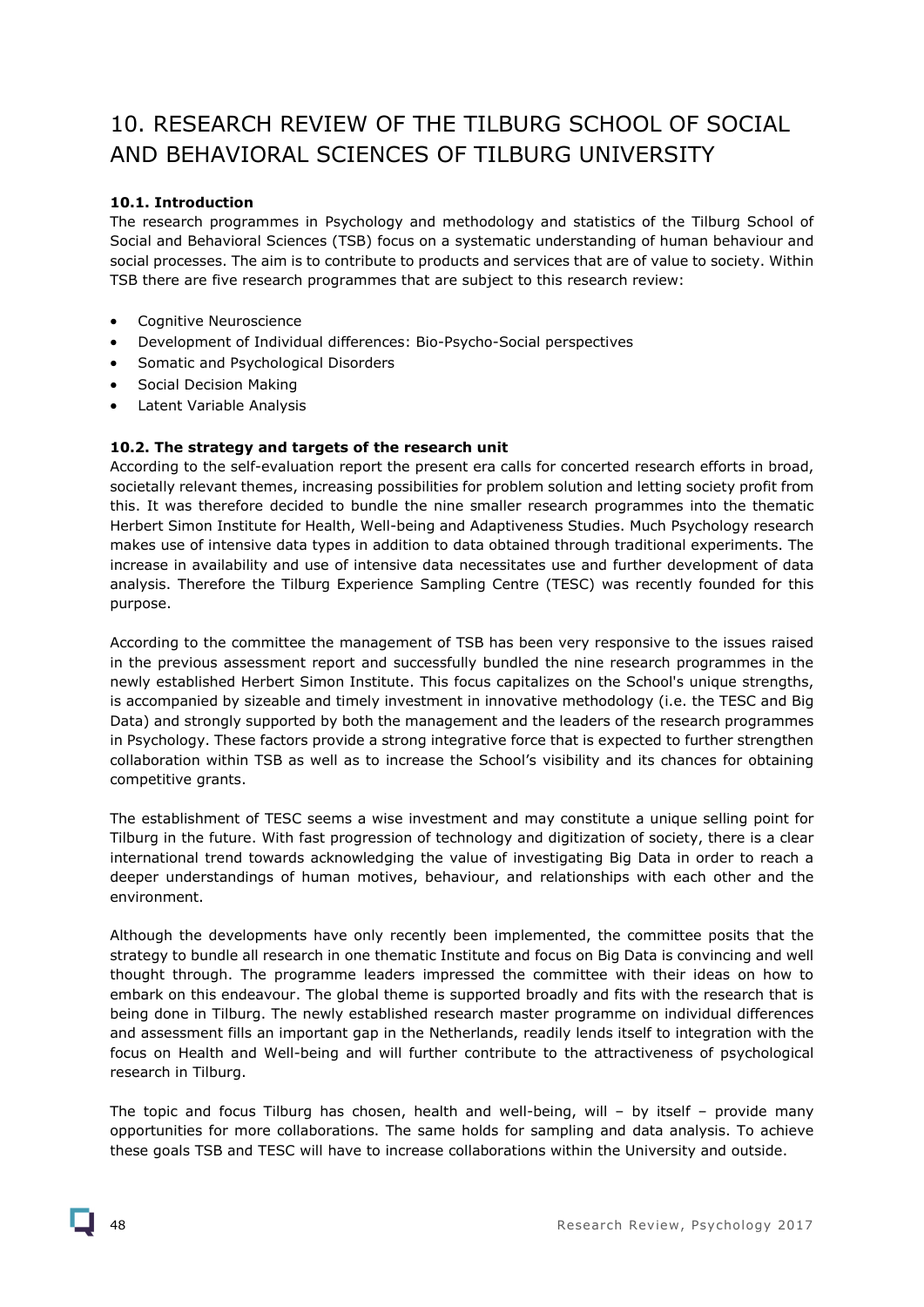The management of TSB is commended for their MERIT system, the annual assessment on management, education, research, impact and team spirit (citizenship). Along with other initiatives, this is a good example of the successful dealing with the difficult situation resulting from the prominent case of scientific fraud in 2009.

## 10.3. Research quality

Overall both the quantity and the average scientific impact of psychological research conducted at Tilburg is comparable to the very good general level of Dutch Psychology. The committee noted that a culture of quality is clearly being developed, which should become visible in better metrics over the upcoming review period. Quality in terms of citations is good to very good according to international standards, but with room for improvement.

Financially TSB has had difficulties in the early years of the review period, among others caused by a reduced number of students. The School managed to cope and now has stable and growing enrolment and direct funding. Grant applications are in general very good at national level and TSB also managed to acquire ERC grants. Several younger members of TSB are already highly recognized internationally and very successful in obtaining highly competitive research grants – a development that may be fostered by the policy to allot more research time for researchers who are successful in grant applications. Despite many international collaborations, TSB has not (yet) managed to be part of big consortia or gravitation networks and accompanying funding.

The committee was impressed by the central role of the Latent Variable Analysis research programme. Although TSB went through a major restructuring, it still lists fragmentation as a weakness in the SWOT analysis. The committee would rather view it as a threat. It can and should be dealt with. The committee considers that the Latent Variable Analysis research programme, which is doing excellent research, might play a central role in this respect. The committee appreciates the leading role of the Latent Variable Analysis research programme in response to the Stapel affair. By investigating latent variables and research methodology more generally, this programme has successfully turned a challenge into an opportunity.

Research facilities are state of the art with the notable exception of access to an fMRI facility, which is now common in most leading Psychology Institutes. The committee clearly does not want to suggest that Tilburg should embark on investing in fMRI equipment. TESC represents a timely and highly promising asset for research, but will require continuous investments both in terms of financing basic methods development and in research efforts in order to attain a leading position internationally. Big Data and experience sampling methods are currently increasingly popular themes in Psychology. The focus on individual differences in health and disease (as, for instance, apparent in the key publications) represents a particular strength that will also benefit from the opportunities provided by TESC.

Both in the self-evaluation report and in the interviews during the site visit the shifting balance from quantity to quality was explicitly mentioned. This is reflected in the MERIT yearly assessment of all research staff. The tenure track positions help TSB to attract talent and hold on to successful assistant professors by promoting them to associate professor. The research master programmes seem viable and will definitely help to attract talented (international) PhD candidates. Concluding, after a difficult start of this review period, TSB has restructured and reorganized, the first results of which were already visible in the later years of the review period.

# 10.4. Relevance to society

Several collaborations with hospitals and medical research Institutes focus on socially relevant research on health issues, along with work from the Department of Methodology and Statistics which is societally relevant in helping to improve scientific practise and to reduce research waste. A further focus lies in forensic mental health. Products include several well-known statistical tools, key diagnostic instruments in forensics and the establishment of a health outcome registry, which can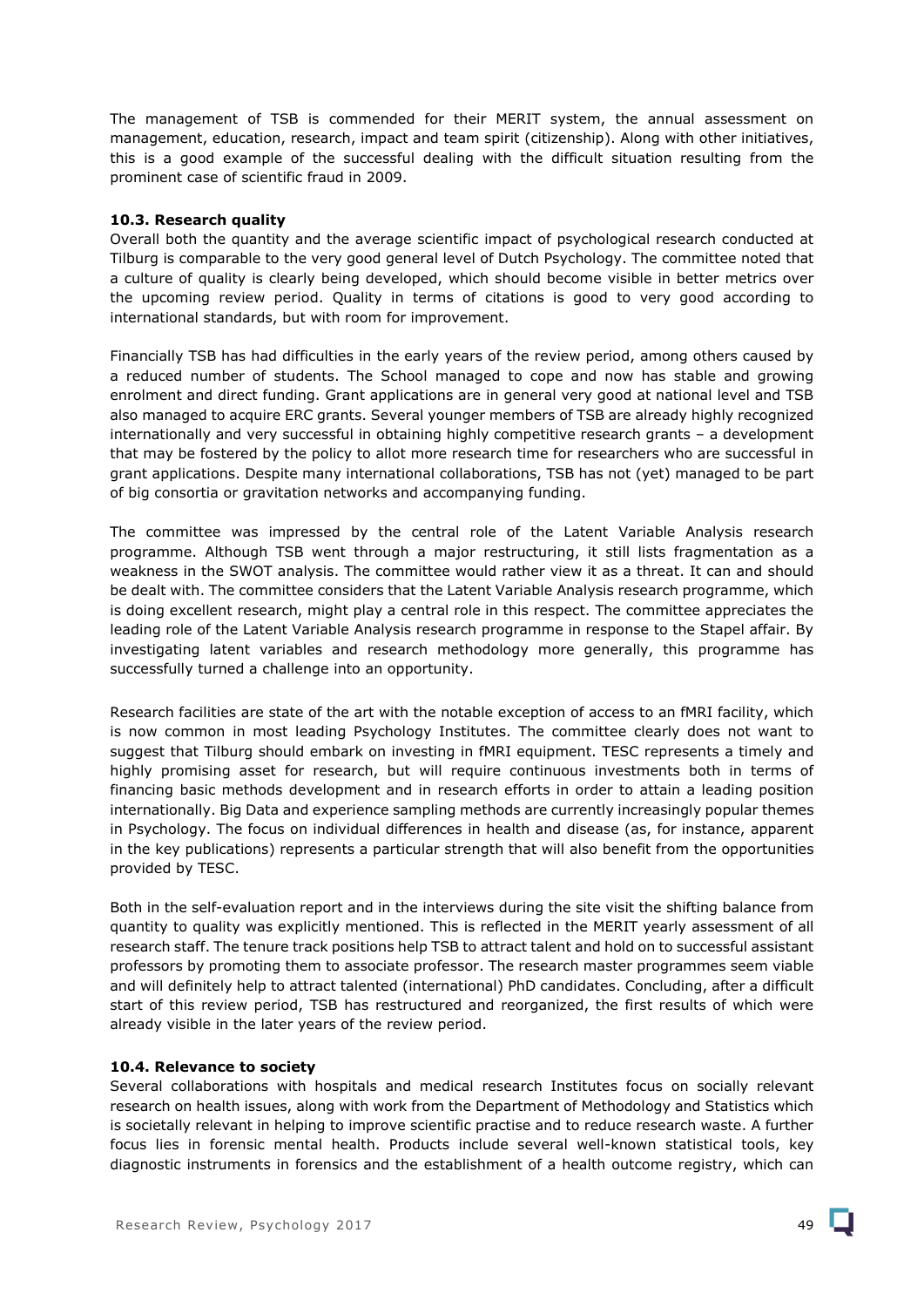be instrumental in providing opportunities for more socially relevant research with strong ties to the new Focus of the Herbert Simon Institute.

From the interviews during the site visit it became clear that TSB is struggling with the policy on societal relevance at the University level. Although many connections and structures are in place, and nice examples of societal relevant output were provided, TSB primarily wants to aim for fundamental research. There are many contacts with hospitals and other organisations, with a strong focus on collecting data for research questions or applying knowledge to help solve the problems these organisations are dealing with. Furthermore, TSB has contacts and relationships with external bodies and also has endowed professorships. However, the impression is that many of these are aimed at producing data and research for the benefit of the University rather than the other way around. Combined with the ambition towards a stronger emphasis on fundamental research, this leaves TSB without a clear focus or strategy with regard to the societal relevance of their work. The committee considers that indeed fundamental research is important, but a balance with application driven research should be aimed for. At the level of the School the ambitions are still limited. However, in individual cases there were excellent exceptions to this, for example from the methodology group.

The committee observes a lot of potential. There are many contacts, connections and structures in place, quite a lot of contract research is being done for societal organisations and they collaborate with societal partners. This indicates that with respect to valorisation TSB is very successful. However, other aspects on societal relevance could be improved. The committee recommends TSB to come up with a strategy aiming at a clear balance between fundamental, curiosity driven research and application driven research.

## 10.5. Viability

After a difficult period in 2010 TSB showed a determined and unequivocal reaction to the replication crisis within Psychology. The committee observed excellent strategic planning involving a clear focus on Health and Well-Being as well as timely and substantial investments in emerging methods trends (TESC). In addition, a new and attractive research master programme, the rebound in student numbers in recent years in addition to a well-functioning tenure track programme combined with successful an promising junior faculty and a solid financial situation of the University contribute to the very good viability of TSB.

The future has to show how the strategic decisions will pay off. The proof of the pudding is always in the eating. Many plans and initiatives have only very recently started and TSB will have to work hard to realise its potential. A number of issues should be dealt with, for example the fragmentation that was mentioned in the SWOT analysis. Also, teaching pressure is high and the reorganisation in educational programmes adds up to the hours invested in small group teaching. Nevertheless, the committee is convinced that TSB has a very bright future.

## 10.6. PhD training

PhD candidates in Psychology at Tilburg University can take a part of their PhD training at the local graduate school, the Tilburg School of Social and Behavioral Sciences (TSB). It was clear to the committee that the context of the TSB fostered a good sense of community among the PhD candidates. The candidates that the committee interviewed were satisfied with the generic skills courses they took at TSB, which focused on academic writing, presentation skills, project management and methods and statistics. Some said that they would have liked to have a course in basic didactic skills. The committee was pleased to hear that recently the University Teaching Qualification modules have been opened for all new internal candidates. The committee noticed that there was a lack of clarity among the PhD candidates with regard to the requirements for their dissertation. Also, the students did not appear to be sufficiently challenged to think about the societal relevance of their work. The committee suggests that TSB addresses these topics in a new introductory course or in another manner.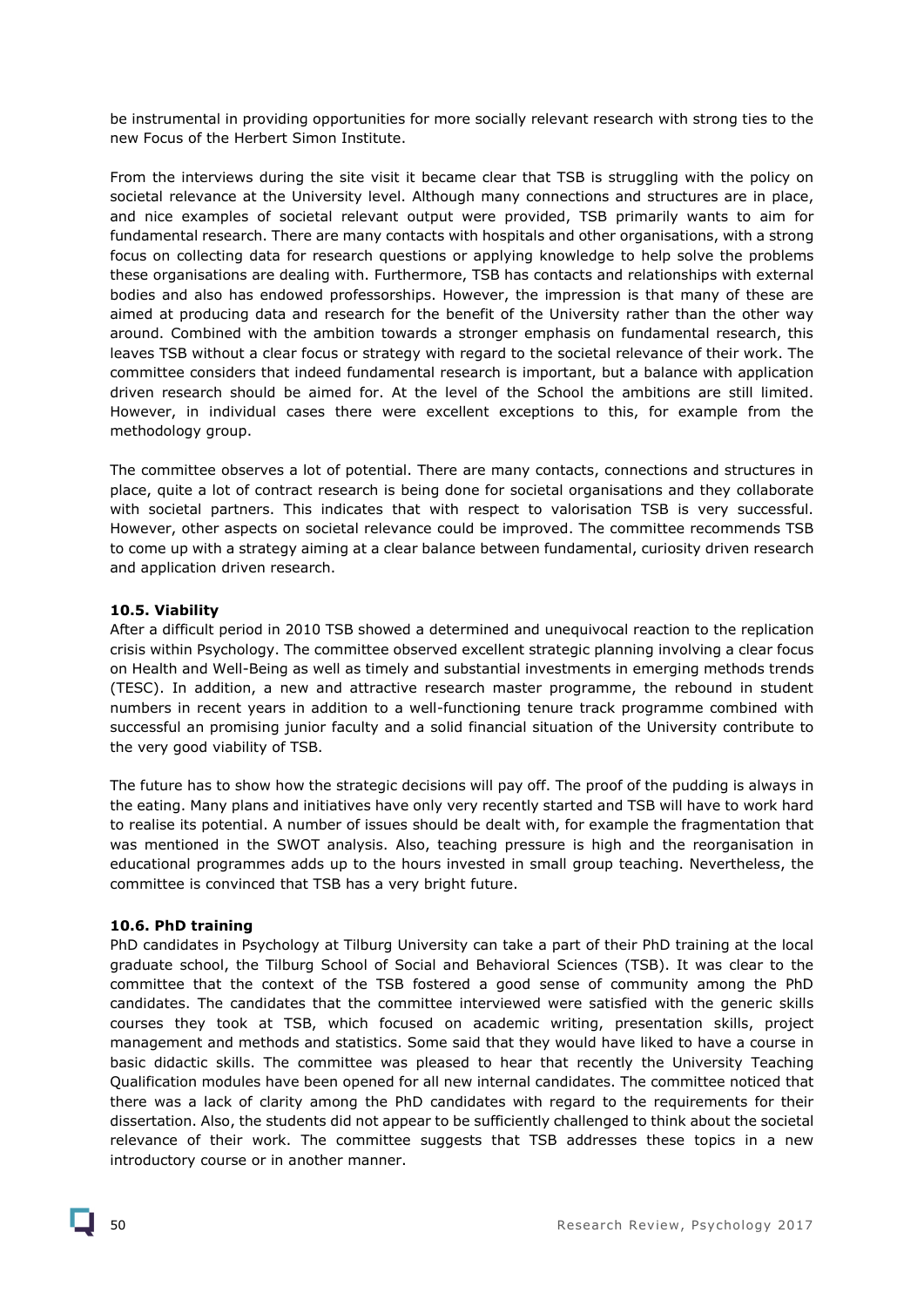The extent to which candidates participated in the PhD training programmes at the national research schools varied. Some follow an education programme at one of the national research schools, such as IOPS, KLI or the Dutch Society of Developmental Psychology VNOP, while others do not participate in a national school. The committee understood that sometimes a candidate could not become a member of a national research school because their supervisors were not associated. The committee thinks that all PhD's should have the same opportunities and it recommends that TSB and Tilburg University reconsider this issue.

At the beginning of their trajectory all candidates and their supervisors (2 or 3) describe their plans for their PhD training and supervision in their Training and Supervision plan, which has to be approved by the director of TSB. After 9 months the candidates undergo an official evaluation. When this is positive, they receive a contract for three more years. After the 9 month go/no-go decision, the candidates are invited for annual progress interviews with TSB's PhD coordinator, whom they can also meet confidentially. The coordinator uses these interviews to monitor the progress of all candidates.

## 10.7. Research integrity policy

TSB has a Science Committee, an Ethics Review Board and a confidential advisor for cases of suspected violations of scientific integrity. The Faculty adheres to a Guideline on Handling Data and Methods Reporting and the University's Scientific Integrity Regulations that follow national and European codes of conduct for research integrity. The committee concluded that the policy and protocols are very well embedded in the research culture of the Department. All students, from bachelor to PhD, receive compulsory training in ethics and scientific integrity and the Science Committee audits data handling and management every year by sampling two publications from each Department. TSB's researchers are forerunners internationally, investigating and promoting responsible research practices in tutorial papers and seminars. In the aftermath of the Stapel affair the committee highly appreciates these initiatives and it applauds the Department's efforts to improve scientific integrity.

## 10.8. Diversity

The ambition of Tilburg University is to see the diversity of society in terms of gender and cultural background reflected in its staff and student population. In order to achieve this, TSB and the Department of Psychology have taken several measures, such as organising a workshop to think about gender and diversity in selection and promotion decisions, inventorying why women leave academia more often than men and developing criteria for promotions and tenure decisions. In addition, the Faculty created two extra associate professor positions for excellent female scientists. The committee concludes that the issue of gender balance is on the agenda of the School and that sensible measures are taken to improve it. The committee feels, however, that the targets that are set, 25% female full professors and 40% female associate professors, should be more ambitious.

The Department took several measures to attract and accommodate international staff and students, such as using English in communication and ensuring that education programmes are developed for an international student population. The committee is positive about these measures, but agrees that further improvement of the ethnic and cultural diversity of students and staff requires a more explicit long-term policy.

# 10.9. Conclusion and recommendations

The Tilburg School of Social and Behavioral Sciences was successfully restructured and reorganized in this review period. The research quality and scientific impact is very good compared to international standards and the committee thinks that TESC is a highly promising asset for research. Continuous investments and strong policy are needed, however, to prevent fragmentation of the research groups and to obtain a leading position internationally. The societal relevance of TSB's research is very good; there are many collaborations with societal partners and contract research is conducted for social organizations, but examples of application driven research are still limited. On the basis of TSB's sensible strategic planning, solid financial situation, well-functioning tenure track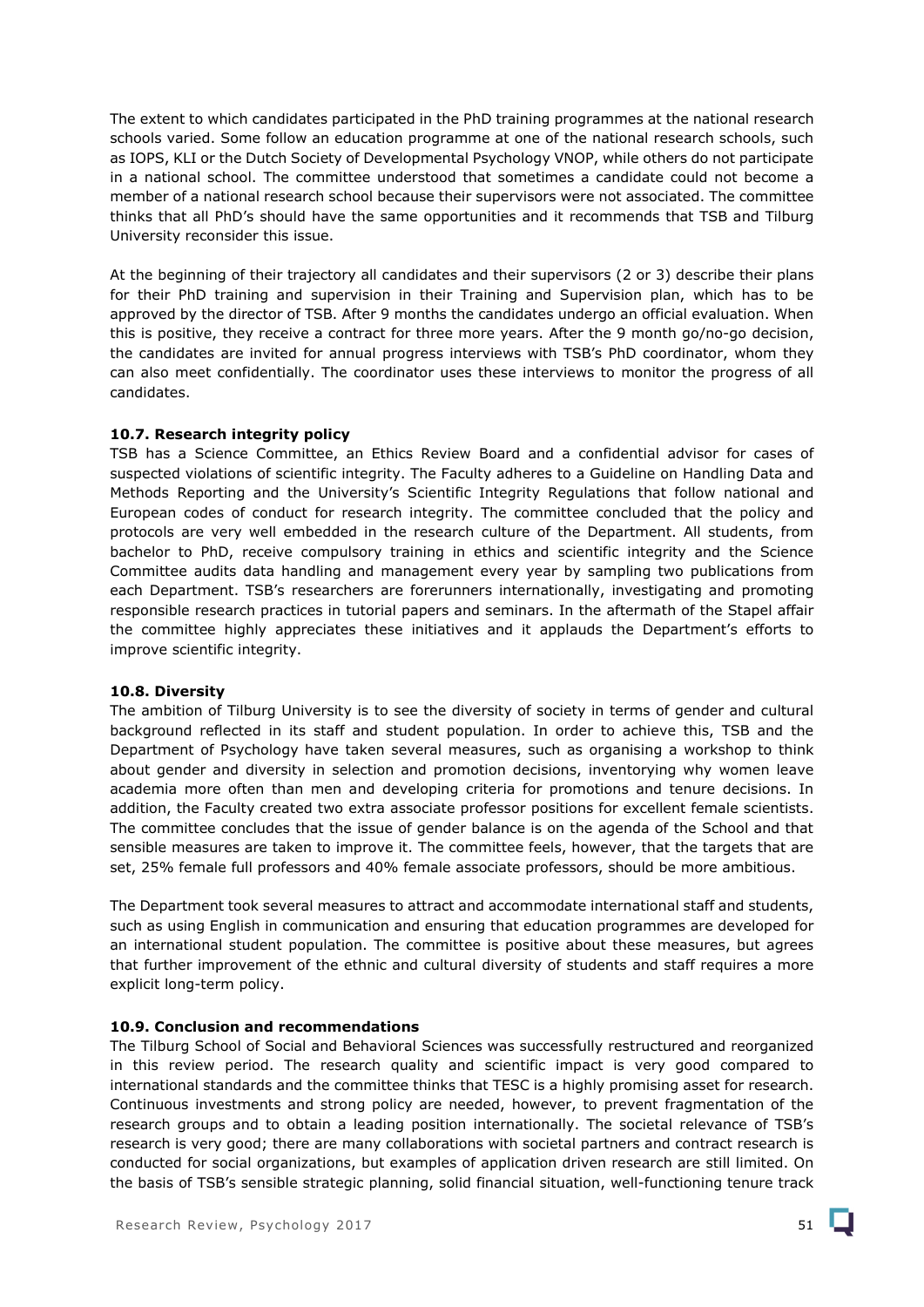programme and successful and promising junior faculty, the committee concludes that the unit's viability is very good.

# 10.10. Overview of the quantitative assessment of the research unit

After having assessed the research quality, relevance to society and viability, and comparing that to the developments and standards in the field of Psychology, the committee comes to the following quantitative assessments:

Research quality: very good Relevance to society: very good Viability: very good

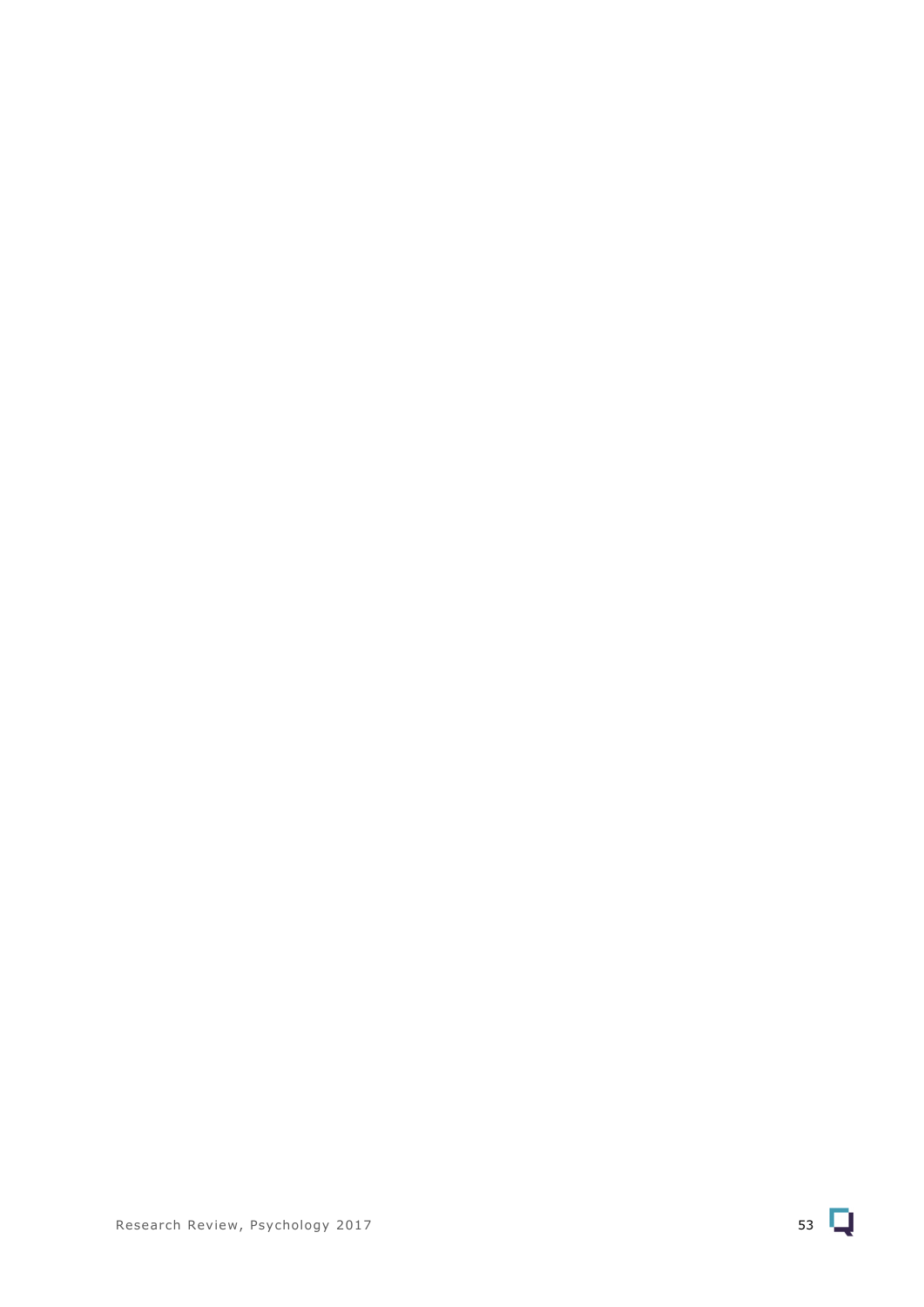# 11. RESEARCH REVIEW OF THE PSYCHOLOGY DEPARTMENTS OF UTRECHT UNIVERSITY

# 11.1. Introduction

The research programme Navigating in a Complex World: Perception, Identity and Self-Regulation covers the research of four sections at the Department of Psychology of the Faculty of Social and Behavioural Sciences at Utrecht University (UU). The programme of Methods & Statistics (M&S) is also part of this research review. The mission of the research programme comprises the growth of knowledge and scientific expertise regarding important issues in Psychology. The four sections in the Department of Psychology are:

- Social, Health and Organizational Psychology
- Experimental Psychology;
- Developmental Psychology;
- Clinical Psychology.

# 11.2. The strategy and targets of the research unit

The main theme of the research programme *Navigating in a Complex World: Perception, Identity and Self-Regulation* is to contribute to the understanding of when, why and how individuals are able and willing to engage with an increasingly complex world. More specifically, Utrecht University aims to explain behaviour regulation processes that underlie participation in society as competent individuals by employing advanced methods and statistics. One aspect that is continuously stressed in the self-evaluation report is the guiding principle 'away from monodisciplinary and towards collaborative and multidisciplinary research'. The involvement of Psychology in the Faculty's research focus areas and in University's priority clusters is perfectly in line with this approach.

From the interviews during the site visit it became clear that the focus areas at University level are important in the research programme. This importance was mentioned specifically with respect to multidisciplinary ambitions. The committee commends the research programme for setting as one of the specific targets for the next period to strike a balance between disciplinary and multidisciplinary research.

One of the targets that were set for the past six years, was an adjusted balance between curiosity driven research and the scientific agenda's set by external circles that emphasise societally relevant research themes. From the interviews it became clear that the research programme *Navigation in a Complex World* is being used to make the high quality fundamental research relevant towards societal issues. This is a general trend at Utrecht University and the Psychology Department seems successful in its approach to bridging the gap between fundamental, curiosity driven research and application driven research. Psychology is heavily involved in three of the four University wide themes: Institutions for Open Societies, Dynamics of Youth and Pathways to Sustainability.

The organisational structure is based on educational needs, while in research the thematic approach is leading. With respect to the content of the research, the position and role of the four section leaders - together with the Department head – is crucial. The committee understands the choices that were made. It observed shared ambitions at many levels and considers that the structure is functioning well. Currently the section heads present themselves as a balanced group, with a very good and mutual understanding and a dean who takes responsibility. The committee notices that in the future, changes in this balance might require the appointment of a research director.

The consistency in the answers that were given in different interviews, the collaborative and interactive attitude of the section leaders and the clear and joint focus on multidisciplinary research convinced the committee that the direction that was chosen will be successful. As was mentioned in one of the interviews, the multidisciplinary approach has not yet materialized completely, but the Department is well on its way. Collaborative projects across and beyond sections are clearly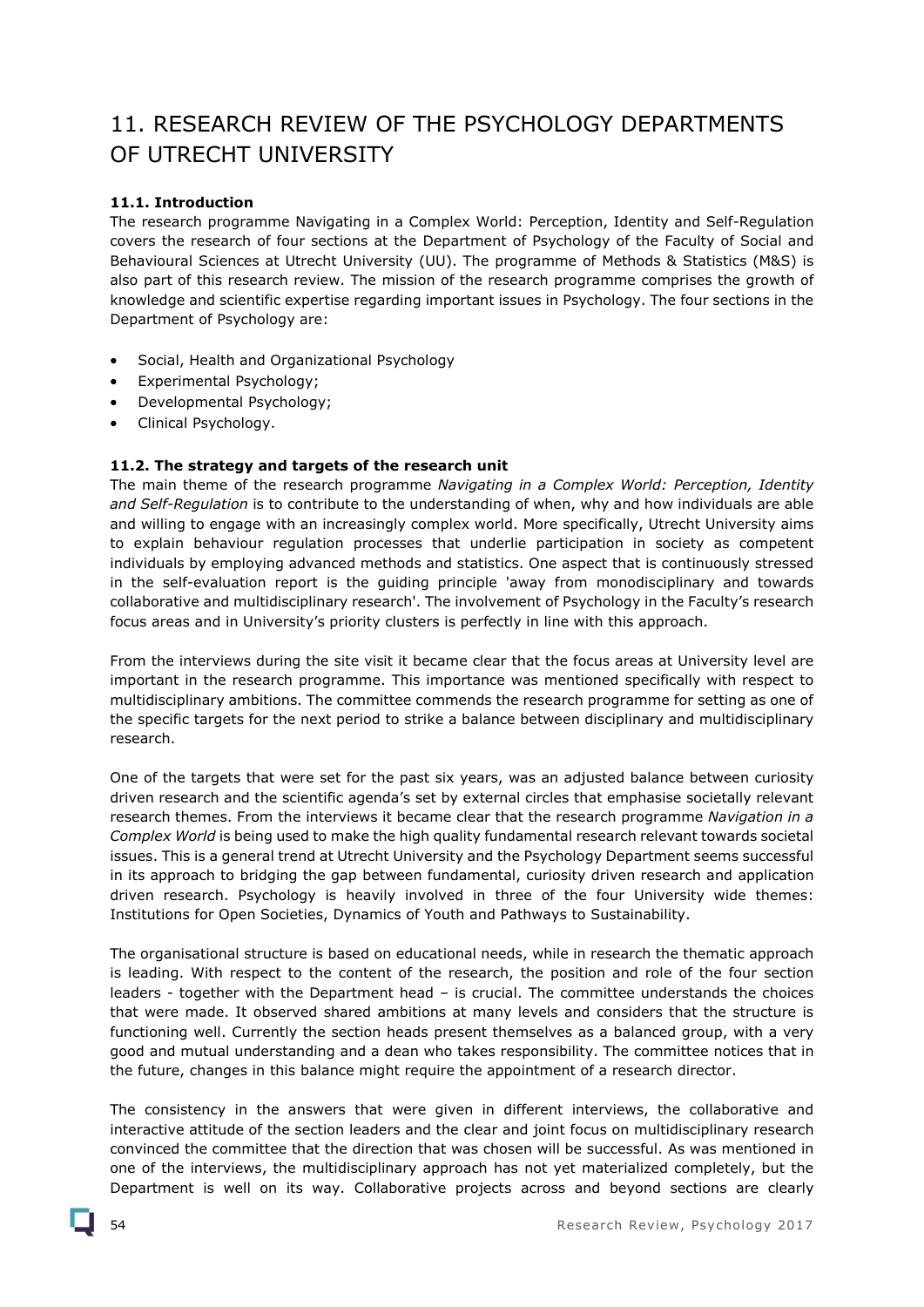promoted and increasingly successful. The committee considers that continuation of the current strategy and policy will lead to more success.

## 11.3. Research quality

The scientific output of the four sections of the Psychology Department as well as the M&S Department is very good. The publications are of high quality across many disciplines of psychological research. This impression is corroborated by the bibliometric indicators from the CWTS analysis. There is evidence of peers making use of research products, for example software made available for perception research and statistical analyses.

There is an active and fruitful collaboration between the two Departments (M&S and Psychology). The contribution of the researchers in the programme of Methods & Statistics to research on psychological methods and behavioural statistics is outstanding.

The research is oriented to multidisciplinary work and away from the traditional disciplinary boundaries of Psychology. The committee supports this orientation, but it points out that it creates challenges for publications and demands new strategies with respect to the choice of journals.

During the site visit the committee learned that the Department of Psychology had explicitly changed its publication strategy from quantity towards quality of publications. This trend, with a focus on the quality of publications, is observed across all universities, but it is most explicitly present in Utrecht and shared at all levels (including PhD candidates). The committee strongly supports this strategy and would like to compliment the Department for it. The number of peer reviewed publications decreased by 20%, it is anticipated that by increased publishing in high impact journals, impact factors will increase as a result.

The academic reputation of the research staff is also considered to be very good, with some of them outstanding. Many researchers have been editors of key journals in Psychology. Departmental staff has received numerous awards, distinguished professorships at several universities, invitations to hold keynote lectures at prestigious international scientific conferences and international top universities.

The balance between the funding streams is healthy with overall 49% direct funding and 32% from research grants. Members of the Departments were successful in acquiring a large number of grants, including NWO research grants, Marie Curie, Horizon 2020 and other grants. However, no ERC grants (or similar) have been acquired, which is remarkable for departments of this quality and size, and with so many talented researchers on board. Based on the strategy, attitude and high quality work, acquiring such a grant will most likely be a matter of time.

## 11.4. Relevance to society

From the self-evaluation report as well as from the interviews the shift in strategy with respect to societal relevance over the past period became clear from the results. The overall strategy has shifted from communication to actual collaboration with stakeholders. The committee learned that although academic excellence is still considered to be essential, societal aspects and application are combined with fundamental research at Departmental, Faculty and University level. This shift is clearly visible in many collaborations, and in the increasing number of stakeholders and grants on collaborative projects. There is high activity of staff in the dissemination of research findings in publications, media and lectures. Furthermore, core societal partners and stakeholders have been identified, particularly in the fields of public administration, work, youth, and prevention and care.

The Department plays a central role in three of the four strategic themes of the University, Institutions for Open Societies, Dynamics of Youth, and Pathways to Sustainability. This strong participation shows that the strategic shift has been implemented and that within Utrecht University the role and position of Psychology is pivotal.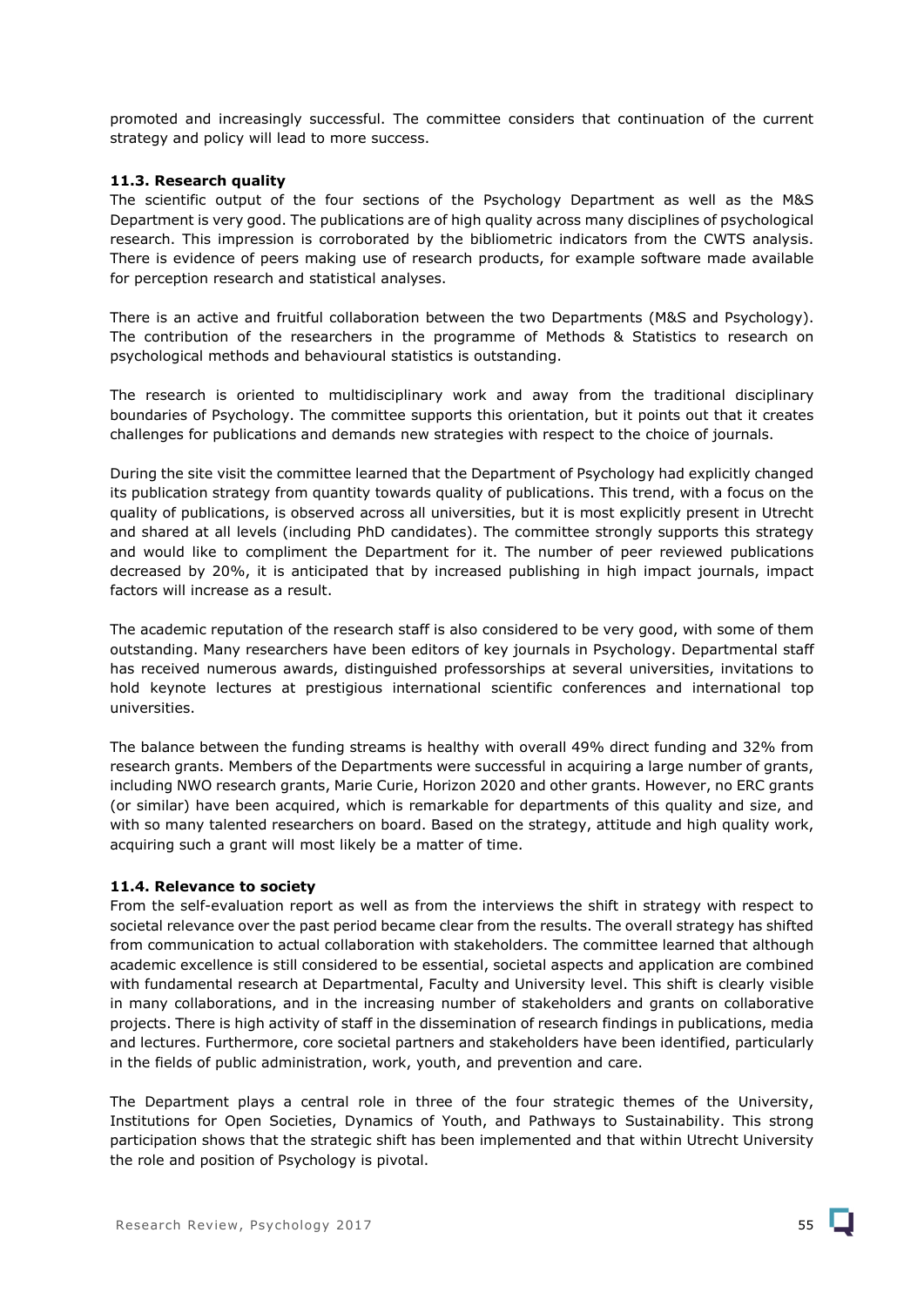The Faculty considers itself to be still shifting in the process towards societal relevance. The policy and strategy are there, results should follow. The committee observes the shift from mere dissemination to actual collaboration with stakeholders in policy and practice. The next step is to also include societal partners and stakeholders in formulating research questions.

In concluding, the committee is positive with respect to the strategy that was introduced to not engage in fundamental science first and only then interact with society, but instead to involve external partners in the formulation of the research questions and design. It expects that this will further increase the societal relevance of the research in the near future.

# 11.5. Viability

During this period of review the research programme has formulated a clear and convincing strategy towards multidisciplinary and societally relevant research and has progressed well in it. The strategy, including required changes were implemented at different levels of the organisation, including the structure of the organisation, publication strategy and ambitions with respect to European (ERC) grants.

Achieving a respected position in multidisciplinary research via funding and via publication outlets requires major pioneering effort and investments. There is a strong drive towards this goal at the Department, but also at University level and with many professional partners. The collaboration between the Department of Psychology and the Department of Methods & Statistics is a strong asset in this respect.

The balance in direct and other funding sources is excellent, the committee considers that major international grants will be acquired in the upcoming period. The Department invested in excellent tenured, young staff. Concluding, the committee met with a dynamic group of programme leaders, a supportive and well informed management and ambitious, enthusiastic PhD candidates. All have trust and confidence in the future, clear goals are set and funding is secured. The committee observes excellent potential of this research programme.

# 11.6. PhD training

At Utrecht University, the training of PhD candidates in Psychology is organised by the Graduate School of Social and Behavioral Sciences. PhD candidates take a mandatory course programme in one of the 6 programmes offered. The programmes are composed of courses in the national research schools or interuniversity centres on the one hand, and high level content modules at the local Graduate School on the other. In addition, the candidates can follow courses in methods and statistics and general skills courses such as academic writing and presenting, research planning and time management and didactic skills at the Graduate School. The committee had the impression that the training programme is well organised and of high quality. This was confirmed by the candidates during the site visit. A minor disadvantage of the system in which the advanced courses are organised by subdisciplines of Psychology is that there are no formal settings in which PhD candidates of different sections can exchange ideas and experiences, which could foster cross-fertilization. This could be addressed by continuing the research meetings for all PhD candidates, as the Graduate School has initiated, but also by providing a mandatory introduction course for all candidates in their first year or by making one of the generic skills courses obligatory.

The supervisory structure, mentoring system, progress monitoring in staff meetings and PhD evaluations that the candidates organise themselves, assure a well organised and solid monitoring system. In the interview, candidates confirmed that this system worked well and expressed their satisfaction with their supervision arrangements. The committee noticed that the spirit of collaboration with the outside world is already present at PhD level, which indicates the Faculty's philosophy and mission to bridge the gap between fundamental, curiosity driven research and application driven research has been successful.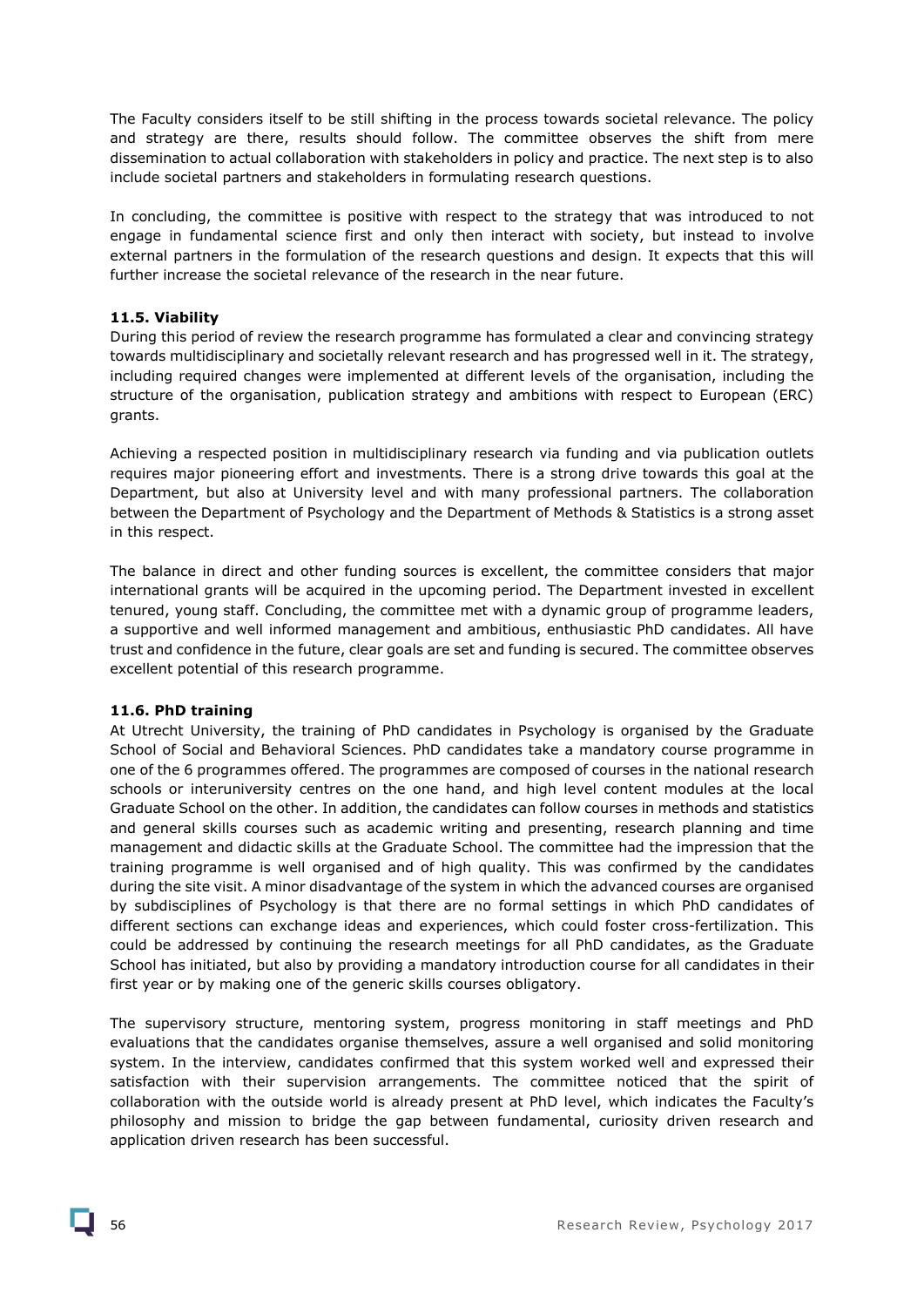## 11.7. Research integrity policy

The research integrity policy at the Faculty of Social and Behavioral Sciences at Utrecht University is very well developed. There are an Ethics Review Board, a Committee on Academic Integrity, a Faculty Protocol on Research Data, a Data Storage Guide and all researchers have to adhere to the Data Management Plan from 2018 onwards. Faculty wide audits to assess the accessibility and transparency of research data are performed annually by the Committee on Academic Integrity. The committee noticed that the awareness about research integrity and the importance of the replicability of studies was present at all levels of the research staff at the Institute of Psychology, also at PhD level. Responses to pre-registration were positive, despite the added burden that comes with it. All in all, the committee concluded that the research integrity policy has been successfully internalised and integrated in the daily practice of Utrecht's psychologists.

## 11.8. Diversity

Utrecht University, the Faculty of Behavioural Sciences and the Department of Psychology adhere to a diversity policy that promotes diversity of staff in terms of age, gender, ethnicity, nationality and cultural background. With the implementation of English postgraduate programmes from 2018 onwards, and the successful attraction of international PhD candidates in recent years, the Institute is in a good position to internationalise its staff (at present 20% of PhD's and postdocs is not Dutch). With regard to the internationalisation of staff at tenured positions and the ethnic and cultural diversity of the research staff there is still room for improvement. The committee was glad to see that the Institute is aware of this and has put it on the agenda.

The spread of different age groups over the different career stages at the Department of Psychology is rather good. With respect to gender, some progress can be made, because women are still underrepresented at full professor level. A number of measures has been taken to improve this, such as securing gender balanced selection committees. The committee encourages the Institute to continue its efforts in diversity policy.

## 11.9. Conclusion and recommendations

The Department of Psychology at Utrecht University has a clear and joint focus on collaborative projects across and beyond sections. The Department's scientific output and impact is very good, and the committee expects that the new orientation in the publication strategy, valuing quality of publications over quantity, and the effects of the multidisciplinary work will soon result in higher impact factors. The researchers at the Department collaborate with an increasing number of societal stakeholders, have received a number of grants for collaborative projects and are actively communicating their research findings in publications, media and lectures. The committee is confident that the Department will live up to its ambition to involve more external partners in the formulation of research questions than it is already doing now. The committee is convinced that this approach will lead to excellent societal relevance in the near future. The committee concludes that the Department's clear focus and strategy, balanced funding and excellent research staff make for an excellent viability.

## 11.10. Overview of the quantitative assessment of the research unit

After having assessed the research quality, relevance to society and viability, and comparing that to the developments and standards in the field of Psychology, the committee comes to the following quantitative assessments:

| Research quality:     | very good |
|-----------------------|-----------|
| Relevance to society: | very good |
| Viability:            | excellent |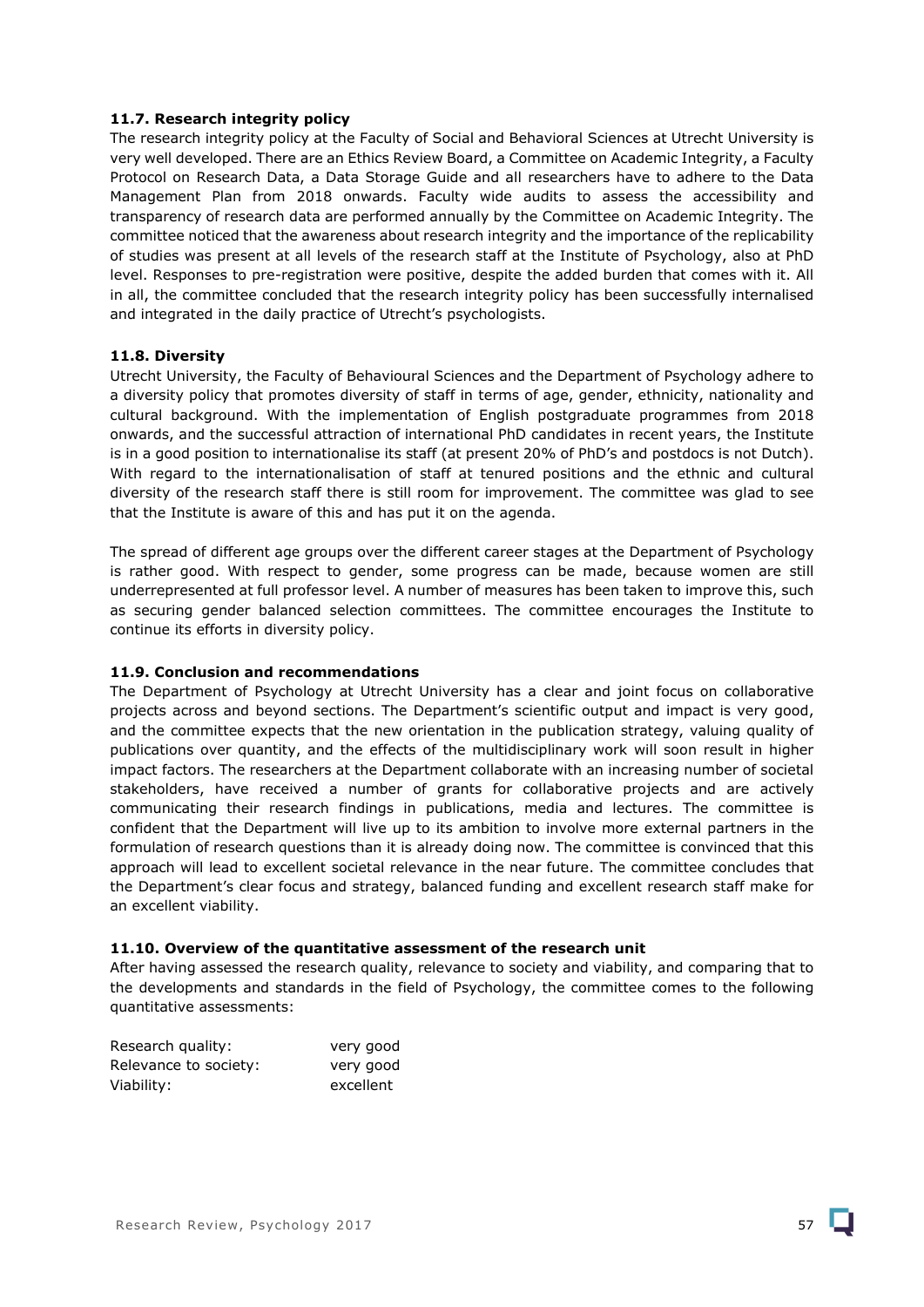# 12. RESEARCH REVIEW OF THE PSYCHOLOGY DEPARTMENTS OF THE VRIJE UNIVERSITEIT AMSTERDAM

# 12.1. Introduction

The three Psychology Departments at Vrije Universiteit Amsterdam (VU) are part of the Faculty of Behavioural and Movement Sciences. Other Departments within the Faculty are Educational and Family Sciences, Human Movement Sciences, and the University Centre for Behaviour and Learning. All faculties at the VU focus on four joint themes and are connected through interdisciplinary research Institutes. The three Psychology Departments are:

- Biological Psychology
- Clinical, Neuro-, and Developmental Psychology
- Experimental and Applied Psychology

Psychology at VU aims to *understand the human mind and its functions and how this drives behaviors relevant for mental and physical health. Knowledge on environmental factors and the etiology of individual differences in these behaviors is used to improve wellbeing, health and social cohesion.*

# 12.2. The strategy and targets of the research unit

After the previous review, the research was reorganised from six to three Departments. The management structure of the research unit is organized around the heads of these Departments, while the Departments are also part of three research Institutes. The three highly autonomous Departments within the Faculty are each headed by a leading researcher in the respective field and each Department has an independent, ambitious and highly successful research agenda. The Faculty Board sees itself as facilitator and protector of Psychology's interests within the University.

Succession planning was explicitly discussed, since the Department leaders have major influence on the strategy and quality of the work. The committee was pleased to learn about the vision and plans, which include leadership courses for outstanding junior scientists and other activities to prepare them for succession.

Although collaboration across the three Psychology Departments is significant, furthering collaboration with other Departments within the Faculty is not a major focus. Although the committee learned and understands the rationale for the combination of disciplines in the Faculty, it does not see this reflected in strong collaborations. The Psychology Departments do however affiliate with other research groups in interdisciplinary research Institutes within the broader VU theme of Human Health and Life Sciences.

The research strategy is characterized as high risk, high gain. This strategy, whereby potential risks associated with creative but uncertain research are compensated for by high gains in other areas, is rather unique and seems well embedded. It was clearly explained that the risks are spread and that in case of low success rates, support for the individual researcher is available. VU seems to focus on large scale collaborations. In order to finance this strategy, there is emphasis on acquiring external funding. The Psychology Departments do very well in this respect and the strategy readily lends itself to the ERC grant format. A minor concern is that success in grant applications may in the future not be as directly rewarded by the University as it is now, there even seems to be a threat of success being punished. This issue was not only raised at the VU Amsterdam, but it appears particularly relevant at this Institute.

The twin register is a wonderful asset to the Faculty and University, being a productive and important part of the successful research. The maintenance of such a big database and infrastructure is expensive and without immediate benefits. In view of the international reputation of the register and the quality of the research being done with it, the committee recommends that the present repetitive medium-term financing by the board of the University be replaced by structural long term financing.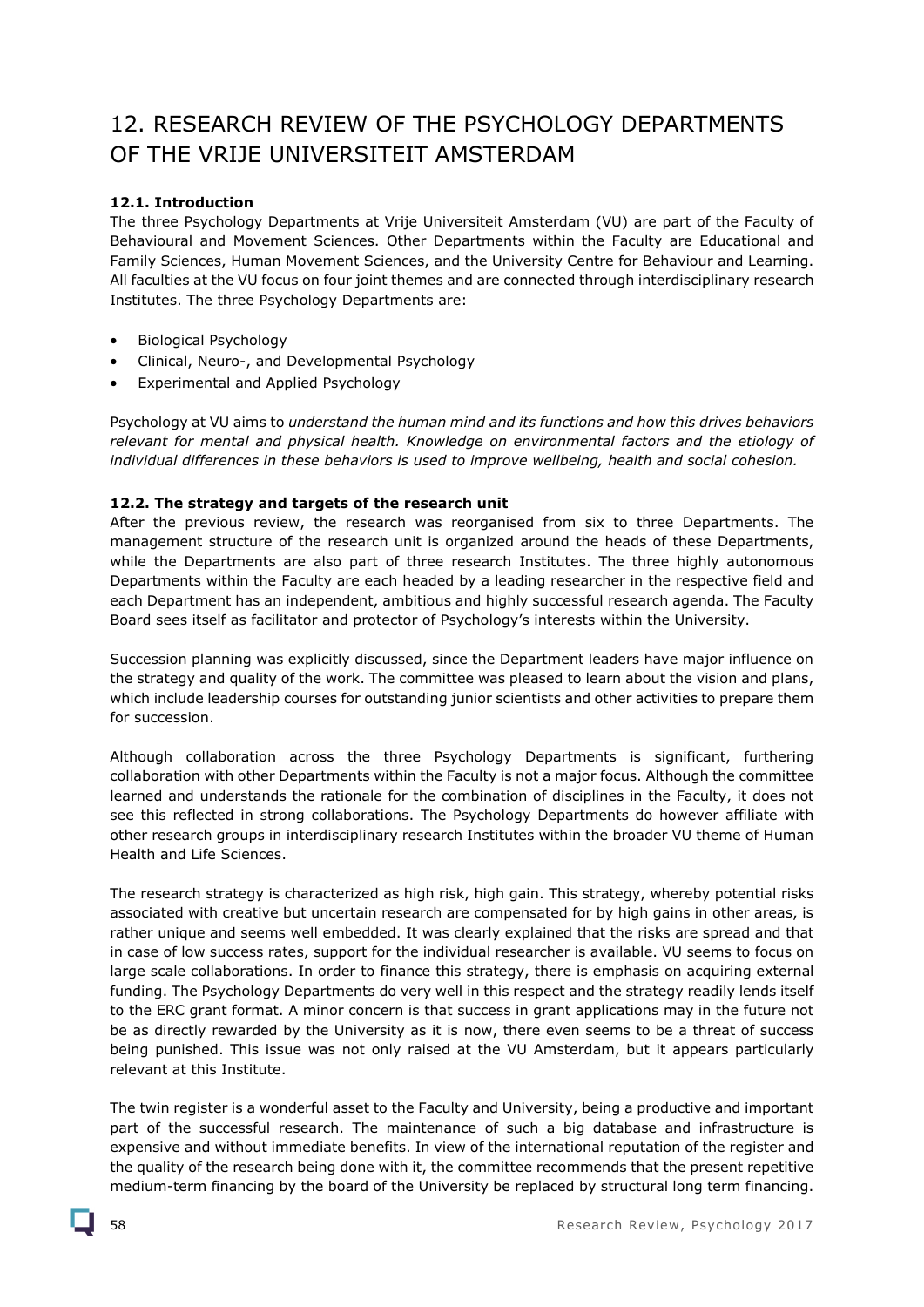## 12.3. Research quality

The research Departments all show an excellent publication performance in terms of impact and citation frequency, partly due to a focus on meta-analyses and on the participation in large international consortia. They have by far the highest MNCS score of all research units in this review and an impressive percentage of papers in top 10% the results are outstanding. It should also be noted that the focus of each Department has allowed for increments in the quality of the output over the period of review, while maintaining a high quantity of publications. As indicated by the excellent citation score and the profile of citing institutions, the scientific impact of research is very high.

Numerous prestigious national and international research grants were acquired by each of the research Departments across all levels of seniority. Furthermore, a considerable number of awards, including two lifetime achievement awards were obtained. The current heads of the three Departments all have an excellent reputation and are well embedded internationally. In addition, the Departments has excellent researchers in different stages of their careers.

Because the Netherlands Twin Register is world leading it can be assured of opportunities to participate in large expertise-networks. The research infrastructure is excellent and absolutely world leading with respect to Neurogenetics and various 'omics' levels. The ambulatory monitoring system developed by VU is one of the world's most advanced devices for ambulatory recordings of peripheral physiology. The research that is executed at the VU is technologically and methodologically innovative, leading to successful publications, grant applications and impressive impact.

The committee concludes that the high risk, high gain strategy is working very well in this Faculty.

## 12.4. Relevance to society

The impressive relevance to society is well demonstrated in the self-evaluation report and was confirmed in the interviews. The committee's appreciation holds both for valorisation efforts as well as the outreach to the general public, observed across the three Departments.

There are many collaborations with industrial partners, for example AVERA Health, that guarantee high valorisation potential of the research. Also in the domain of psychopathology the approach to re-evaluate existing findings through meta-analysis is highly promising. A third example is the development and implementation of e-Mental Health applications in close cooperation with mental health care providers, health insurance companies, and technology companies.

According to the committee there is ample evidence of responding to society in collaborations as well as in outreach for the results of the research. Extensive links with international and social organisations and a substantive amount of contract funding, including seven large H2020 grants, provide evidence for the interaction with societal organisations.

Most impressive is without a doubt the Twin Registry as a national repository for genetics research, with around 25% of all twins in the Netherlands having taken part in research projects. It provides unique opportunities for societally relevant applications.

# 12.5. Viability

The continuously high level of external funding across the entire review period, combined with the excellent quality of staff at all levels of seniority, the impressive infrastructure including access to imaging facilities and expertise and the unique asset of the Netherlands Twin Register provide an excellent and highly reliable basis for leading research and continuing success in the years to come. The focus on large scale collaboration and meta-analyses is extremely timely. The Departments have clear and concrete plans on a number of issues that were convincing to the committee.

The one concern for the future the committee had, was responded to clearly and convincingly. The Departments are well aware of the retirement of a number of senior professors over the next decade. A number of steps to prepare for these retirements have already been taken, like the encouragement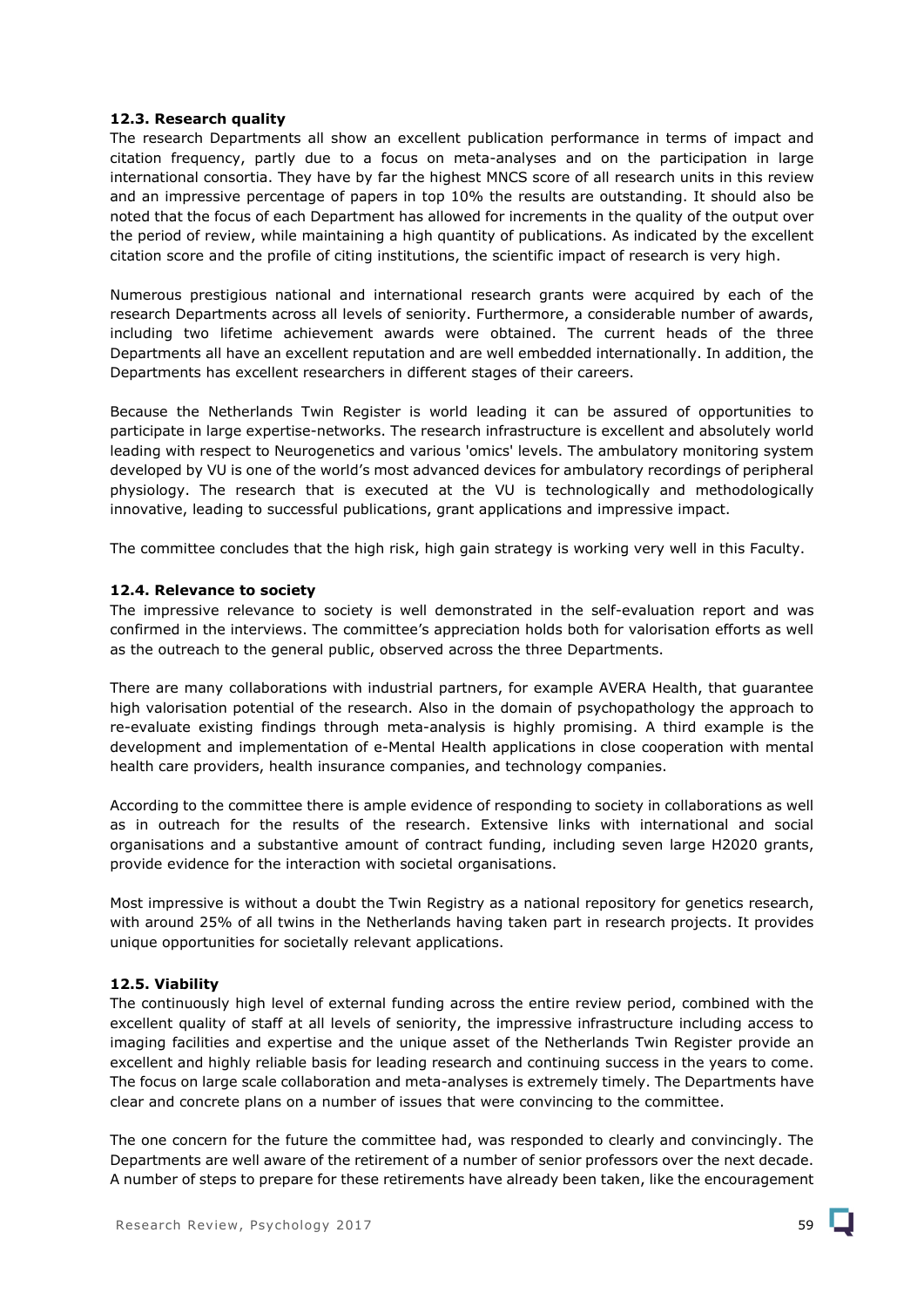of younger, talented researchers to get management training, and the limitation to four years for the position of Department head. Given the considerable amount of local talent and the encouragement by the management, the committee is convinced that following the retirement of Department heads new and highly qualified leaders will be ready to take over.

In general, the strategic planning is based on the idea of promoting excellence. Given the success of the groups and the prominence of the group leaders this strategy is very successful.

The qualification of the staff for the Netherlands Twin Register and the embedding in the neuroimaging centre is high. Moreover, the reputation and the location makes VU a very attractive location for this research. The committee therefore strongly recommends to the Board of the University and the Faculty board to consider stable long-term funding for the Twin Register and for the neuroimaging infrastructure.

# 12.6. PhD training

PhD candidates in Psychology at VU participate in the Faculty's Graduate School as well as in the national research schools EPOS, EPP and KLI. The PhD training at the Graduate School (30 ec) consists of compulsory courses in ethics and integrity, personal development, writing and presenting in English, research methods and colloquia/conference participation. Content courses that are connected to the research topic can be followed at the national research schools or at the research Institutes as elective components of the training programme (5 ec). During the site visit the committee understood that the PhD candidates feel that their training is of sufficient quality, an observation that is confirmed by the results of the evaluation of the Netpanel that is mentioned in the self-assessment. The fact that candidates can make choices in their educational programme and compose an individualised programme, probably contributes to their satisfaction. What could be improved, in the eyes of the committee, is the sense of community among the PhD's in Psychology and within the Faculty as a whole.

At the beginning of their project, the PhD candidates and their advisors write a Training and Supervision Plan and submit it for approval to the Graduate School. The TSP describes the amount and nature of supervision (2-4 supervisors) and evaluation as well as the intended training programme. The candidates that the committee interviewed were happy with the supervision they received. Not only progress is monitored, but also the quality of dissertations, by having research plans and dissertation reviewed by an external and independent assessor. According to the candidates in the interview, delays in PhD trajectories were sometimes caused by problems with large data collection, for instance in clinical trials, for which candidates can sometimes receive an extension of their contract. The committee understands that problems with data collection can occur, but encourages supervisors and management to make sure that a PhD's plans for data-collection are feasible within 4 years.

## 12.7. Research integrity policy

Research integrity policy and protocols at VU and the Faculty of Behavioural and Movement Sciences consist of several elements: institutional policies and regulations, training and supervision, independent review of scientific quality and auditing, reporting and investigating violations. In practice, this means that researchers have to adhere to the research data policy, ethical codes and codes for scientific integrity and that projects can be randomly selected for an audit concerning safe data storage of data, protection of privacy and reproducibility of reported results. The policy and protocols are operationalised and supported by The Scientific and Ethical Review Board and the Quality Committee, the Research Data Advisory desk and the IT Department. PhD candidates receive a compulsory integrity training and are instructed to use the online research manual. The interviews during the site visit confirmed that research integrity policy and practices are well internalised in the research culture of VU's psychologists.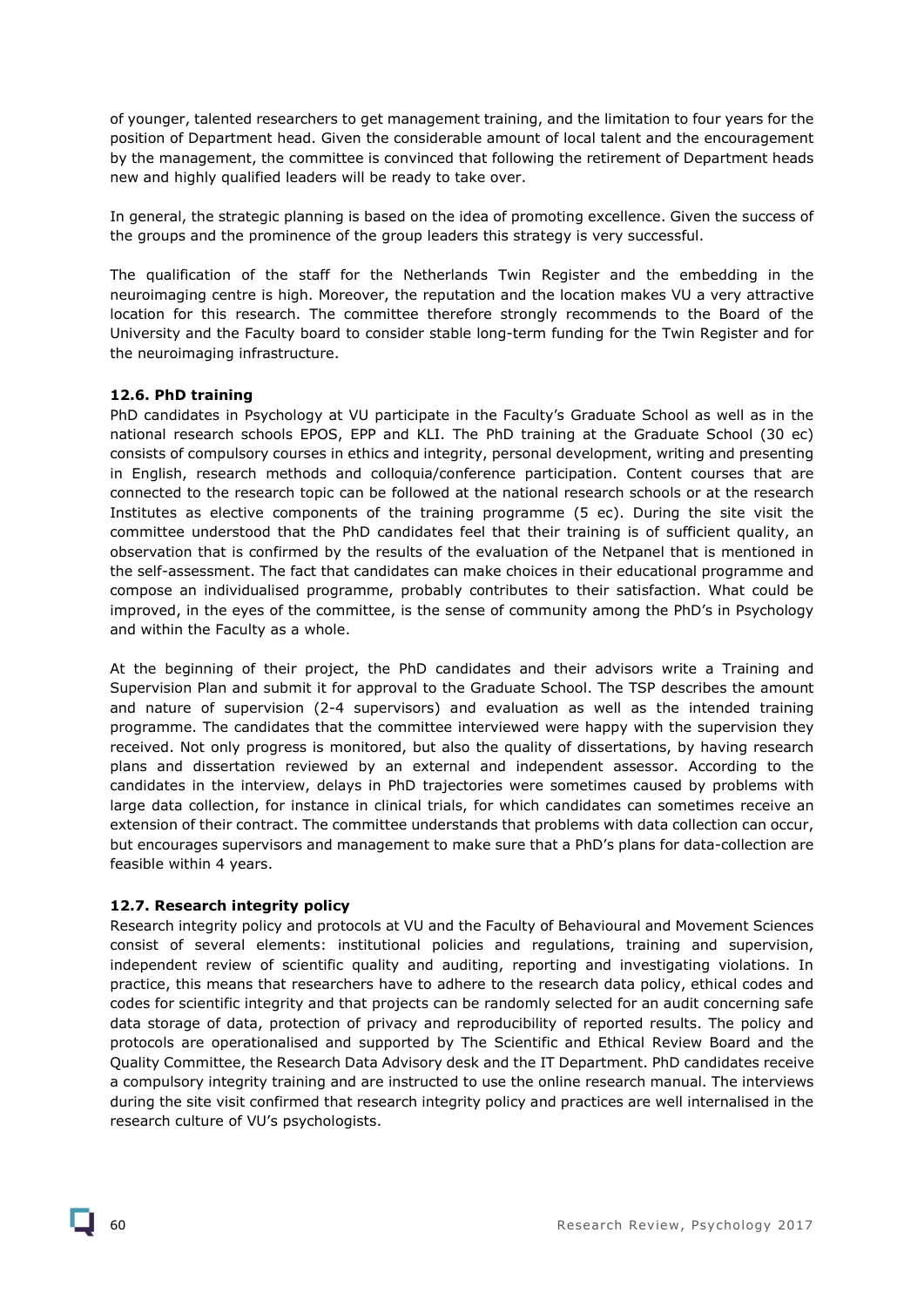## 12.8. Diversity

VU aims for an inclusive academic environment, in which gender, nationality and cultural background of staff are well balanced. The committee concluded that the Psychology Institute is well on its way towards achieving a gender balance in their research staff; 39% of all full professors is female, 55% of all research staff positions are occupied by women. In the eyes of the committee, the appointment of the female dean of the Faculty of Social Sciences as diversity officer, the special stipends to appoint female professors and training to address implicit association bias in tenure and selection decisions, are important measures in improving the gender balance.

At present, 15% of the research staff at the Psychology Department has a foreign nationality. With the successful attraction of bursary PhD candidates from Asia and Latin America, the cultural background of PhD staff is also quite diverse. The expectation is that the number of non-Dutch PhD candidates will rise as a result of policy to increase the number of international students in the research masters programmes. The Faculty aims to promote the inclusion of non-Dutch speaking staff by using English in Faculty meetings, documents and communication. The committee encourages the Institute to continue its efforts and pro-active attitude with regard to promoting inclusion and the diversity of research staff.

## 12.9. Conclusion and recommendations

The three Psychology Departments at Vrije Universiteit Amsterdam are managed according to the principle of high risk, high gain. This strategy works very well: the research Departments' research output and scientific impact and the academic reputation of the researchers are excellent, numerous prestigious national and international research grants were acquired and the unit's research is highly technologically and methodologically innovative. The twin register, active outreach to the general public, extensive connections with international and social organisations and a substantive amount of contract funding attest to the Departments' excellent relevance to society. On the basis of the proactive and successful management, the high amount of external funding, the high quality of the staff, the impressive research facilities the committee concludes that the Departments' viability is excellent. In order to ensure the long term viability, the committee recommends considering long term funding for the twin register and for the neuroimaging infrastructure.

# 12.10. Overview of the quantitative assessment of the research unit

After having assessed the research quality, relevance to society and viability, and comparing that to the developments and standards in the field of Psychology, the committee comes to the following quantitative assessments:

| Research quality:     | excellent |
|-----------------------|-----------|
| Relevance to society: | excellent |
| Viability:            | excellent |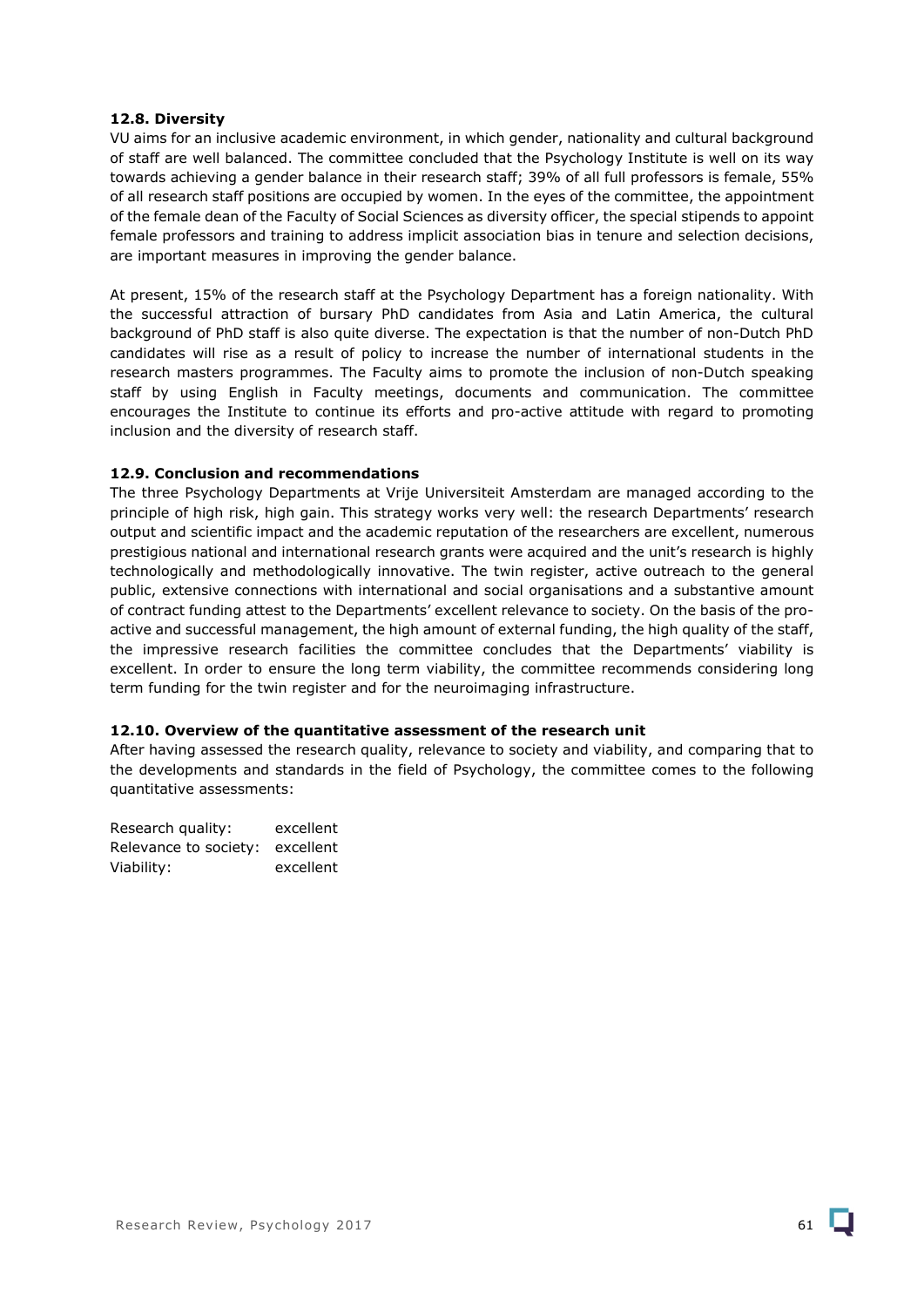# APPENDICES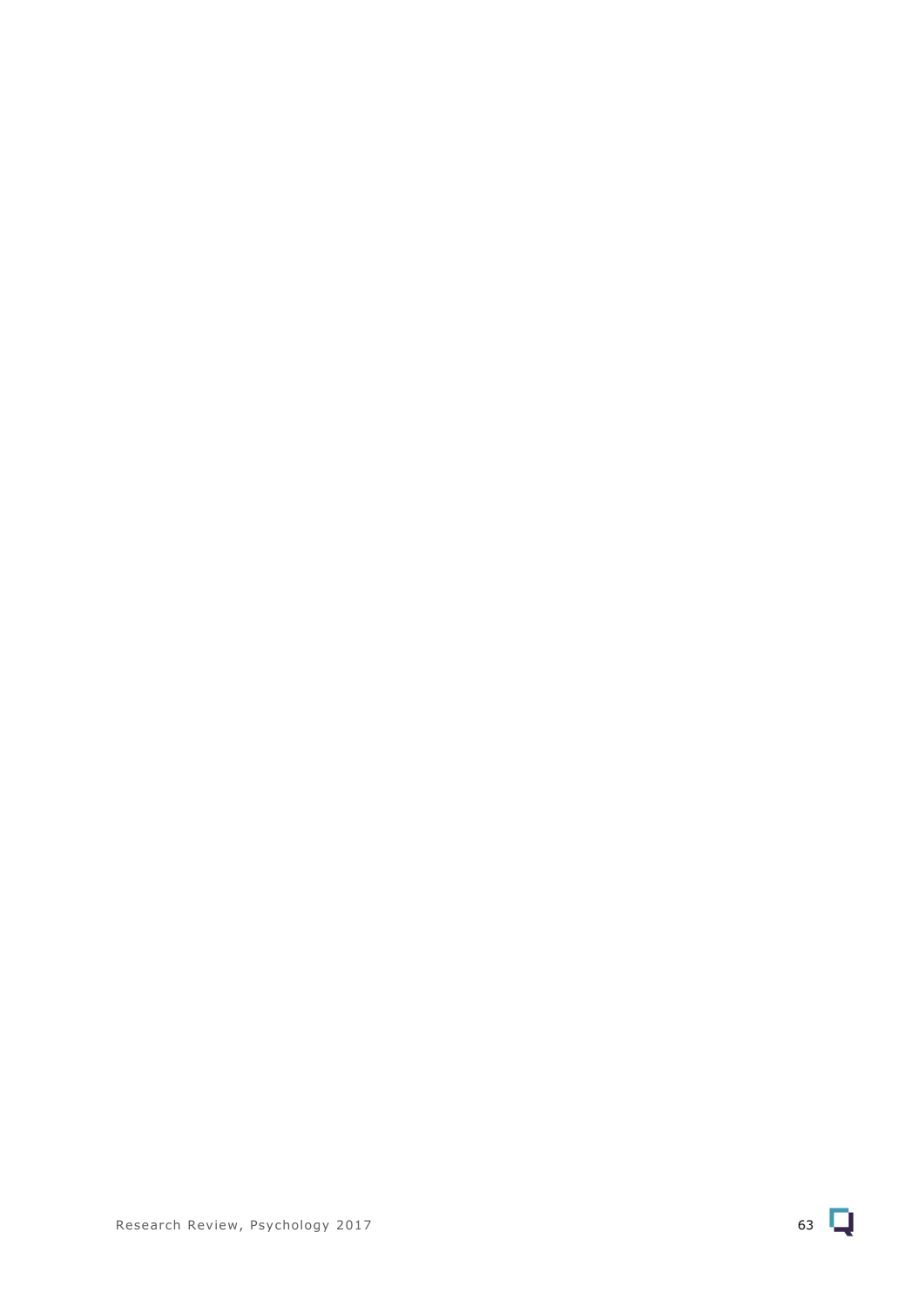# APPENDIX 1: THE SEP CRITERIA AND CATEGORIES

There are three criteria that have to be assessed.

- Research quality:
	- o Level of excellence in the international field;
	- o Quality and Scientific relevance of research;
	- o Contribution to body of scientific knowledge;
	- o Academic reputation;
	- o Scale of the unit's research results (scientific publications, instruments and infrastructure developed and other contributions).
- Relevance to society:
	- $\circ$  quality, scale and relevance of contributions targeting specific economic, social or cultural target groups;
	- o advisory reports for policy;
	- o contributions to public debates.

The point is to assess contributions in areas that the research unit has itself designated as target areas.

- Viability:
	- the strategy that the research unit intends to pursue in the years ahead and the extent to which it is capable of meeting its targets in research and society during this period;
	- the governance and leadership skills of the research unit's management.

| Category | Meaning                    | Research quality                                                                                                               | Relevance<br>to<br>society                                                | Viability                                                                                                   |
|----------|----------------------------|--------------------------------------------------------------------------------------------------------------------------------|---------------------------------------------------------------------------|-------------------------------------------------------------------------------------------------------------|
| 1        | World<br>leading/excellent | The unit has been<br>shown to be one of the<br>most influential<br>research groups in the<br>world in its particular<br>field. | The unit makes<br>an outstanding<br>contribution to<br>society            | The unit is<br>excellently<br>equipped for the<br>future                                                    |
| 2        | Very good                  | The unit conducts very<br>good, internationally<br>recognised research                                                         | The unit makes<br>a very good<br>contribution to<br>society               | The unit is very<br>well equipped for<br>the future                                                         |
| 3        | Good                       | The unit conducts good<br>research                                                                                             | The unit makes<br>a good<br>contribution to<br>society                    | The unit makes<br>responsible<br>strategic decisions<br>and is therefore<br>well equipped for<br>the future |
| 4        | Unsatisfactory             | The unit does not<br>achieve satisfactory<br>results in its field                                                              | The unit does<br>not make a<br>satisfactory<br>contribution to<br>society | The unit is not<br>adequately<br>equipped for the<br>future                                                 |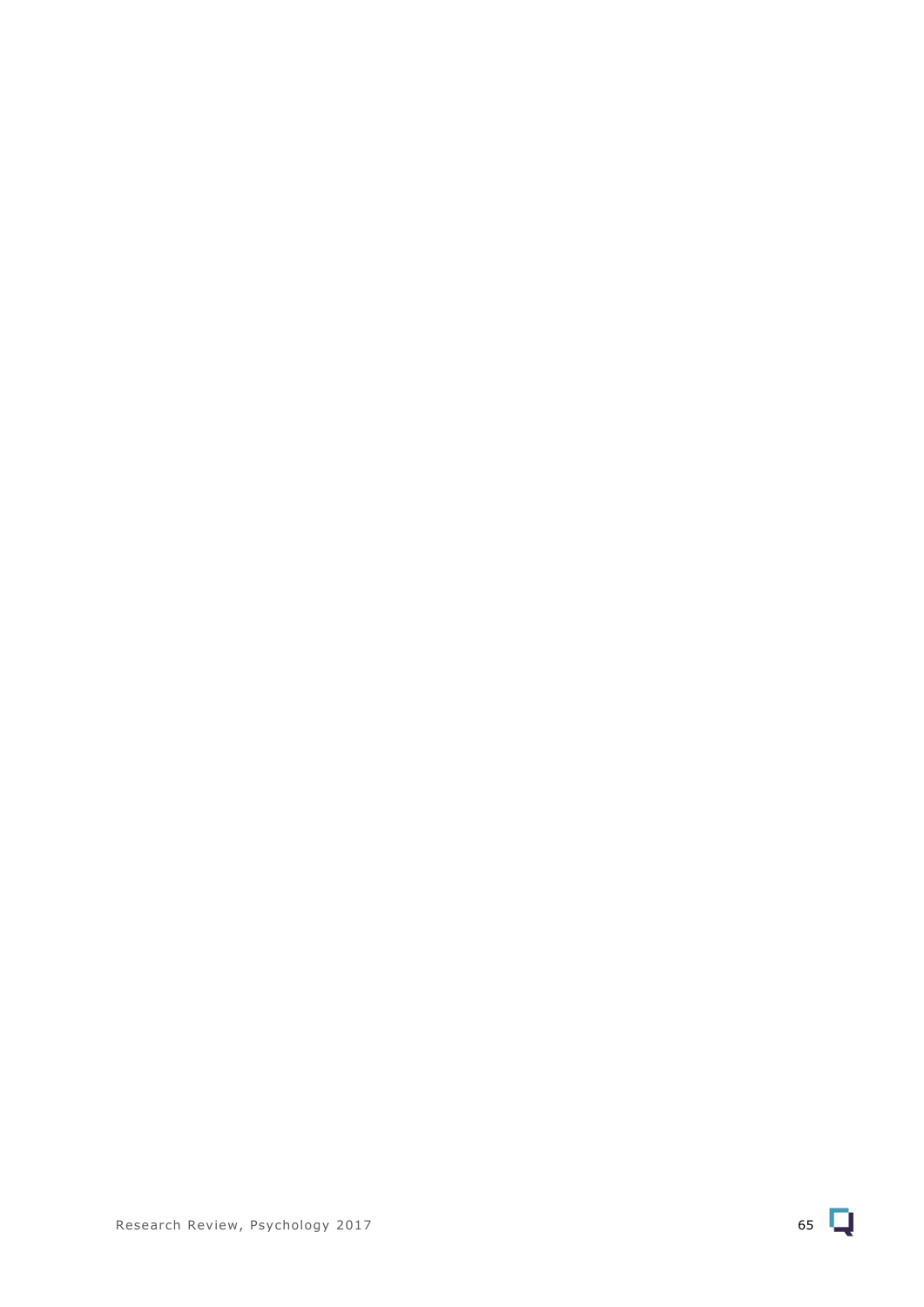# APPENDIX 2: CURRICULA VITAE OF THE COMMITTEE MEMBERS

## Eddy van Avermaet (chair)

Professor Eddy Van Avermaet took his master's degree in Psychology at the University of Leuven in 1970, and his PhD degree in Social Psychology at the University of California at Santa Barbara in 1975. He is emeritus professor of Psychology of the University of Leuven, where for close to 40 years he taught introductory and advanced courses in (Social) Psychology for students in Psychology and other disciplines. He was chairman of the Psychology Department (1988-1994 and 2005-2007) and vice dean of education at the Leuven Faculty of Psychology and Educational Sciences (2005-2007). He also served as chairman of the Leuven University Board of Education (1995-2005). He was academic coordinator of Quality Assurance for the Flemish universities (1996-2012) and he was advisor to the Flemish minister of education on issues of higher education (2001-2004). His research concerned social cognition and cooperation and competition in interpersonal and intergroup contexts. For 30 years he was director of the Leuven Center for Social and Cultural Psychology. He was chief editor of the European Journal of Social Psychology (1994-1998) and he served as secretary and member of the Executive Committee of the European Association for Social Psychology (2002-2008). He was a member of the Recognition Committee for Dutch Research Schools in the Social Sciences (ECOS) of the Royal Dutch Academy of Science (2001-2007). He was twice a member of the Quality Assurance Committee for Psychology Curricula in the Netherlands (2001 and 2011) and he was a member of the NVAO Levelt Committee on the duration of Psychology studies in the Netherlands (2008).

## Marcel Brass

Professor Marcel Brass studied at the Free University Berlin where he received his diploma in Psychology in 1997. Then he worked as a PhD candidate at the Max Planck Institute for Psychological Research in Munich. In 2000 he was awarded a PhD from the Ludwig Maximilians University, Munich. He then worked as a research scientist and Heisenberg fellow at the Max Planck Institute for Human Cognitive and Brain Science in Leipzig. Since 2006 he is research professor at the Department of Experimental Psychology at Ghent University. Between 2010-13 he held a guest professorship at the Behavioral Science Institute of Radboud University Nijmegen and was awarded a Kosmos fellowship from the Humboldt University Berlin in 2014. His editorial work includes guest editorships for the Proceedings of the Royal Society B and for Neuroscience and Biobehavioral Reviews. His research covers a broad range of topics including the relationship of perception and action, cognitive control and the influence of high-level beliefs on basic cognitive processes. Methodologically, he uses cognitive neuroscience methods such as fMRI and TMS as well as classical mental chronometry.

## Elizabeth Kuipers

Professor Elizabeth Kuipers is a Professor Emerita at the Institute of Psychiatry Psychology and Neuroscience, King's College London, and an Emerita National Institute of Health Research (NIHR) Senior Investigator. She obtained her first degree in Psychology at Bristol University, completed her MSc in Clinical Psychology at Birmingham University, and a PhD in Clinical Psychology from London University. Her research interests have always been in psychosis, both for the individuals and for their careers. She helped develop and evaluate family interventions and then individual cognitive interventions for psychosis. She was head of the Psychology Department at the IoPPN and an honorary Consultant Clinical Psychologist at the South London and Maudsley NHS Foundation Trust until 2012. She chaired the NICE guideline group for Schizophrenia and Psychosis and Schizophrenia in 2009 and 2014. She is a Fellow of the British Psychological Society (BPsS) and of the Academy of Science. In 2010 she received the Shapiro award from the Division of Clinical Psychology at the BPsS for 'eminence in the profession'. In 2013 she received two lifetime achievement awards, one from the Professional Practice Board at the BPsS and one from Women in Science and Engineering (WISE). In the UK New Year's honours 2018 she received an OBE for services to clinical research, treatment and support of people with psychosis.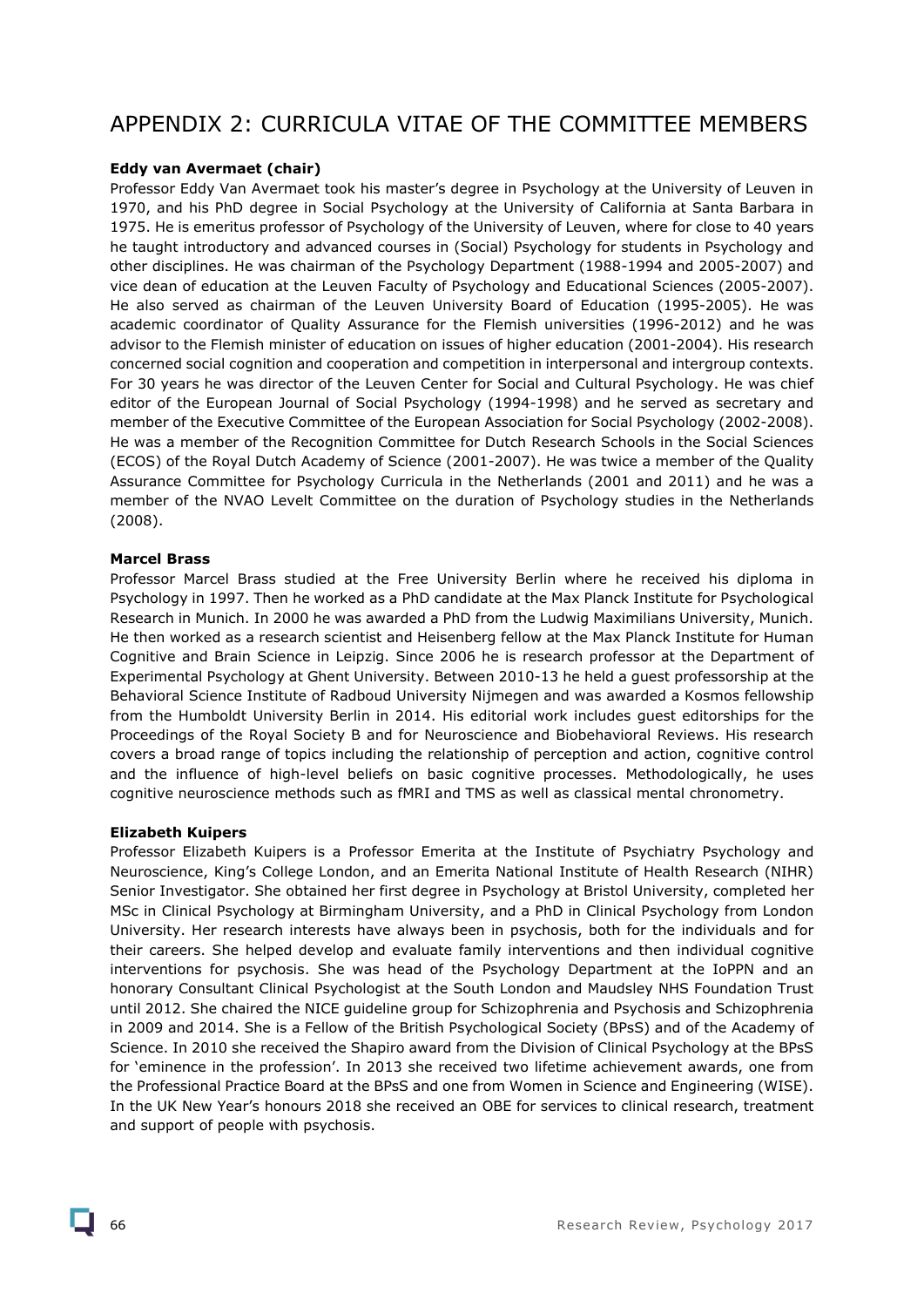#### Patrick Onghena

Professor Patrick Onghena studied Psychology at KU Leuven, University of Leuven, Belgium (master's degree: 1988, postgraduate psychotherapy: 1992, PhD: 1994). He is professor of Methodology and Statistics at the Faculty of Psychology and Educational Sciences, KU Leuven, where he was the dean from 2007 until 2015. He is a member of the Royal Flemish Academy of Belgium for Science and the Arts, member of the Belgian Federation of Psychologists, member of the Belgian Statistical Society, member of the Association for Psychological Science, international affiliate of the American Psychological Association, and international affiliate of the American Educational Research Association. His main research topics are: single-case experiments, randomization tests, metaanalysis and systematic reviews, mixed methods research, and research on statistics education.

#### Lea Pulkkinen

Professor Lea Pulkkinen studied Psychology, education and humanities at the University of Jyväskylä, Finland where she received her PhD in Psychology in1970. She worked in this University first as an associate professor at the department of education, and since 1973 at the department of Psychology, first as an associate professor and since 1982 as a full professor of Psychology until her retirement. She was the head of the Psychology Department for several terms and the dean of the Faculty of Social Sciences. In 1996, she was appointed as Academy Professor (an honour by the Academy of Finland) and in 1997 to 2005 she was the director of the centre of excellence in research on Human Development and its Risk Factors. She has advanced multidisciplinary work in family studies (the establishment of Family Research Unit in 1990) and in human-centred technology (the establishment of Agora Center in 2001), and directed or co-directed them. She has received international prizes such as the Aristotle Prize in Psychology in 2003, and national prizes such as the Finnish Science Award in 2001 and the Finnish State Award for her lifetime work in 2011.

#### Bas Verplanken

Professor Bas Verplanken graduated and obtained his PhD at the University of Leiden, The Netherlands, where he worked as a Research Fellow and Lecturer from 1980-1990. From 1990-1998 he was a Lecturer and Senior Lecturer at the University of Nijmegen. From 1998 to 2006 he was a professor at the University of Tromsø, Norway. In 2006 he joined the University of Bath, where he was the Head of Department of Psychology from 2010-2016. His research interests are in attitudes and decision making applied in the domains of Environmental, Health, and Consumer Psychology. He published on a variety of topics, topics including risk perception, environmental concern, unhealthy eating, travel mode choice, values, self-esteem, body image, worrying, mindfulness, impulsive buying, behaviour change, and sustainable lifestyles, and is an internationally recognised expert on habits. He served as an Associate Editor of the British Journal of Social Psychology and Psychology and Health.

## Jan Wacker

Professor Jan Wacker studied Psychology at the University of Marburg (Diploma: 2001; PhD: 2005). He visited Harvard University as a research fellow in 2008 and is now professor of Differential Psychology and Psychological Assessment at the University of Hamburg, where he is currently research dean of the Faculty of Psychology and Human Movement Science. He serves on the editorial boards of the European Journal of Personality, the Journal of Research in Personality and the newly founded journal Personality Neuroscience. His research is concerned with the biological foundations of major personality traits and the improvement of Psychological Science.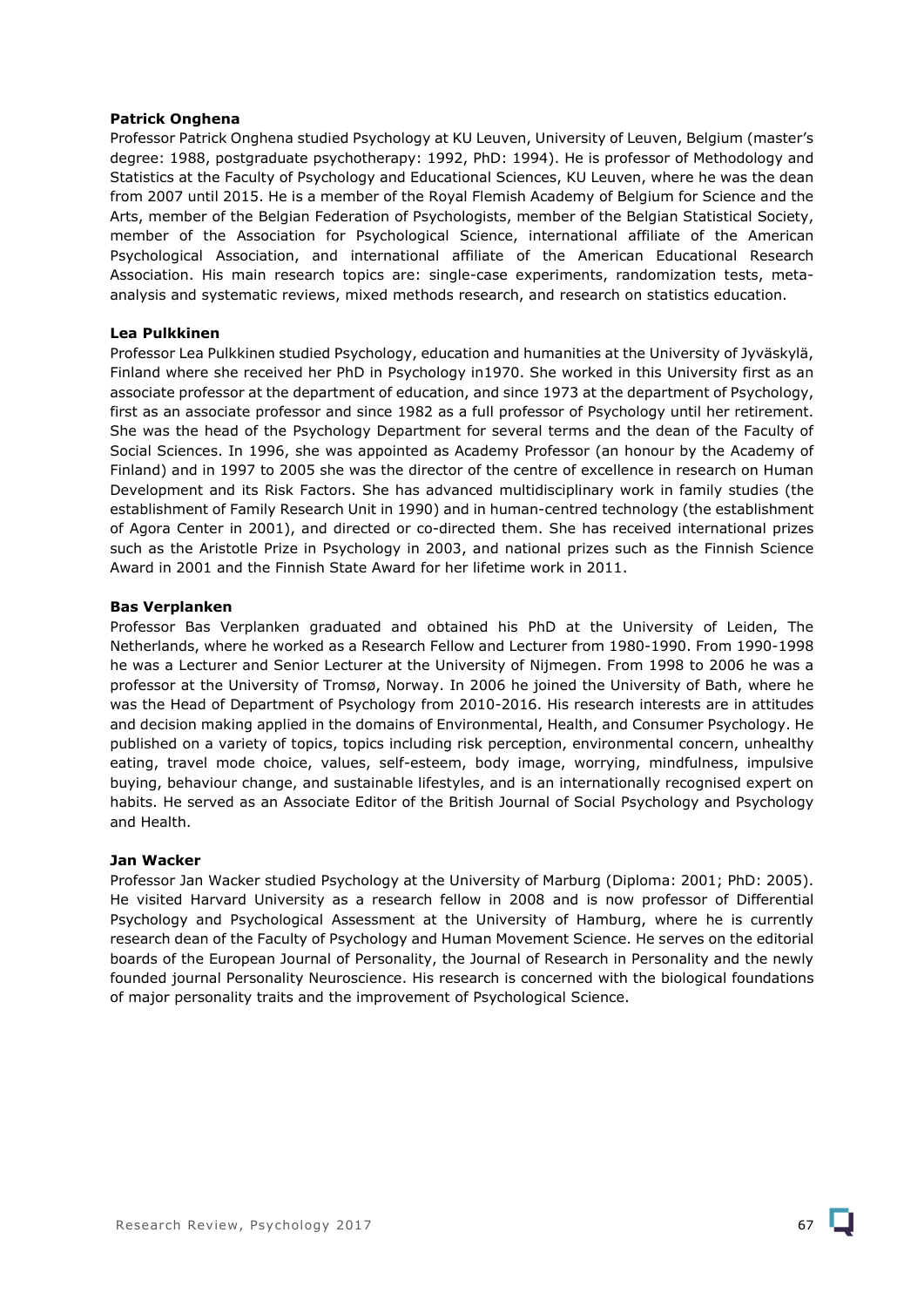# APPENDIX 3: PROGRAMME OF THE SITE VISIT

| <b>Sunday 17 September</b> |       |                                 |                                  |
|----------------------------|-------|---------------------------------|----------------------------------|
| <b>Time</b>                |       | <b>Activity</b>                 | <b>Participants</b>              |
| 15.30                      |       | Assemble in lobby               | Review committee and secretaries |
| 16:00                      | 19:00 | Welcome & Initial panel meeting | Assessment panel, secretaries    |
| 19:00                      | 21:00 | Dinner                          | Assessment panel, secretaries    |

| Monday 18 September: Vrije Universiteit Amsterdam & University of Groningen |       |                                   |                                               |
|-----------------------------------------------------------------------------|-------|-----------------------------------|-----------------------------------------------|
| <b>Time</b>                                                                 |       | <b>Activity</b>                   | <b>Participants</b>                           |
| 9:00                                                                        | 9:30  | Preparatory meeting VU-institute  | Review committee, secretaries                 |
| 9:30                                                                        | 10:15 | Meeting management VU-institute   | Prof. dr. P.J. Beek, Dean                     |
|                                                                             |       |                                   | Prof. dr. C. Schuengel, associate Dean        |
|                                                                             |       |                                   | Research.                                     |
|                                                                             |       |                                   | M.M. van Aken, MSc, director of               |
|                                                                             |       |                                   | management.                                   |
| 10:15                                                                       | 10:30 | Break / Evaluation                |                                               |
| 10:30                                                                       | 11:15 | Meeting programme leaders VU-     | Prof. dr. J.C.N. de Geus, chair /Biological   |
|                                                                             |       | institute                         | Psychology.                                   |
|                                                                             |       |                                   | Prof. dr. W.J.M.J. Cuijpers, chair/Clinical-  |
|                                                                             |       |                                   | Neuro- and Developmental Psychology.          |
|                                                                             |       |                                   | Prof. dr. J.L. Theeuwes, chair / Experimental |
|                                                                             |       |                                   | and Applied Psychology.                       |
|                                                                             |       |                                   | Prof. dr. D.I. Boomsma, Biological            |
|                                                                             |       |                                   | Psychology.                                   |
|                                                                             |       |                                   | Prof. dr. A.C. Krabbendam, Developmental      |
|                                                                             |       |                                   | Psychology.                                   |
|                                                                             |       |                                   | Prof. dr. P.A.M. van Lange, Social and        |
|                                                                             |       |                                   | Organizational Psychology.                    |
| 11:15                                                                       | 11:30 | Break / Evaluation                |                                               |
| 11:30                                                                       | 12:00 | Meeting PhD candidates VU-        | Bart Baselmans, MSc.                          |
|                                                                             |       | institute                         | Catherina Molho, MSc.                         |
|                                                                             |       |                                   | Chani Nuij, MSc.                              |
|                                                                             |       |                                   | Fiona Hagenbeek, MSc.                         |
|                                                                             |       |                                   | Joanne van Slooten, MSc.                      |
|                                                                             |       |                                   | Sanne Bruijniks, MSc.                         |
| 12:00                                                                       | 13:00 | <b>Evaluation VU-institute</b>    | Review committee, secretaries                 |
| 13:00                                                                       | 13:30 | Lunch break                       |                                               |
| 13:30                                                                       | 14:00 | Preparatory meeting RUG-institute | Review committee, secretaries                 |
| 14:00                                                                       | 14:45 | Meeting management RUG-           | Prof. dr. C.W.A.M. Aarts, Dean.               |
|                                                                             |       | institute                         | Prof. dr. E.G. Gordijn, director Heymans      |
|                                                                             |       |                                   | Institute for Psychological Research.         |
|                                                                             |       |                                   | Prof. dr. ME. Timmerman, director Graduate    |
|                                                                             |       |                                   | School.                                       |
| 14:45                                                                       | 15:00 | Break / Evaluation                |                                               |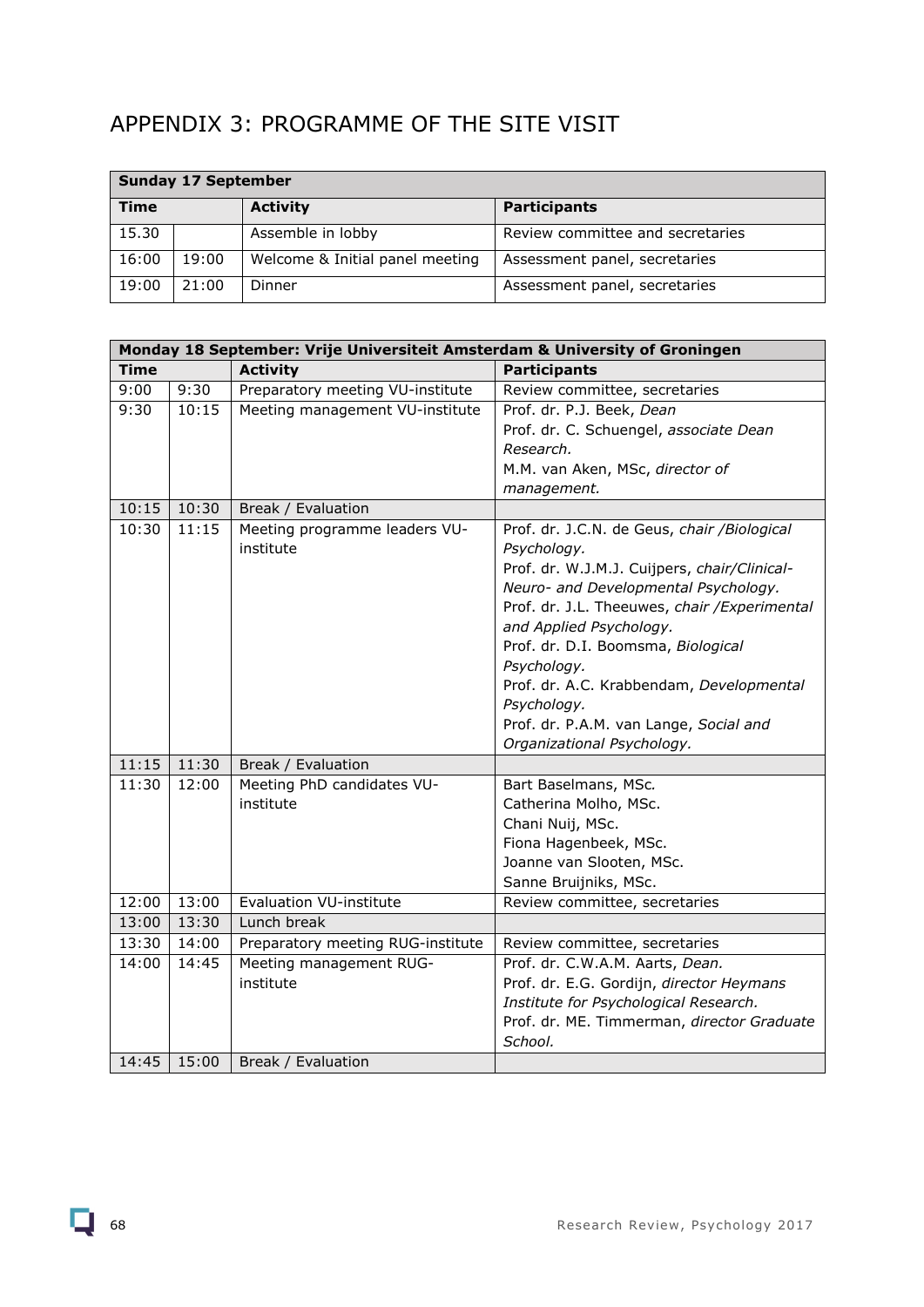| 15:00 | 15:45 | Meeting programme leaders RUG-<br>institute | Prof. dr. P.J. de Jong, Clinical Psychology<br>and Experimental Psychopathology.<br>Prof. dr. P. de Jonge, Developmental<br>Psychology.<br>Prof. dr. T. Postmes, Social Psychology.<br>Prof. dr. E.M. Steg, Environmental<br>Psychology. |
|-------|-------|---------------------------------------------|------------------------------------------------------------------------------------------------------------------------------------------------------------------------------------------------------------------------------------------|
| 15:45 | 16:00 | Break / Evaluation                          |                                                                                                                                                                                                                                          |
| 16:00 | 16:30 | Meeting PhD candidates RUG-<br>institute    | Ole Gmelin, BSc.<br>Leonie Kreuze, MSc.<br>Aafke van Mourik Broekman, MSc.<br>Burkhard Wortler, MSc.                                                                                                                                     |
| 16:30 | 17:30 | <b>Evaluation RUG-institute</b>             | Review committee, secretaries                                                                                                                                                                                                            |
| 18:30 | 20:30 | Dinner                                      | Review committee, secretaries                                                                                                                                                                                                            |

|             | Tuesday 19 September: Utrecht University & Maastricht University |                                  |                                              |
|-------------|------------------------------------------------------------------|----------------------------------|----------------------------------------------|
| <b>Time</b> |                                                                  | <b>Activity</b>                  | <b>Participants</b>                          |
| 9:00        | 9:30                                                             | Preparatory meeting UU-institute | Review committee, secretaries                |
| 9:30        | 10:15                                                            | Meeting management UU-institute  | prof. dr. M. van Aken, Dean as of            |
|             |                                                                  |                                  | September 2017).                             |
|             |                                                                  |                                  | prof. dr. D. de Ridder, Coordinator of the   |
|             |                                                                  |                                  | research assessment; Professor of Health     |
|             |                                                                  |                                  | Psychology.                                  |
|             |                                                                  |                                  | prof. dr. T. Taris, Head of Department       |
|             |                                                                  |                                  | Psychology.                                  |
| 10:15       | 10:30                                                            | Break / Evaluation               |                                              |
| 10:30       | 11:15                                                            | Meeting programme leaders UU-    | Prof. dr. P. Boelen, Clinical Psychology.    |
|             |                                                                  | institute                        | Prof. dr. K. van den Bos, Social Psychology. |
|             |                                                                  |                                  | Prof. dr. H. Hoijtink, Methodology and       |
|             |                                                                  |                                  | Statistics.                                  |
|             |                                                                  |                                  | Prof. dr. L. Kenemans, Experimental          |
|             |                                                                  |                                  | Psychology.                                  |
|             |                                                                  |                                  | Dr. S. Thomaes, Associate Professor          |
|             |                                                                  |                                  | Developmental Psychology.                    |
| 11:15       | 11:30                                                            | Break / Evaluation               |                                              |
| 11:30       | 12:00                                                            | Meeting PhD candidates UU-       | Lysanne te Brinke, MSc.                      |
|             |                                                                  | institute                        | Nicole Montijn, MSc.                         |
|             |                                                                  |                                  | Laurens van Gestel, MSc.                     |
|             |                                                                  |                                  | Fayette Klaassen, MSc.                       |
|             |                                                                  |                                  | Paul Zerr, MSc.                              |
| 12:00       | 13:00                                                            | <b>Evaluation UU-institute</b>   | Review committee, secretaries                |
| 13:00       | 13:30                                                            | Lunch break                      |                                              |
| 13:30       | 14:00                                                            | Preparatory meeting MU-institute | Review committee, secretaries                |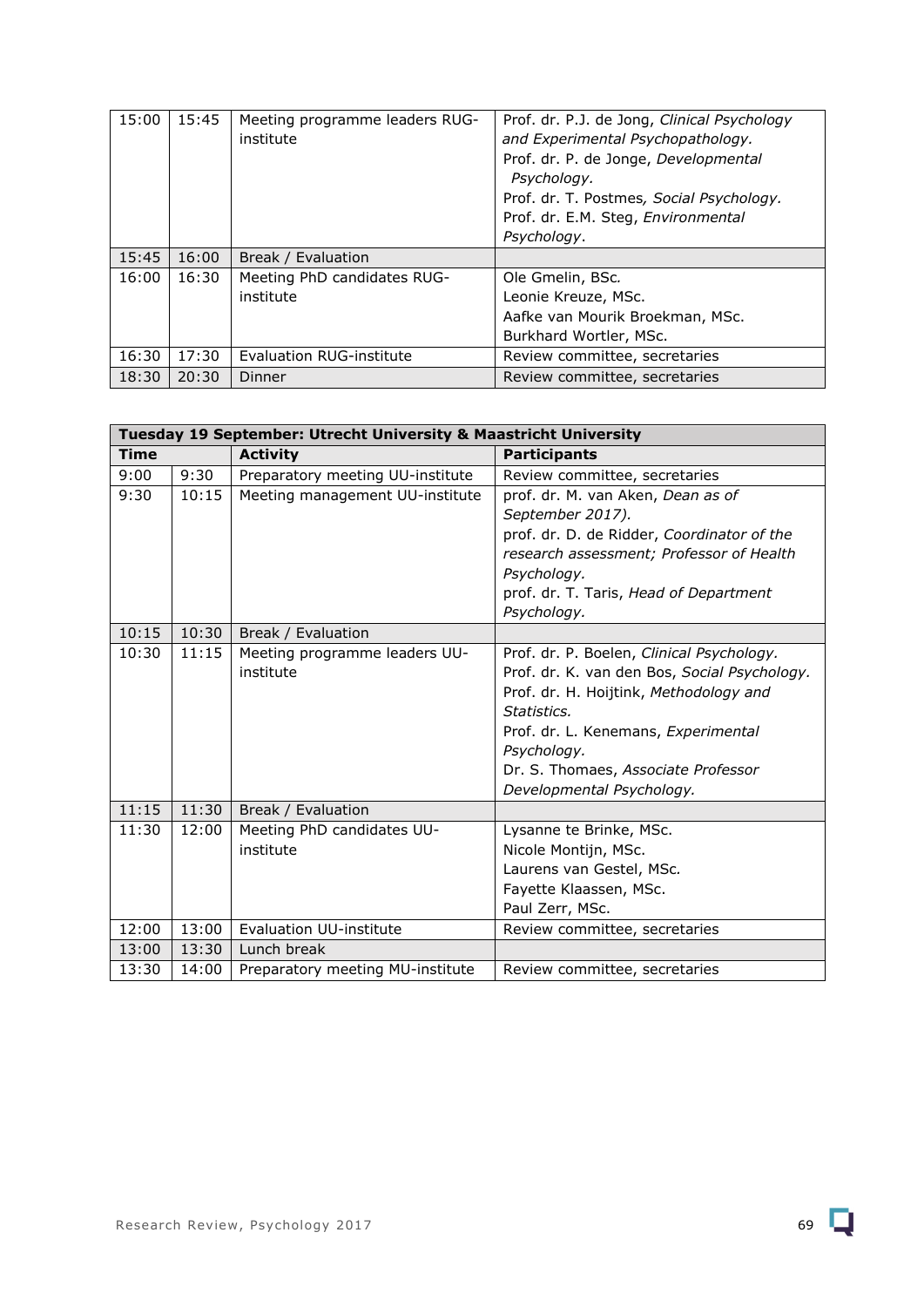| 14:00 | 14:45 | Meeting management MU-institute            | Prof. dr. A.T.M. Jansen, Dean.<br>Prof. dr. A. Sack, vice-dean Research.<br>Prof. dr. C. van Heugten, Director Graduate<br>School FPN & member Research Council.<br>Prof. dr. S.A. Kotz, member Research<br>Council.<br>Prof. dr. H.L.G.J. Merckelbach, chair<br>Research Council.<br>Prof. dr. P.E.H.M. Muris, Scientific Director<br>Postgraduate School EPP.<br>Drs. R. Hoekstra, policy advisor & PhD<br>coordinator. |
|-------|-------|--------------------------------------------|---------------------------------------------------------------------------------------------------------------------------------------------------------------------------------------------------------------------------------------------------------------------------------------------------------------------------------------------------------------------------------------------------------------------------|
| 14:45 | 15:00 | Break / Evaluation                         |                                                                                                                                                                                                                                                                                                                                                                                                                           |
| 15:00 | 15:45 | Meeting programme leaders MU-<br>institute | Prof. dr. R.W. Goebel, Cognitive<br>Neuroscience (CN).<br>Prof. dr. E. Formisano, Scientific Director<br>research centre M-BIC of CN.<br>Prof. dr. P.E.H.M. Muris, Clinical<br>Psychological Sciences.<br>Prof. dr. H.L.G.J. Merckelbach, Scientific<br>Director research centre EPP of CPS.<br>Dr. A. Blokland, Neuro- &<br>Psychofarmacologie.<br>Prof. dr. R. A.C. Ruiter, Work & Social<br>Psychology.                |
| 15:45 | 16:00 | <b>Break / Evaluation</b>                  |                                                                                                                                                                                                                                                                                                                                                                                                                           |
| 16:00 | 16:30 | Meeting PhD candidates MU-<br>institute    | Ghislaine Schyns, MSc (CPS).<br>Helen Mayrhofer-Luckmann, MSc (CN).<br>Irena Bosovic, MSc (CPS).<br>Natasha Mason, MSc (NPPP).<br>Roy Haast, MSc (CN).<br>Stefan Gruijters (WSP).                                                                                                                                                                                                                                         |
| 16:30 | 17:30 | <b>Evaluation MU-institute</b>             | Review committee, secretaries                                                                                                                                                                                                                                                                                                                                                                                             |
| 18:30 | 20:30 | Dinner                                     | Review committee, secretaries,                                                                                                                                                                                                                                                                                                                                                                                            |

|             | Wednesday 20 September: Erasmus University Rotterdam & Open University |                                   |                                             |  |
|-------------|------------------------------------------------------------------------|-----------------------------------|---------------------------------------------|--|
| <b>Time</b> |                                                                        | <b>Activity</b>                   | <b>Participants</b>                         |  |
| 9:00        | 9:30                                                                   | Preparatory meeting EUR-institute | Review committee, secretaries               |  |
| 9:30        | 10:15                                                                  | Meeting management EUR-           | Prof. dr. H. van der Molen, Dean.           |  |
|             |                                                                        | institute                         | Prof. dr. P. Prinzie, director of research. |  |
|             |                                                                        |                                   | Prof. dr. G. Smeets, director of education. |  |
|             |                                                                        |                                   | Drs. J. Nagtzaam, manager Erasmus           |  |
|             |                                                                        |                                   | Graduate School of Social Sciences and      |  |
|             |                                                                        |                                   | Humanities.                                 |  |
|             |                                                                        |                                   | G. van den Hoek, MA, policy officer.        |  |
| 10:15       | 10:30                                                                  | Break / Evaluation                |                                             |  |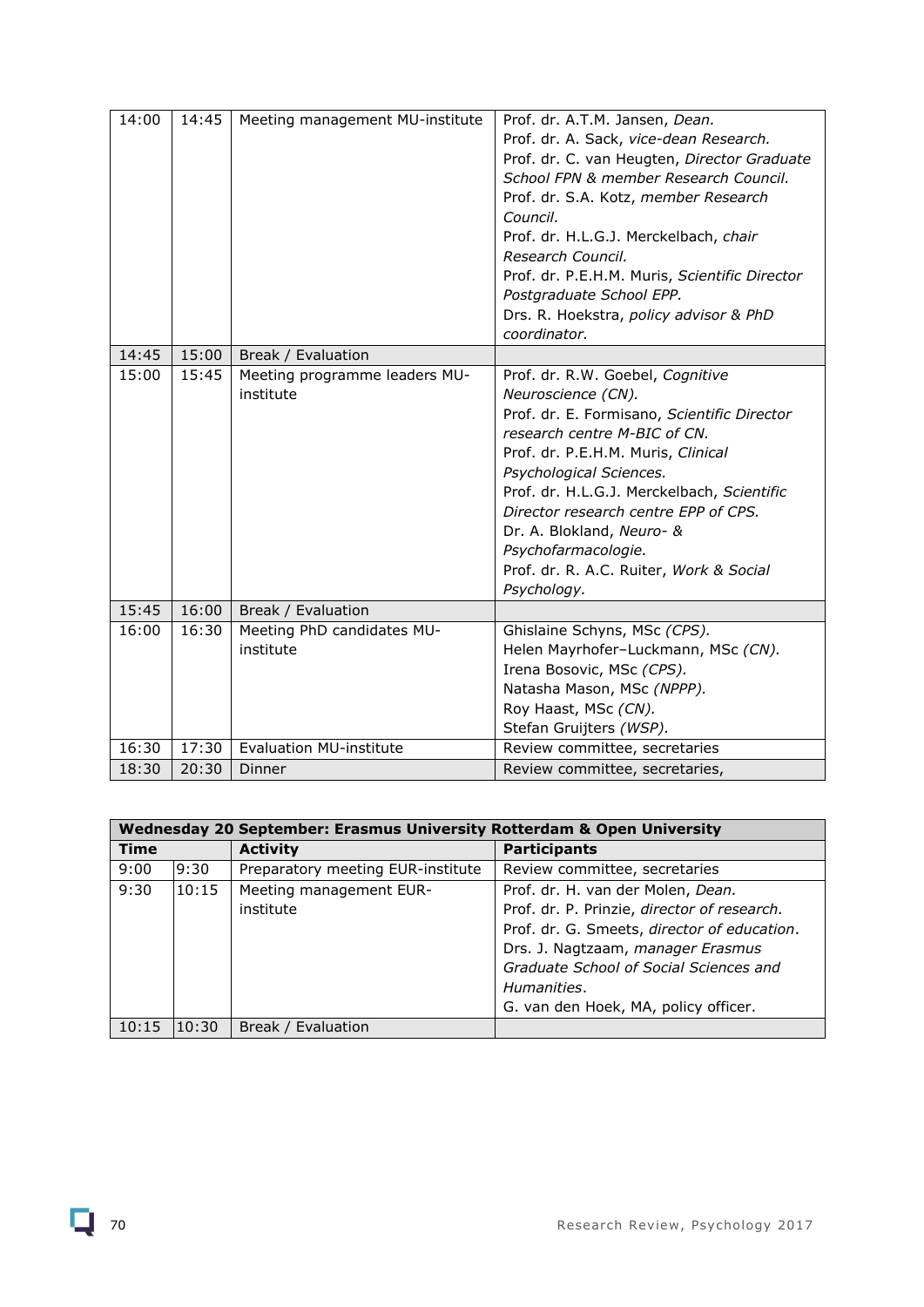| 10:30<br>11:15 | 11:15<br>11:30 | Meeting programme leaders EUR-<br>institute<br>Break / Evaluation         | Prof. dr. R. Zwaan, Brain and Cognition.<br>Prof. dr. I. Franken, Cognitive Aspects of<br>Psychopathology.<br>Prof. dr. F. Paas, Educational and<br>Developmental Psychology.<br>Prof. dr. A. Bakker, Organizational<br>Psychology.<br>Prof. dr. L. Arends, Research Methods and<br>Techniques.<br>only listening: Geert van den Hoek, MA,<br>policy officer. |
|----------------|----------------|---------------------------------------------------------------------------|---------------------------------------------------------------------------------------------------------------------------------------------------------------------------------------------------------------------------------------------------------------------------------------------------------------------------------------------------------------|
| 11:30          | 12:00          | Meeting PhD candidates EUR-                                               | Yiyun Liao, MSc, Brain and Cognition.                                                                                                                                                                                                                                                                                                                         |
|                |                | institute                                                                 | Marieke van Meggelen, MSc, Cognitive<br>Aspects of Psychopathology.<br>Jacqueline Wong, MSc, Educational and<br>Developmental Psychology.<br>Keri Pekaar, MSc, Organizational<br>Psychology.<br>Iris Yocarini, MSc, Research Methods and<br>Techniques.                                                                                                       |
| 12:00          | 13:00          | <b>Evaluation EUR-institute</b>                                           | Review committee, secretaries                                                                                                                                                                                                                                                                                                                                 |
| 13:00          | 13:30          | Lunch break                                                               |                                                                                                                                                                                                                                                                                                                                                               |
| 13:30          | 14:00          | Preparatory meeting OU-institute                                          | Review committee, secretaries                                                                                                                                                                                                                                                                                                                                 |
| 14:00          | 14:45          | Meeting management OU-institute                                           | Prof. dr. S. Brand-Gruwel, Dean.<br>Dr. J. Winkels, Chair Academic Affairs.<br>Prof. dr. L. Lechner, Director Research<br>Psychology.<br>Dr. C. Bolman, Chair Ethical Research<br>Committee.<br>Dr. E. Bakker, Vice-chair Research<br>Committee.<br>Prof. dr. A. Ernes, Dean OU Graduate<br>School.                                                           |
| 14:45          | 15:00          | Break / Evaluation                                                        |                                                                                                                                                                                                                                                                                                                                                               |
| 15:00          | 15:45          | Meeting programme leaders OU-<br>institute                                | Prof. dr. J. van Lankveld, Clinical<br>Psychology.<br>Prof. dr. L. Lechner, Health Psychology.<br>Prof. dr. K. van Dam, Work and<br>Organizational Psychology.<br>Prof. dr. N. Jacobs, Lifespan Psychology.<br>Dr. P. Verboon, Methods & Statistics.                                                                                                          |
| 15:45          | 16:00          | Break / Evaluation                                                        |                                                                                                                                                                                                                                                                                                                                                               |
| 16:00<br>16:30 | 16:30<br>17:30 | Meeting PhD candidates OU-<br>institute<br><b>Evaluation OU-institute</b> | Rianne Golsteijn, MSc.<br>Juul Coumans, MSc.<br>Kenny Wolfs, MSc.<br>Mira Duif, MSc.<br>Rob van Bree, MSc.<br>Janet Boekhout, MSc.<br>Review committee, secretaries                                                                                                                                                                                           |
| 18.30          | 20:30          | Dinner                                                                    | Review committee, secretaries                                                                                                                                                                                                                                                                                                                                 |
|                |                |                                                                           |                                                                                                                                                                                                                                                                                                                                                               |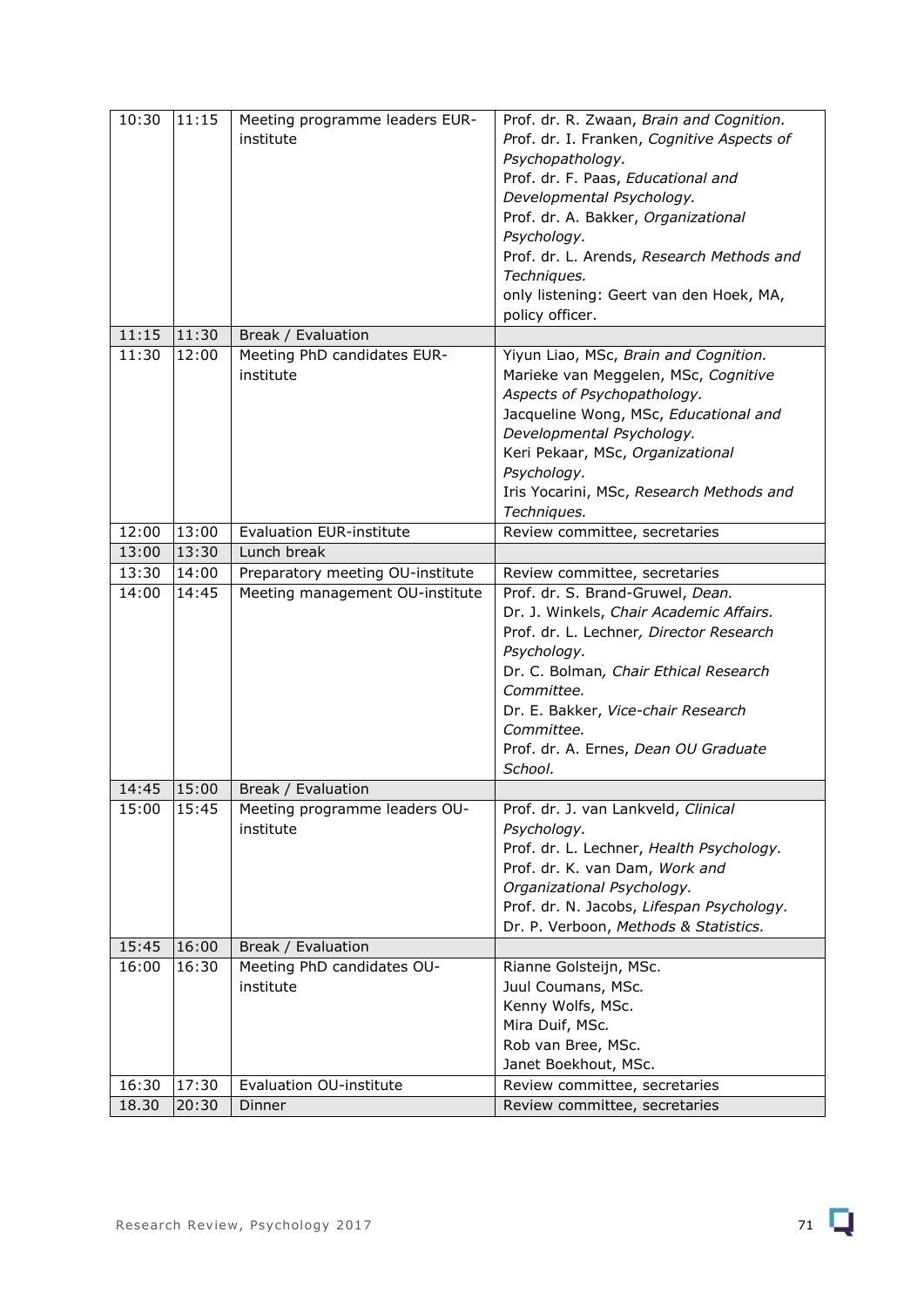| Thursday 21 September: University of Amsterdam & Tilburg University |       |                                             |                                                                                                                                                                                                                                                                                                                                                                              |
|---------------------------------------------------------------------|-------|---------------------------------------------|------------------------------------------------------------------------------------------------------------------------------------------------------------------------------------------------------------------------------------------------------------------------------------------------------------------------------------------------------------------------------|
| <b>Time</b>                                                         |       | <b>Activity</b>                             | <b>Participants</b>                                                                                                                                                                                                                                                                                                                                                          |
| 9:00                                                                | 9:30  | Preparatory meeting UvA-institute           | Review committee, secretaries                                                                                                                                                                                                                                                                                                                                                |
| 9:30                                                                | 10:15 | Meeting management UvA-<br>institute        | Prof. dr. J.H. Kamphuis, Department<br>Chair.<br>Prof. dr. H. van der Maas, director Graduate<br>School.                                                                                                                                                                                                                                                                     |
|                                                                     |       |                                             | dr. I. Visser, director of Education College.<br>Prof. dr. A. Fischer, director Psychology<br>Research Institute.                                                                                                                                                                                                                                                            |
| 10:15                                                               | 10:30 | Break / Evaluation                          |                                                                                                                                                                                                                                                                                                                                                                              |
| 10:30                                                               | 11:15 | Meeting programme leaders UvA-<br>institute | Prof. dr. J. Murre, Brain & Cognition.<br>Prof. dr. H. van der Maas, Psychological<br>Methods.<br>Prof. dr. G. van Kleef, Social Psychology.<br>Prof. dr. A. van Vianen, Work &<br>Organisational Psychology.<br>Prof. dr. M. Kindt, Clinical Psychology.<br>Prof. dr. R. Wiers, Developmental<br>Psychology.<br>dr. H. Slagter, chair Advisory Scientific<br>Council (WAR). |
| 11:15                                                               | 11:30 | Break / Evaluation                          |                                                                                                                                                                                                                                                                                                                                                                              |
| 11:30                                                               | 12:00 | Meeting PhD candidates UvA-<br>institute    | David Maij, MSc, social Psychology.<br>Florian Wanders, MSc, Work and<br>Organisational Psychology.<br>Jamie Elsey, MSc, Clinical Psychology.<br>Daan van Renswoude, MSc, Developmental<br>Psychology.<br>Noor Seijdel, MSc, Brain and cognition.<br>Lisa Wijsen, MSc, psychological Methods.                                                                                |
| 12:00                                                               | 13:00 | <b>Evaluation UvA-institute</b>             | Review committee, secretaries                                                                                                                                                                                                                                                                                                                                                |
| 13:00                                                               | 13:30 | Lunch break                                 |                                                                                                                                                                                                                                                                                                                                                                              |
| 13:30                                                               | 14:00 | Preparatory meeting TiU-institute           | Review committee, secretaries                                                                                                                                                                                                                                                                                                                                                |
| 14:00                                                               | 14:45 | Meeting management TiU-institute            | Prof. dr. ir. A.J. Schuit, Dean.<br>Prof. dr. J. Paauwe, vice dean of Research.<br>Prof. dr. J.J.A. Denissen, Department Chair<br>Developmental Psychology.                                                                                                                                                                                                                  |
| 14:45                                                               | 15:00 | Break / Evaluation                          |                                                                                                                                                                                                                                                                                                                                                                              |
| 15:00                                                               | 15:45 | Meeting programme leaders TiU-<br>institute | Prof. dr. J.H.M. Vroomen, Cognitive<br>Neuropsychology.<br>Dr. T.A. Klimstra, Developmental<br>Psychology.<br>Prof. dr. I. van Beest, Social Psychology.<br>Prof. dr. J.M. Wicherts, Methodology and<br>Statistics.<br>Prof. dr. J. de Vries, Medical and Clinical<br>Psychology.                                                                                            |
| 15:45                                                               | 16:00 | Break / Evaluation                          |                                                                                                                                                                                                                                                                                                                                                                              |
| 16:00                                                               | 16:30 | Meeting PhD candidates TiU-<br>institute    | Thijs van Laarhoven MSc, Cognitive<br>Neuropsychology.<br>Manon van Scheppingen MSc,<br>Developmental Psychology.<br>Nina Spälti MSc, Social Psychology.                                                                                                                                                                                                                     |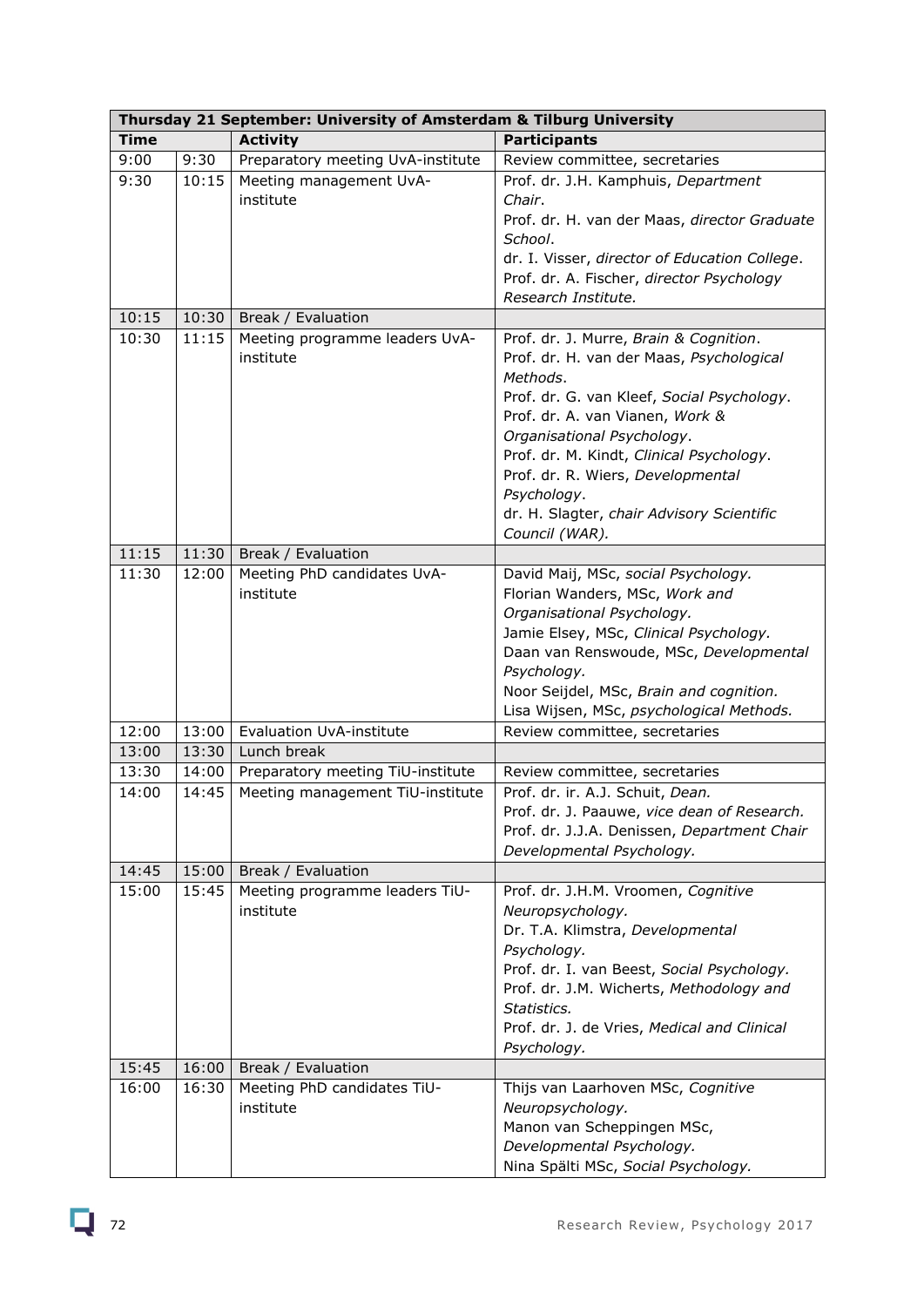|       |       |                                  | Michèle Nuijten MSc, Methodology and        |
|-------|-------|----------------------------------|---------------------------------------------|
|       |       |                                  | Statistics.                                 |
|       |       |                                  | Stefanie Duijndam MSc, Medical and Clinical |
|       |       |                                  | Psychology.                                 |
|       |       |                                  | Laura Kunst MSc, Medical and Clinical       |
|       |       |                                  | Psychology.                                 |
| 16:30 |       | 17:30   Evaluation TiU-institute | Review committee, secretaries               |
| 18:30 | 21:00 | Dinner                           | Review committee, secretaries               |

|             |                      | Friday 22 September: Leiden University & Final meeting |                                                                                                                                                                                                                                                                                                                                                                                                                                                                                                            |
|-------------|----------------------|--------------------------------------------------------|------------------------------------------------------------------------------------------------------------------------------------------------------------------------------------------------------------------------------------------------------------------------------------------------------------------------------------------------------------------------------------------------------------------------------------------------------------------------------------------------------------|
| <b>Time</b> |                      | <b>Activity</b>                                        | <b>Participants</b>                                                                                                                                                                                                                                                                                                                                                                                                                                                                                        |
| 9:00        | 9:30                 | Preparatory meeting UL-institute                       | Review committee, secretaries                                                                                                                                                                                                                                                                                                                                                                                                                                                                              |
| 9:30        | 10:1<br>5            | Meeting management UL-institute                        | Prof. dr. H. Swaab, Dean.<br>Prof. dr. C. de Dreu, Scientific Director as of<br>mid-2017.<br>Prof. dr. M. Westenberg, Scientific Director<br>until mid-2017.<br>Drs. A. Zandvliet, Institute Manager.<br>Drs. C. Donner, policy officer Institute of<br>Psychology.                                                                                                                                                                                                                                        |
| 10:15       | 10:3<br>$\mathbf{0}$ | Break / Evaluation                                     |                                                                                                                                                                                                                                                                                                                                                                                                                                                                                                            |
| 10:30       | 11:1<br>5            | Meeting programme leaders UL-<br>institute             | Prof.<br>Ε.<br>dr.<br>Neurocognitive<br>Crone,<br>Developmental Psychology.<br>Prof.<br>dr. W. van der<br>Does,<br>Clinical<br>Psychology.<br>Prof. dr. E. van Dijk, Psychology and Social<br>Decision Making.<br>Prof. dr. A. Evers, Health Psychology.<br>Nieuwenhuis, Cognitive<br>Prof.<br>dr.<br>S.<br>Neuroscience of Decision Making.<br>Prof. dr. M. de Rooij, Methodology and<br>Statistics of Psychological Research.<br>Prof.<br>dr. C. de Dreu,<br>Social<br>and<br>Organisational Psychology. |
| 11:15       | 11:3<br>0            | Break / Evaluation                                     |                                                                                                                                                                                                                                                                                                                                                                                                                                                                                                            |
| 11:30       | 12:0<br>0            | Meeting PhD candidates UL-<br>institute                | Bryant Jongkees MSc, Cognitive Psychology.<br>Charlotte van Schie MSc, Clinical Psychology.<br>Frank de Vos MSc, Methodology and<br>Statistics.<br>Marie<br>Bas-Hoogendam<br>MSc,<br>Janna<br>Developmental and Educational Psychology.<br>Hilmar Zech MSc, Social and Organisational<br>Psychology.<br>Lemmy Schakel MSc, Health, Medical, and<br>Neuropsychology.                                                                                                                                        |
| 12:00       | 13:0<br>0            | <b>Evaluation UL-institute</b>                         | Review committee, secretaries                                                                                                                                                                                                                                                                                                                                                                                                                                                                              |
| 13:00       | 13:3<br>$\mathbf{0}$ | Lunch break                                            |                                                                                                                                                                                                                                                                                                                                                                                                                                                                                                            |
| 13:30       | 16:3<br>0            | General evaluation                                     | Review committee, secretaries                                                                                                                                                                                                                                                                                                                                                                                                                                                                              |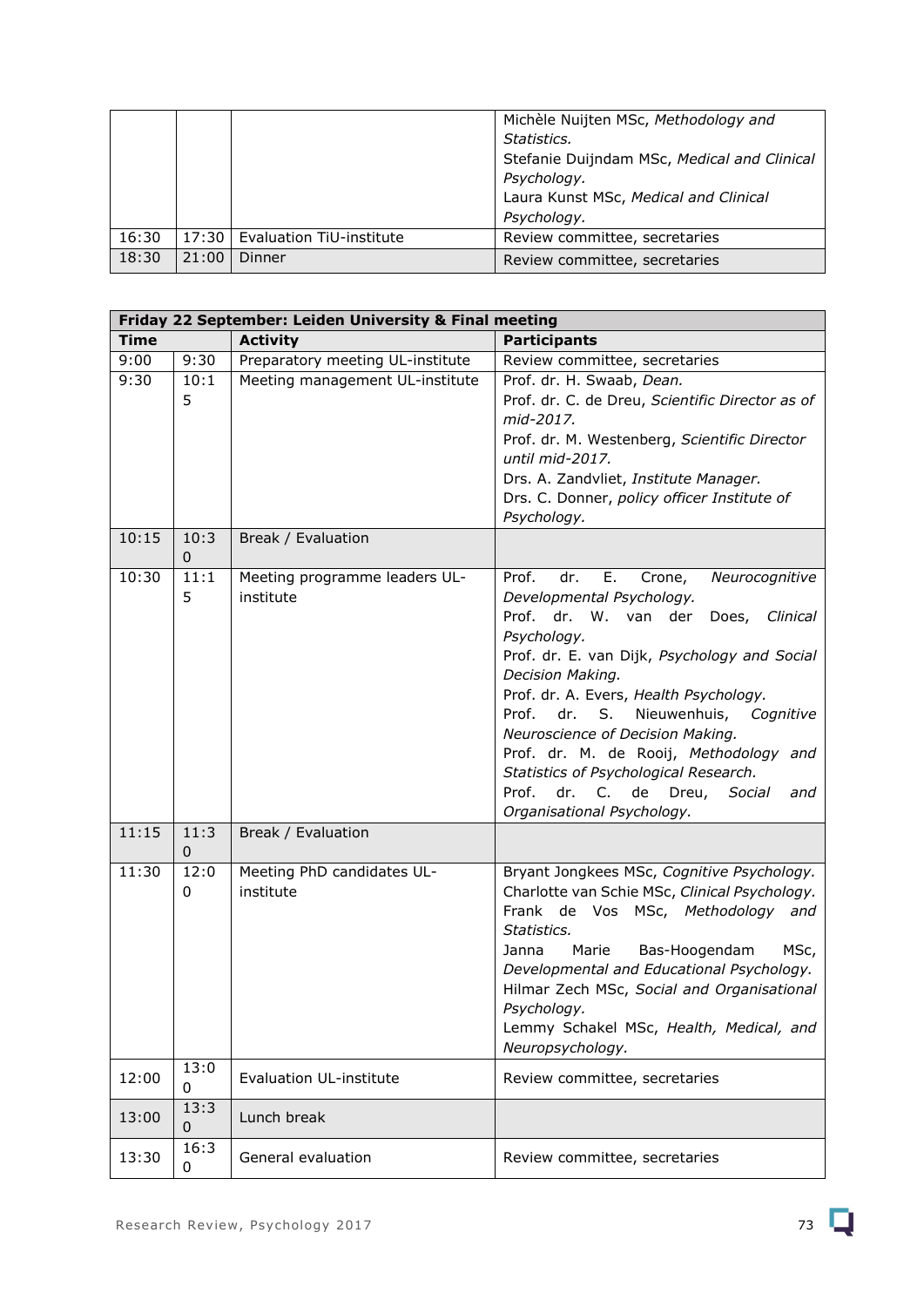## APPENDIX 4: QUANTITATIVE DATA

The quantitative data provided in this appendix are those presented in the self-evaluation reports by the participating institutes.

| <b>STAFF</b>               |              |      |            |      |           |      |            |       |           |       |  |
|----------------------------|--------------|------|------------|------|-----------|------|------------|-------|-----------|-------|--|
|                            | <b>LET</b>   |      | <b>EUR</b> |      | <b>OU</b> |      | <b>UvA</b> |       | <b>MU</b> |       |  |
| <b>Scientific staff</b>    | average      | 2016 | average    | 2016 | average   | 2016 | average    | 2016  | average   | 2016  |  |
| HL.                        | 4,5          | 5,1  | 3,5        | 3,6  | 1,0       | 1,2  | 10,2       | 9,4   | 10,3      | 10,6  |  |
| <b>UHD</b>                 | 5,4          | 6,3  | 5,7        | 5,5  | 1,6       | 1,6  | 8,1        | 7,1   | 6,4       | 8,4   |  |
| <b>UD</b>                  | 15,3         | 19,7 | 7,2        | 7,4  | 6,3       | 8,2  | 20,1       | 26,1  | 27,4      | 32,0  |  |
| postdocs                   | 16,5         | 19,8 | 2,9        | 1,7  | 0,4       | 0,0  | 24,9       | 19,3  | 23,9      | 31,3  |  |
| PhD students               | 33,3         | 35,4 | 16,8       | 18,4 | 5,3       | 3,1  | 55,8       | 57,6  | 57,0      | 49,2  |  |
| total Research staff       | 75,1         | 86,3 | 36,0       | 36,6 | 14,6      | 14,1 | 119,2      | 119,5 | 125,0     | 131,4 |  |
| support staff              | 2,7          | 4,8  | 3,6        | 3,0  | 0,2       | 0,8  | 7,1        | 7,6   | 16,5      | 18,3  |  |
| visiting fellows $($ # $)$ | 0,0          | 0,0  | 0,8        | 1,0  | 2,5       | 2,0  | 5,8        | 8,0   | 30,8      | 49,0  |  |
| total staff                | 77,8<br>91,1 |      | 39,6       | 39,6 | 14,8      | 14,9 | 126,3      | 127,1 | 141,4     | 149,7 |  |
|                            |              |      |            |      |           |      |            |       |           |       |  |

| <b>STAFF</b>               |            |      |         |      |           |       |         |       |
|----------------------------|------------|------|---------|------|-----------|-------|---------|-------|
|                            | <b>TiU</b> |      | UG      |      | <b>UU</b> |       | VU      |       |
| <b>Scientific staff</b>    | average    | 2016 | average | 2016 | average   | 2016  | average | 2016  |
| <b>HL</b>                  | 8,1        | 7,0  | 7,5     | 8,6  | 9,8       | 10,2  | 7,2     | 9,7   |
| <b>UHD</b>                 | 3,4        | 3,8  | 9,6     | 12,3 | 8,1       | 10,4  | 5,8     | 5,0   |
| UD                         | 16,5       | 15,0 | 12,6    | 10,1 | 16,0      | 23,8  | 9,3     | 11,0  |
| postdocs                   | 14,3       | 12,4 | 10,6    | 10,8 | 22,4      | 20,0  | 26,7    | 27,3  |
| PhD students               | 44,8       | 38,2 | 42,9    | 37,1 | 41,7      | 37,8  | 52,0    | 51,5  |
| total Research staff       | 87,0       | 76,5 | 83,1    | 78,9 | 97,9      | 102,2 | 100,9   | 104,5 |
| support staff              | N/A        | N/A  | 5,1     | 5,0  | 4,5       | 6,3   | 8,3     | 6,3   |
| visiting fellows $($ # $)$ | 2,5        | 3,0  | 4,2     | 6,0  | 5,0       | 9,0   | 6,2     | 6,0   |
| total staff                | 87,0       | 76,5 | 88,2    | 83,9 | 102,4     | 108,6 | 109,2   | 110,8 |
|                            |            |      |         |      |           |       |         |       |

| <b>FUNDING</b>                                            | <b>LEI</b><br>averag               |                                                                   |                                    |                                                 | <b>EUR</b><br>averag                          |                                                             |                                  |                                                 | ΟU<br>averag                          |                                                             |                          |                                                             | <b>UvA</b>                           |                                                             |                                      |                                                             | MU                           |                                                             |                                     |                                                             |
|-----------------------------------------------------------|------------------------------------|-------------------------------------------------------------------|------------------------------------|-------------------------------------------------|-----------------------------------------------|-------------------------------------------------------------|----------------------------------|-------------------------------------------------|---------------------------------------|-------------------------------------------------------------|--------------------------|-------------------------------------------------------------|--------------------------------------|-------------------------------------------------------------|--------------------------------------|-------------------------------------------------------------|------------------------------|-------------------------------------------------------------|-------------------------------------|-------------------------------------------------------------|
|                                                           |                                    | е                                                                 |                                    | 2016                                            |                                               | e                                                           |                                  | 2016                                            |                                       | е                                                           |                          | 2016                                                        | average                              |                                                             | 2016                                 |                                                             | average                      |                                                             | 2016                                |                                                             |
| Funding<br><b>Direct</b><br>funding<br>Research<br>grants | k€<br>2.8<br>08<br>3.2<br>34<br>89 | $\frac{0}{0}$<br>40<br>$\frac{0}{0}$<br>47<br>$\frac{0}{0}$<br>13 | k€<br>3.2<br>64<br>3.4<br>33<br>58 | %<br>45<br>$\frac{0}{0}$<br>47<br>$\frac{0}{0}$ | k€<br>2.3<br>41<br>50<br>$\overline{2}$<br>27 | $\frac{9}{0}$<br>75<br>$\frac{0}{0}$<br>16<br>$\frac{0}{0}$ | k€<br>2.6<br>36<br>33<br>4<br>15 | %<br>84<br>$\frac{0}{0}$<br>11<br>$\frac{0}{0}$ | k€<br>62<br>$\overline{2}$<br>49<br>6 | $\frac{0}{0}$<br>54<br>$\frac{0}{0}$<br>46<br>$\frac{0}{0}$ | k€<br>90<br>5<br>33<br>6 | $\frac{0}{0}$<br>73<br>$\frac{0}{0}$<br>27<br>$\frac{0}{0}$ | k€<br>11.<br>179<br>4.3<br>56<br>1.1 | $\frac{0}{0}$<br>67<br>$\frac{0}{0}$<br>26<br>$\frac{0}{0}$ | k€<br>11.<br>493<br>4.2<br>91<br>1.4 | $\frac{9}{0}$<br>67<br>$\frac{0}{0}$<br>25<br>$\frac{0}{0}$ | k€<br>7.0<br>36<br>5.0<br>43 | $\frac{0}{0}$<br>55<br>$\frac{0}{0}$<br>39<br>$\frac{0}{0}$ | k€<br>7.6<br>87<br>5.3<br>18<br>1.1 | $\frac{0}{0}$<br>54<br>$\frac{0}{0}$<br>37<br>$\frac{0}{0}$ |
| Other                                                     | 3                                  | $\frac{0}{0}$                                                     | 8                                  | 8%                                              | 5                                             | 9%                                                          | 6                                | 5%                                              |                                       |                                                             |                          |                                                             | 88                                   | 7%                                                          | 28                                   | 8%                                                          | 826                          | 6%                                                          | 81                                  | 8%                                                          |
| <b>Total</b><br>funding                                   | 6.9<br>34                          | 10<br>0%                                                          | 7.2<br>85                          | 10<br>0%                                        | 3.1<br>18                                     | 10<br>0%                                                    | 3.1<br>26                        | 10<br>0%                                        | 1.1<br>18                             | 10<br>0%                                                    | 1.2<br>41                | 10<br>0%                                                    | 16.<br>723                           | 10<br>0%                                                    | 17.<br>212                           | 10<br>0%                                                    | 12.<br>904                   | 10<br>0%                                                    | 14.<br>186                          | 10<br>$0\%$                                                 |
| Expenditur<br>e                                           |                                    |                                                                   |                                    |                                                 |                                               |                                                             |                                  |                                                 |                                       |                                                             |                          |                                                             |                                      |                                                             |                                      |                                                             |                              |                                                             |                                     |                                                             |
| Personnel<br>costs                                        | 5.9<br>04<br>53                    | 92<br>$\frac{0}{0}$                                               | 6.7<br>59<br>64                    | 91<br>0/2                                       | 2.0<br>81<br>68                               | 76<br>$\frac{0}{0}$<br>24                                   | 2.0<br>36<br>41                  | 83<br>$\frac{0}{0}$<br>17                       | 97<br>9<br>14                         | 87<br>$\frac{0}{0}$<br>13                                   | 1.1<br>61                | 94<br>$\frac{0}{0}$                                         | 9.7<br>60<br>6.3                     | 60<br>$\frac{0}{0}$<br>40                                   | 9.5<br>84<br>7.0                     | 57<br>$\frac{0}{0}$<br>43                                   | 9.2<br>56<br>3.5             | 72<br>$\frac{0}{0}$<br>28                                   | 10.<br>157<br>3.9                   | 72<br>$\frac{0}{0}$<br>28                                   |
| Other costs                                               | $\overline{2}$                     | 8%                                                                |                                    | 9%                                              | 5                                             | $\frac{0}{0}$                                               | 0                                | $\frac{0}{0}$                                   | $\Omega$                              | $\frac{0}{0}$                                               | 80                       | 6%                                                          | 95                                   | $\frac{0}{0}$                                               | 99                                   | $\frac{0}{0}$                                               | 43                           | $\frac{0}{0}$                                               | 21                                  | $\frac{0}{0}$                                               |
| <b>Total</b><br>expenditu<br>re                           | 6.4<br>36                          | 10<br>0%                                                          | 7.4<br>00                          | 10<br>$0\%$                                     | 2.7<br>67                                     | 10<br>0%                                                    | 2.4<br>46                        | 10<br>0%                                        | 1.1<br>18                             | 10<br>0%                                                    | 1.2<br>41                | 10<br>0%                                                    | 16.<br>155                           | 10<br>0%                                                    | 16.<br>683                           | 10<br>0%                                                    | 12.<br>799                   | 10<br>0%                                                    | 14.<br>078                          | 10<br>$0\%$                                                 |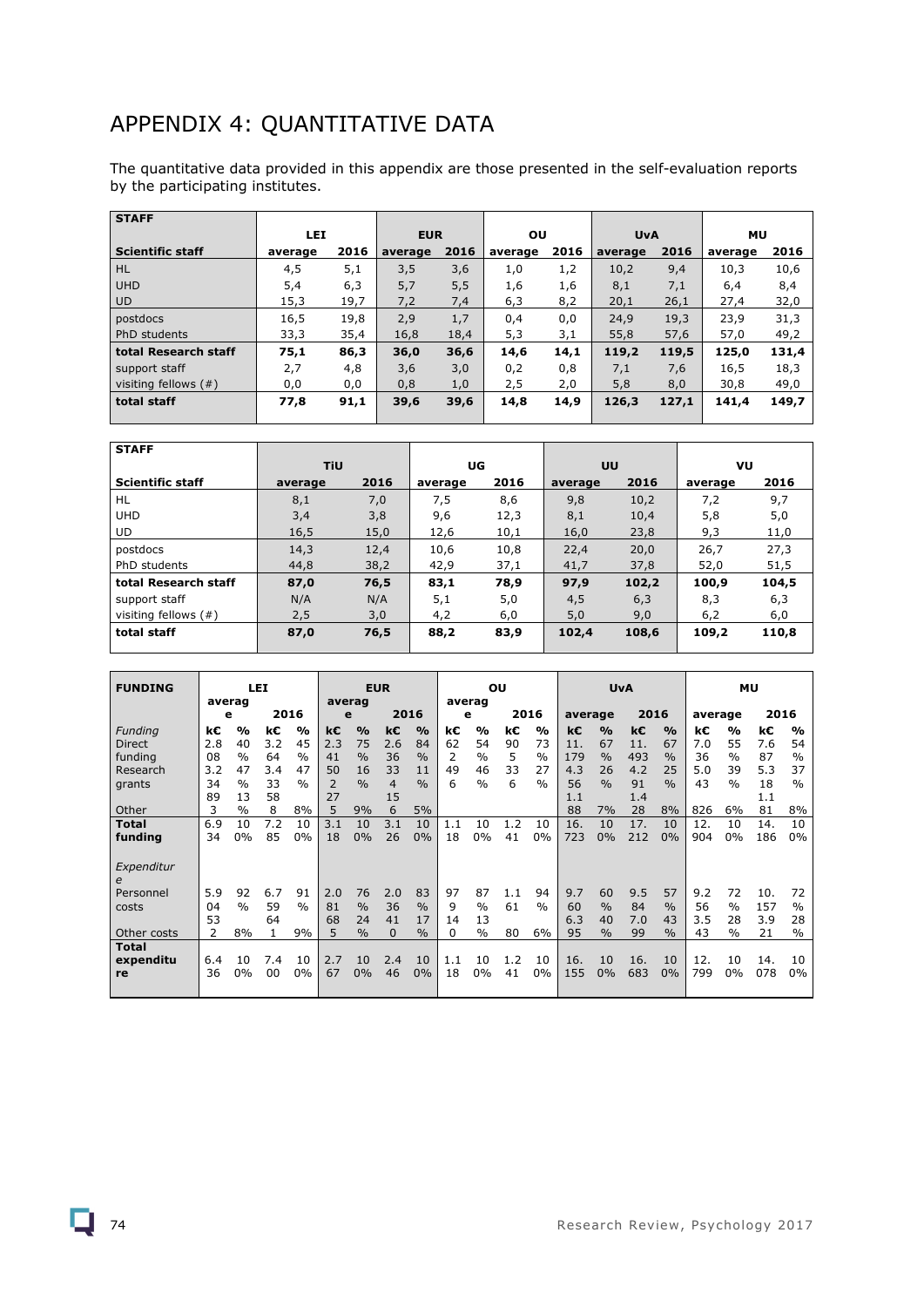| <b>FUNDING</b>       | TiU            |                    |                |               |     | UG                      |      |               |     | UU            |      | VU            |         |               |      |               |
|----------------------|----------------|--------------------|----------------|---------------|-----|-------------------------|------|---------------|-----|---------------|------|---------------|---------|---------------|------|---------------|
|                      | average        |                    |                | 2016          |     | average                 | 2016 |               |     | average       | 2016 |               | average |               | 2016 |               |
| Funding              | k€             | $\frac{0}{\alpha}$ | k€             | $\frac{0}{0}$ | k€  | $\mathbf{O}/\mathbf{O}$ | k€   | $\frac{0}{0}$ | k€  | $\frac{0}{0}$ | k€   | $\frac{0}{0}$ | k€      | $\frac{0}{0}$ | k€   | $\frac{0}{0}$ |
|                      | 3.16           | 50                 | 3.3            | 51            | 5.9 | 71                      | 6.15 | 60            | 4.5 | 48            | 5.06 | 49            | 2.93    | 29            | 3.01 | 28            |
| Direct funding       | 5              | $\frac{0}{0}$      | 07             | $\frac{0}{0}$ | 56  | $\frac{0}{0}$           | 5    | $\frac{0}{0}$ | 24  | $\frac{0}{0}$ | 5    | $\frac{0}{0}$ | 8       | $\frac{0}{0}$ | 2    | $\frac{0}{0}$ |
| Research             | 1.92           | 30                 | 2.2            | 34            | 1.1 | 13                      | 1.91 | 19            | 3.0 | 32            | 2.96 | 29            | 5.27    | 51            | 5.82 | 54            |
| grants               | 5              | $\frac{0}{0}$      | 01             | $\frac{0}{0}$ | 44  | $\frac{0}{0}$           | 0    | $\frac{0}{0}$ | 86  | $\frac{0}{0}$ | 3    | $\frac{0}{0}$ | 3       | $\frac{0}{0}$ | 3    | $\frac{0}{0}$ |
|                      | 1.31           | 21                 | 1.0            | 16            | 1.3 | 16                      | 2.16 | 21            | 1.8 | 20            | 2.35 | 23            | 2.04    | 20            | 1.94 | 18            |
| Other                | 6              | $\frac{0}{0}$      | 29             | $\frac{0}{0}$ | 35  | $\frac{0}{0}$           | 5    | $\frac{0}{0}$ | 82  | $\frac{0}{0}$ | 4    | $\frac{0}{0}$ | 4       | $\frac{0}{0}$ | 5    | $\frac{0}{0}$ |
|                      | 6.40           | 100                | 6.5            | 100           | 8.4 | 100                     | 10.2 | 100           | 9.4 | 100           | 10.3 | 100           | 10.2    | 100           | 10.7 | 100           |
| <b>Total funding</b> | 6              | $\frac{0}{0}$      | 37             | $\frac{0}{0}$ | 34  | $\frac{0}{0}$           | 30   | $\frac{0}{0}$ | 92  | $\frac{0}{0}$ | 82   | $\frac{0}{0}$ | 55      | $\frac{0}{0}$ | 80   | $\frac{0}{0}$ |
|                      |                |                    |                |               |     |                         |      |               |     |               |      |               |         |               |      |               |
| Expenditure          |                |                    |                |               |     |                         |      |               |     |               |      |               |         |               |      |               |
| Personnel            | 5.50           | 86                 | 5.2            | 80            | 5.3 | 80                      | 5.54 | 81            | 7.6 | 84            | 8.63 | 79            | 7.63    | 74            | 8.47 | 79            |
| costs                | $\overline{2}$ | $\frac{0}{0}$      | 35             | $\frac{0}{0}$ | 43  | $\frac{0}{0}$           |      | $\frac{0}{0}$ | 33  | $\frac{0}{0}$ | 7    | $\frac{0}{0}$ |         | $\frac{0}{0}$ | 3    | $\frac{0}{0}$ |
|                      |                | 14                 | 1.3            | 20            | 1.3 | 20                      | 1.30 | 19            | 1.4 | 16            | 2.28 | 21            | 2.62    | 26            | 2.30 | 21            |
| Other costs          | 904            | $\frac{0}{0}$      | 0 <sub>2</sub> | $\frac{0}{0}$ | 04  | $\frac{0}{0}$           | 3    | $\frac{0}{0}$ | 45  | $\frac{0}{0}$ | 3    | $\frac{0}{0}$ | 3       | $\frac{0}{0}$ | 7    | $\frac{0}{0}$ |
| <b>Total</b>         | 6.40           | 100                | 6.5            | 100           | 6.6 | 100                     | 6.84 | 100           | 9.0 | 100           | 10.9 | 100           | 10.2    | 100           | 10.7 | 100           |
| expenditure          | 6              | $\frac{0}{0}$      | 37             | $\frac{0}{0}$ | 48  | $\frac{0}{0}$           | 4    | $\frac{0}{0}$ | 78  | $\frac{0}{0}$ | 20   | $\frac{0}{0}$ | 54      | $\frac{0}{0}$ | 80   | $\frac{0}{0}$ |
|                      |                |                    |                |               |     |                         |      |               |     |               |      |               |         |               |      |               |

| <b>OUTPUT</b>                           | <b>LEI</b>          |                | <b>EUR</b>          |                         | OU          |                | <b>UvA</b>          |           | <b>MU</b>          |                |
|-----------------------------------------|---------------------|----------------|---------------------|-------------------------|-------------|----------------|---------------------|-----------|--------------------|----------------|
| <b>Scientific publications</b>          | total               | 201<br>6       | total               | 201<br>6                | total       | 201<br>6       | total               | 201<br>6  | total              | 201<br>6       |
| Refereed articles                       | 1413                | 293            | 869                 | 140                     | 528         | 72             | 2149                | 355       | 1968               | 393            |
| Scientific books                        | 5                   | 2              | 16                  | $\mathbf{1}$            | 9           | 1              | 17                  | 3         | 5                  | 2              |
| Scientific book chapters                | 170                 | 17             | 83                  | 5                       | 62          | 12             | 196                 | 20        | 37                 | 3              |
| PhD theses internal                     | 76                  | 14             | $\Omega$            | $\Omega$                | 15          | 1              | $\Omega$            | $\Omega$  | 124                | 25             |
| PhD theses external                     | 23                  | 8              | $\Omega$            | $\Omega$                | 15          | $\mathbf{1}$   | $\Omega$            | $\Omega$  | 27                 | 3              |
| PhD theses internal and                 |                     |                |                     |                         |             |                |                     |           |                    |                |
| external                                | 99                  | 22             | 43                  | 8                       | 30          | $\overline{2}$ | 106                 | 14        | 151                | 28             |
| Other research output                   | 6                   | 1              | $\mathbf{0}$        | $\Omega$                | 5           | $\mathbf{1}$   | 331                 | 42        | 145                | 30             |
| total scientific<br>publications        | 1792                | 357            | 971                 | 146                     | 664         | 90             | 2799                | 434       | 2457               | 484            |
|                                         |                     |                |                     |                         |             |                |                     |           |                    |                |
| Professional/popular                    |                     |                |                     |                         |             |                |                     |           |                    |                |
| Reports                                 | 13                  | $\overline{2}$ | 11                  | $\mathbf{1}$            | 11          | 0              | 34                  | 5         | 8                  | $\overline{4}$ |
| Professional publications               | 135                 | 25             | 54                  | $\overline{4}$          | 46          | 9              | 237                 | 31        | 409                | 51             |
| Publications aimed at                   |                     |                |                     |                         |             |                |                     |           |                    |                |
| general public<br><b>Total</b>          | 3                   | $\mathbf{1}$   | $\overline{4}$      | 2                       | 8           | 1              | 310                 | 15        | 22                 | 5              |
| professional/popular                    | 151                 | 28             | 69                  | $\overline{\mathbf{z}}$ | 65          | 10             | 581                 | 51        | 439                | 60             |
|                                         |                     |                |                     |                         |             |                |                     |           |                    |                |
| publications/staf                       |                     |                |                     |                         |             |                |                     |           |                    |                |
| f                                       | <b>LEI</b><br>avera | 201            | <b>EUR</b><br>avera | 201                     | OU<br>avera | 201            | <b>UvA</b><br>avera | 201       | <b>MU</b><br>avera | 201            |
|                                         | ge                  | 6              | ge                  | 6                       | ge          | 6              | ge                  | 6         | ge                 | 6              |
| Refereed articles/ fte scientific staff | 3,1                 | 3,4            | 4,0                 | 3,8                     | 6,0         | 5,1            | 3,0                 | 3,0       | 2,6                | 3,0            |
| Refereed articles / fte total staff     | 3,0                 | 3,2            | 3,7                 | 3,5                     | 6,0         | 4,8            | 2,8                 | 2,8       | 2,3                | 2,6            |
|                                         |                     |                |                     |                         |             |                |                     |           |                    |                |
| Total output/ fte scientific staff      | 4,0                 | 4,1            | 4,5                 | 4,0                     | 7,6         | 6,4            | 3,9                 | 3,6       | 3,3                | 3,7            |
| Total output/ fte                       |                     | 3,7            |                     |                         |             |                |                     |           |                    |                |
| total staff                             | 3,8                 |                | 4,1                 | 3,7                     | 7,5         | 6,0            | 3,7                 | 3,4       | 2,9                | 3,2            |
| fte PhD / fte                           |                     |                |                     |                         |             |                |                     |           |                    |                |
| scientific staff                        | 0,4                 | 0,4            | 0, 5                | 0,5                     | 0,4         | 0,2            | 0,5                 | 0, 5      | 0,5                | 0,4            |
| internal theses/fte tenured staff       | 0,5                 | 0,5            | <b>NA</b>           | <b>NA</b>               | 0,3         | 0,1            | <b>NA</b>           | <b>NA</b> | 0,5                | 0,5            |
| IN+EXT theses/fte tenured staff         | 0.7                 | 0.7            | 0,4                 | 0,5                     | 0,6         | 0,2            | 0,5                 | 0,3       | 0,6                | 0, 5           |